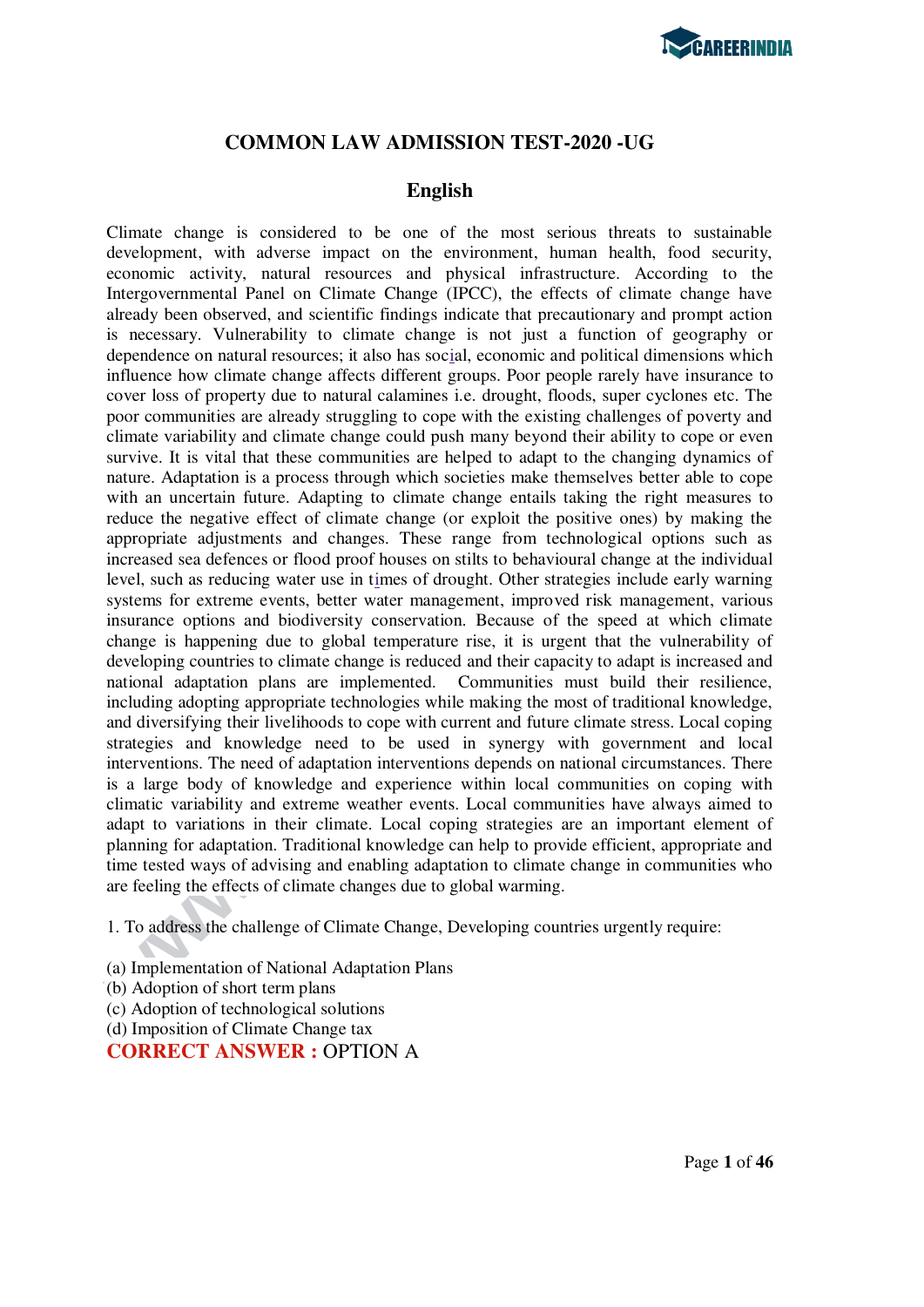

2. Given below are the factors of vulnerability of poor people to climate changes. Select the option that contains the correct answer.

(1) Their dependence on natural resources

(2) Geographical attributes

(3) Lack of financial resources

(4) Lack of Traditional knowledge

#### *Codes:*

*(a) (2), (3) and (4) (b) (1), (2), (3) and (4) (c) (3) only (d) (1), (2) and (3)*  **CORRECT ANSWER :** OPTION D

3. Which of the following is against the idea portrayed in the passage?

(a) Co-ordination between regional and national efforts is necessary.

(b) The process of Adaptation to climate change does not take into account the factor of prevailing national circumstances.

(c) Social dimensions of climate change also need to be appreciated.

(d) Combining Traditional Knowledge with appropriate technology is the need of the hour.

#### **CORRECT ANSWER :** OPTION B



4. The Traditional Knowledge should be used through

(a) Improvement in national circumstances

(b) Synergy between Government and local interventions

(c) Imposition of Climate Change Tax.

(d) Its dissemination

#### **CORRECT ANSWER :** OPTION B

5. What is the meaning of the word 'Resilience' occurring in the passage?

a) Toughness

b) Fragility

c) Flexibility

d) Vulnerability

**CORRECT ANSWER :** OPTION C

3. Which of the following is against the idea portrayed in the passage?<br>
(a) Co-ordination between regional and national efforts is necessary.<br>
(b) The process of Adaptation to climate change does not take into account the The uncovering of a private Instagram group styling itself 'Bois Locker Room' featuring students from some prominent South Delhi schools discussing their female classmates in disturbingly violent ways including plans of sexual assault is a wakeup call for parents and authorities. The group formed last month or so kicked up a social media storm when screenshots surfaced. Police have questioned a 15 year old boy to identify other members. Similar incidents involving minors discussing rape/ gang rape of classmates have been reported on other digital platforms like WhatsApp too, across cities. The exchanges in the now deleted group require precise responses from police, parents and school authorities around whom the fates of the juveniles involved now revolve. It is important to recognise where a teenager spouting objectification of his female counterparts is coming from. People of all ages, not just children, are retreating deeper into the recesses of their online avatars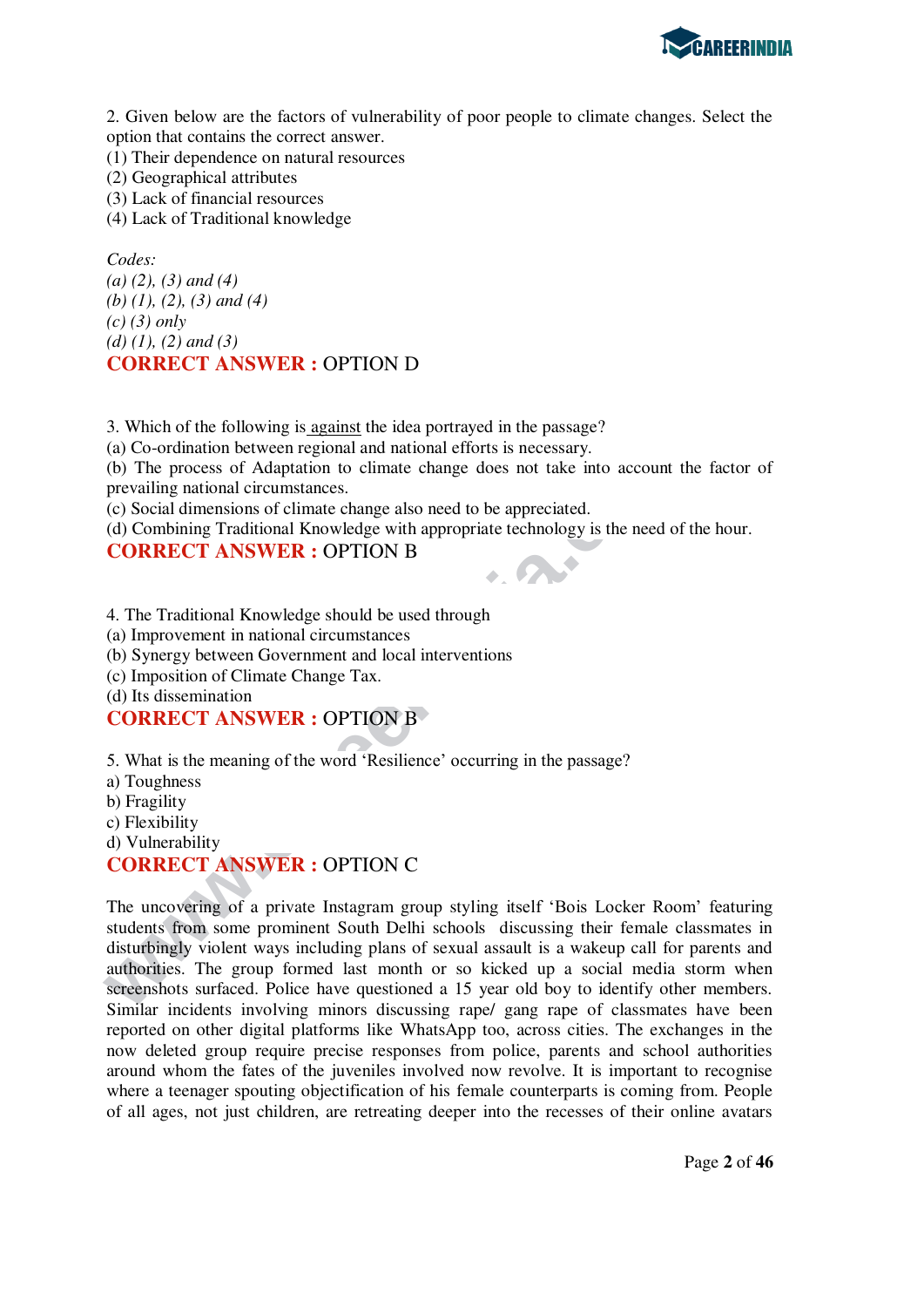

during this lockdown. But the heavy technological investment in children's education, including flooding them with personal smartphones, has not been matched by serious conversations centred on responsible internet usage and equality. Young, impressionable minds absorb the normalisation of rape from the adults around them. When what they see, read and hear is toxic masculinity, that is what they perform. That's what peer pressure becomes about. But if this youthful role play of macho dominance receives timely counselling, it can prevent far graver adult offences. Schools and parents have a critical role to play in educating children on gender equality. Digital platforms which claim to have zero tolerance towards content that violates community standards must also explain why such abuses go undetected, despite boasts about Artificial Intelligence-driven technologies to stop them. They should play a more proactive role in stopping the sexual harassment of real people in the guise of virtual sport.

*[Editorial Published in Times of India, dated 6 May, 2020]* 

6. What is the Central Idea being conveyed by the Author in the passage above?

a) Modern Social Networking platforms must take the lead in regulating young people from using these platforms for sexual abuse.

b) It is significant to educate children and youngsters about gender equality.

c) Digital Platforms need to have a zero tolerance policy towards content leading to sexual abuse.

d) None of the above. **CORRECT ANSWER :** OPTION A

7. As per author, why is this incident a wake-up call for parents?

a) Because even the parents are indulged heavily in social networking platforms.

b) Because parents have failed to stop their children from committing such blunders.

c) Because it is the primary responsibility of parents to control their children.

a) wooder Society and Networking plation<br>susing these platforms for sexual abuse.<br>
wising these platforms for sexual abuse.<br>
b) It is significant to educate children and youngsters about gender equality.<br>
c) Digital Platfo d) Because the parents have failed in educating their children regarding fair internet usage and have simply invested in the technology driven education of their children.

## **CORRECT ANSWER :** OPTION D

8. According to the author, in order to understand the root cause of such insensitive incidents, it is important to:

a) Understand and examine the kind of socialisation process these children are exposed to.

b) Adopt Artificial Intelligence driven technologies.

c) Strengthen the environment of discipline in schools and colleges.

d) All of the above.

## **CORRECT ANSWER :** OPTION D

9. On the basis of your reading of the passage, which of the following statements can be inferred?

a) Sexual Offenses can be reduced by timely counselling from parental and quasi-parental authorities i.e., parents and teachers respectively.

b) If digital platforms implement a Zero Tolerance Policy towards such a menace, sexual offenses can be completely stopped.

c) Investment in education of children is enough to curb the menace.

d) All of the above.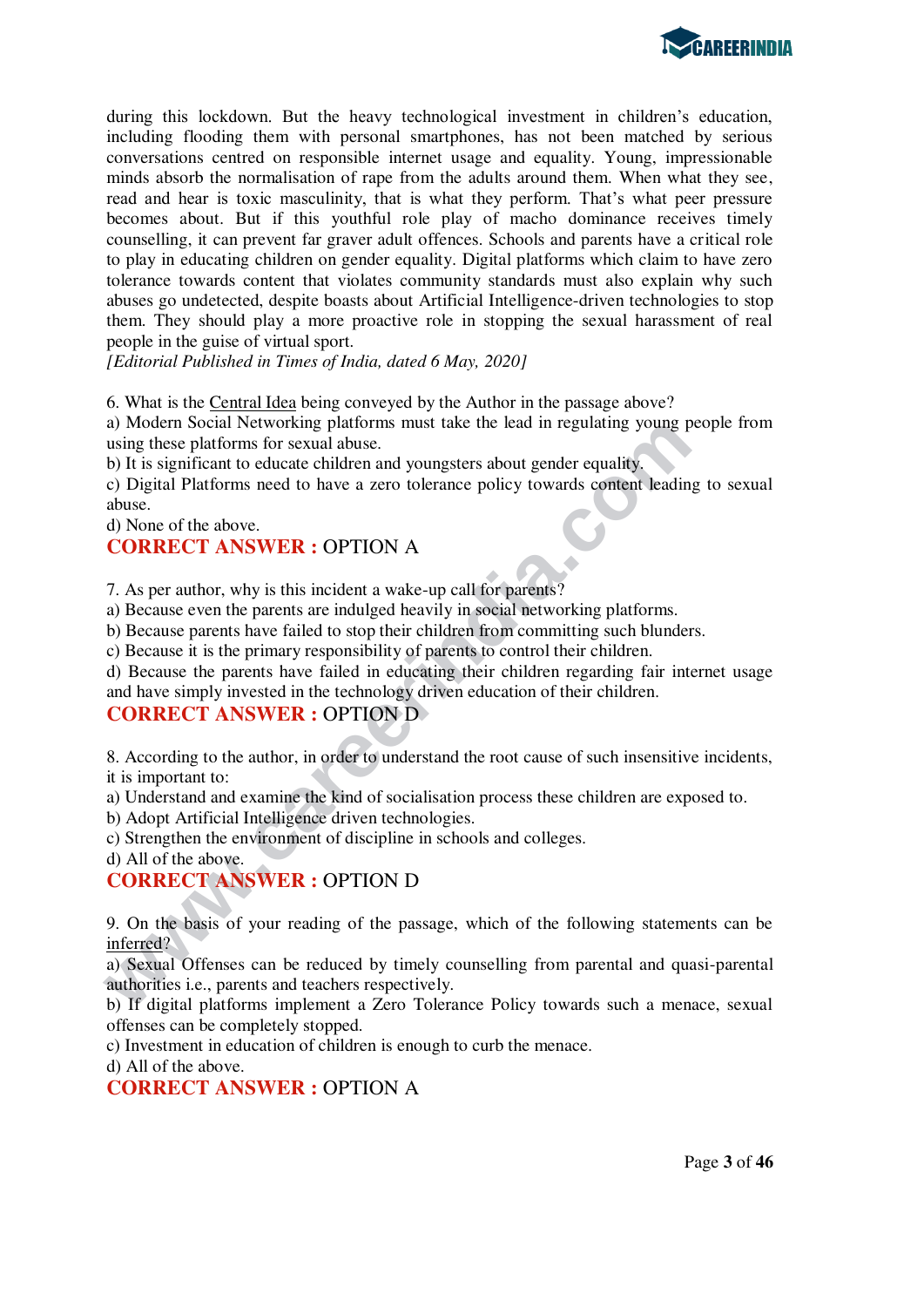

10. Which of the following words are synonymous with the word 'Spouting'? a) Pouring b) Streaming c) Erupting d) All of the Above. **CORRECT ANSWER :** OPTION D

Cars long hunt had availad him nothing. But he waited with the inconceivable paited with the incorective persistency of his race; besides, he was certain. The Cat was a creature of inconvictions, and his faith in his dedu The snow was falling, and the Cat's fur was stiffly pointed with it, but he was imperturbable. He sat crouched, ready for the death-spring, as he had sat for hours. It was night but that made no difference, all times were as one to the Cat when he was in wait for prey. Then, too, he was under no constraint of human will, for he was living alone that winter. Nowhere in the world was any voice calling him; on no hearth was there a waiting dish. He was quite free except for his own desires, which tyrannized over him when unsatisfied as now. The Cat was very hungry. almost famished, in fact. For days the weather had been very bitter...and the Cat's long hunt had availed him nothing. But he waited with the inconceivable patience and persistency of his race; besides, he was certain. The Cat was a creature of absolute convictions, and his faith in his deductions never wavered. The rabbit had gone in there between those low-hung pine boughs. The Cat had seen her enter...so he sat down and waited, and he waited still in the white night, listening angrily to the north wind starting in the upper heights of the mountains with distant screams, then swelling into an awful crescendo of rage, and swooping down with furious white wings of snow like a flock of fierce eagles into the valleys and ravines. The Cat was on the side of a mountain, on a wooded terrace. Above him, a few feet away towered the rock ascent as steep as the wall of a cathedral. He had often looked with wonder at the rock, and miauled bitterly and resentfully as man does in the face of a forbidding Providence. At his left was the sheer precipice. Behind him...was the frozen perpendicular wall of a mountain stream. Before him was the way to his home. When the rabbit came out she was trapped; her little cloven feet could not scale such unbroken steeps. So the Cat waited. The tangle of trees and bushes clinging to the mountain-side with a stern clutch of roots, the prostrate trunks and branches, the vines embracing everything with strong knots and coils of growth, had a curious effect, as of things which had whirled for ages in a current of raging water, only it was not water, but wind, which had disposed everything in circling lines of yielding to its fiercest points of onset. It was as if ice needles pricked his skin through his beautiful thick fur, but he never faltered and never once cried. He had nothing to gain from crying, and everything to lose; the rabbit would hear him cry and know he was waiting.

*[Excerpts from a Short story, "The Cat" by Mary E. Wilkins Freeman]*

11. Which of the following suggests a synonymous meaning to the words ‗Providence' and ‗Crescendo' respectively?

a) Nemesis, Apex b) Zenith, Nadir c) Laxity, Prudence d) Short-sightedness, Upsurge **CORRECT ANSWER :** OPTION A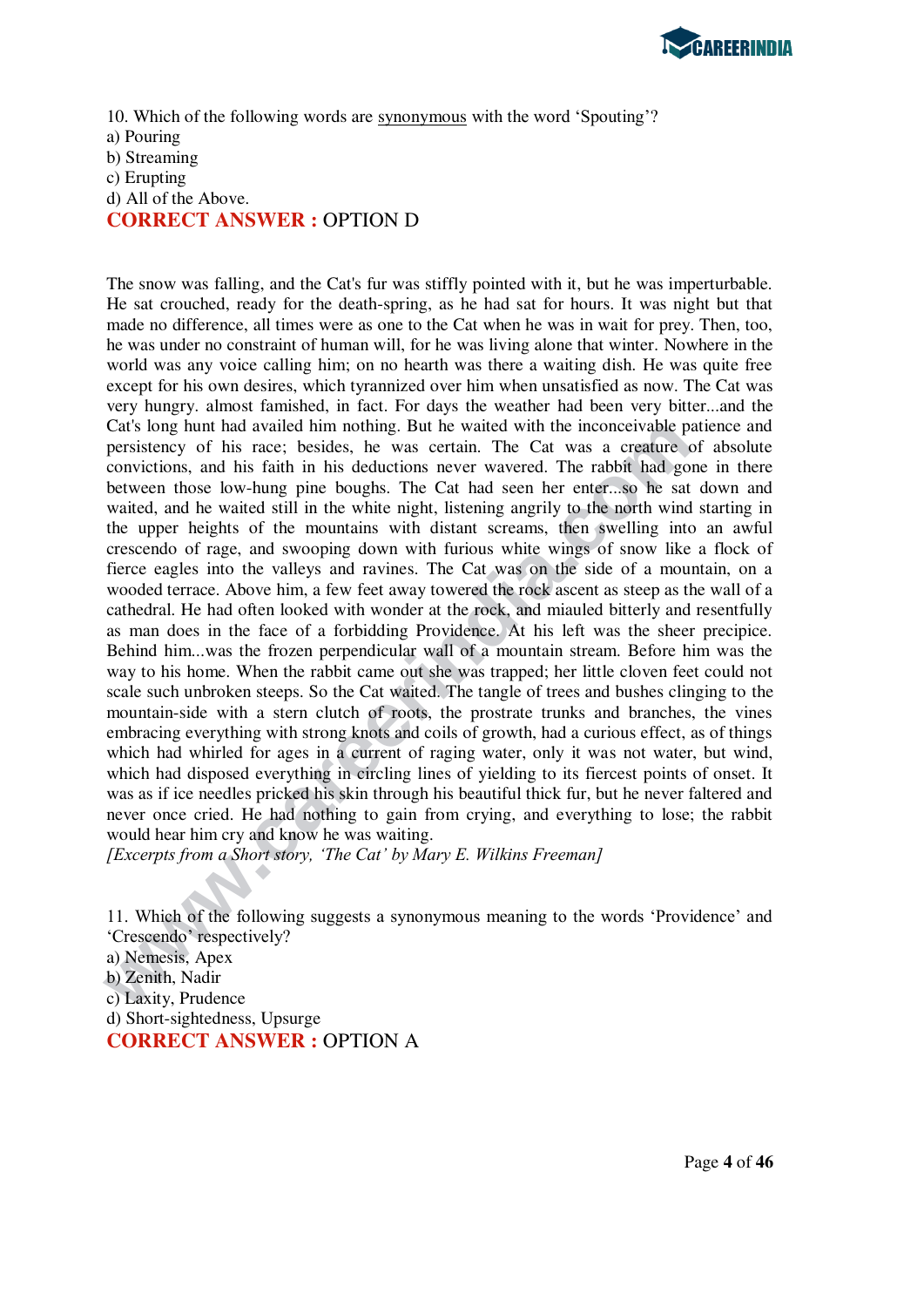

12. The passage has been adorned with numerous figure of speeches. Which of the following combinations is correct?

- a) Irony and Sarcasm
- b) Alliteration and Pun
- c) Simile and Personification
- d) Metaphor and Onomatopoeia

## **CORRECT ANSWER :** OPTION C

13. The passage best demonstrates which one of the following motifs of Cat's Life?

- a) To satisfy the pangs of hunger
- b) To survive the harsh winters
- c) A never ending wait
- d) To hunt for Rabbit

#### **CORRECT ANSWER :** OPTION C

14. The Author's description of "...he was under no constraint of human will, for he was living alone..." implies:

a) Cat's absolute freedom from everything

b) Cat's no association with human beings

c) Cat's loneliness

d) Cat's tyrannical demeanour

## **CORRECT ANSWER :** OPTION C

15. The lines, "...but he never faltered and never once cried. He had nothing to gain from crying, and everything to lose...", suggest that the Cat is:

- a) Reflective
- b) Apologetic
- c) Resilient
- d) Frustrated

## **CORRECT ANSWER :** OPTION C

I am losing my interest in human beings; in the significance of their lives and their actions. Someone has said it is better to study one man than ten books. I want neither books nor men; they make me suffer. Can one of them talk to me like the night – the Summer night? Like the stars or the caressing wind?

14. The Author's description of "...he was under no constraint of human will, for<br>living alone..." implies:<br>
with the colon from everything<br>
a) Cat's absolute freedom from everything<br>
b) Cat's long-lines,<br>
c) Cat's lynamic The night came slowly, softly, as I lay out there under the maple tree. It came creeping, creeping stealthily out of the valley, thinking I did not notice. And the outlines of trees and foliage nearby blended in one black mass and the night came stealing out from them, too, and from the east and west, until the only light was in the sky, filtering through the maple leaves and a star looking down through every cranny.

The night is solemn and it means mystery.

Human shapes flitted by like intangible things. Some stole up like little mice to peep at me. I did not mind. My whole being was abandoned to the soothing and penetrating charm of the night. The katydids began their slumber song: they are at it yet. How wise they are. They do not chatter like people. They tell me only: "sleep, sleep, sleep." The wind rippled the maple leaves like little warm love thrills. Why do fools cumber the Earth! It was a man's voice that broke the necromancer's spell. A man came today with his "Bible Class." He is detestable with his red cheeks and bold eyes and coarse manner and speech. What does he know of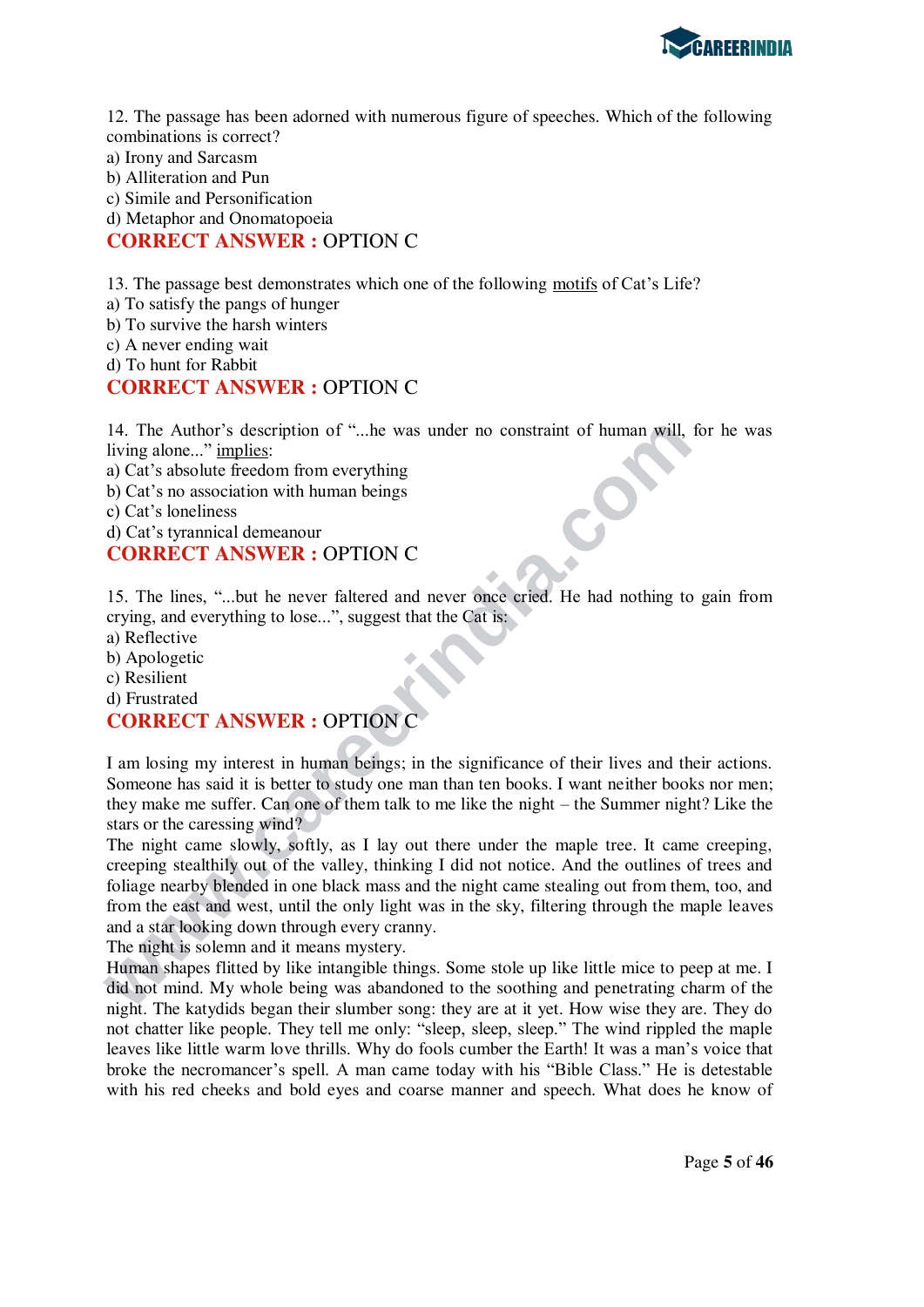

Christ? Shall I ask a young fool who was born yesterday and will die tomorrow to tell me things of Christ? I would rather ask the stars: they have seen him. *[Short Story by Kate Chopin]* 

16. Why has the author lost interest in human beings?

a) Because they make the author suffer.

b) Because the human beings do not bring with them the warmth and the comfort which comes naturally with the night, starts and the wind.

c) Because human beings are not mysterious.

d) All of the above.

## **CORRECT ANSWER :** OPTION D

17. The author has compared the night with:

- a) The Katydids
- b) The Necromancer's spell

c) Stars

d) All of the above.

#### **CORRECT ANSWER :** OPTION B

18. Why has the author called the 'katydids' wise?

a) Because they sing a slumber song.

b) Because they tell the author to only 'sleep'.

c) Because they do not indulge in unnecessary and unimportant talks.

d) Because they are not fools.

#### **CORRECT ANSWER :** OPTION C

19. Which of the following can be inferred from the passage?

a) Being close to nature can bring one closer to God.

b) Nature is just a mystery.

c) Books and Man are both detestable.

d) None of these.

#### **CORRECT ANSWER :** OPTION A

20. Which of the following words from the passage mean 'rough'?

a) Solemn

b) Caressing

c) Coarse

d) Slumber

## **CORRECT ANSWER :** OPTION C

**c)** Stars the above that a both control B and the series of the scheme of the scheme of the scheme of the series of a because they sing a slumber song.<br> **w** and Because they sing a slumber song.<br> **w** because they star the It was the strangest murder trial I ever attended, where the old woman was found battered to death. He was a heavy stout man with bulging bloodshot eyes. All his muscles seemed to be in his thighs. The clock had just struck two in the morning. Mrs Salmon in 15 Northwood Street had been unable to sleep: she heard a door click shut and thought it was her own gate. So she went to the window and saw Adams (that was his name) on the steps of Mrs Parker's house. He had just come out and he was wearing gloves. He had a hammer in his hand and she saw him drop it into the laurel bushes by the front gate. But before he moved away, he had looked up at her window. The fatal instinct that tells a man when he is watched exposed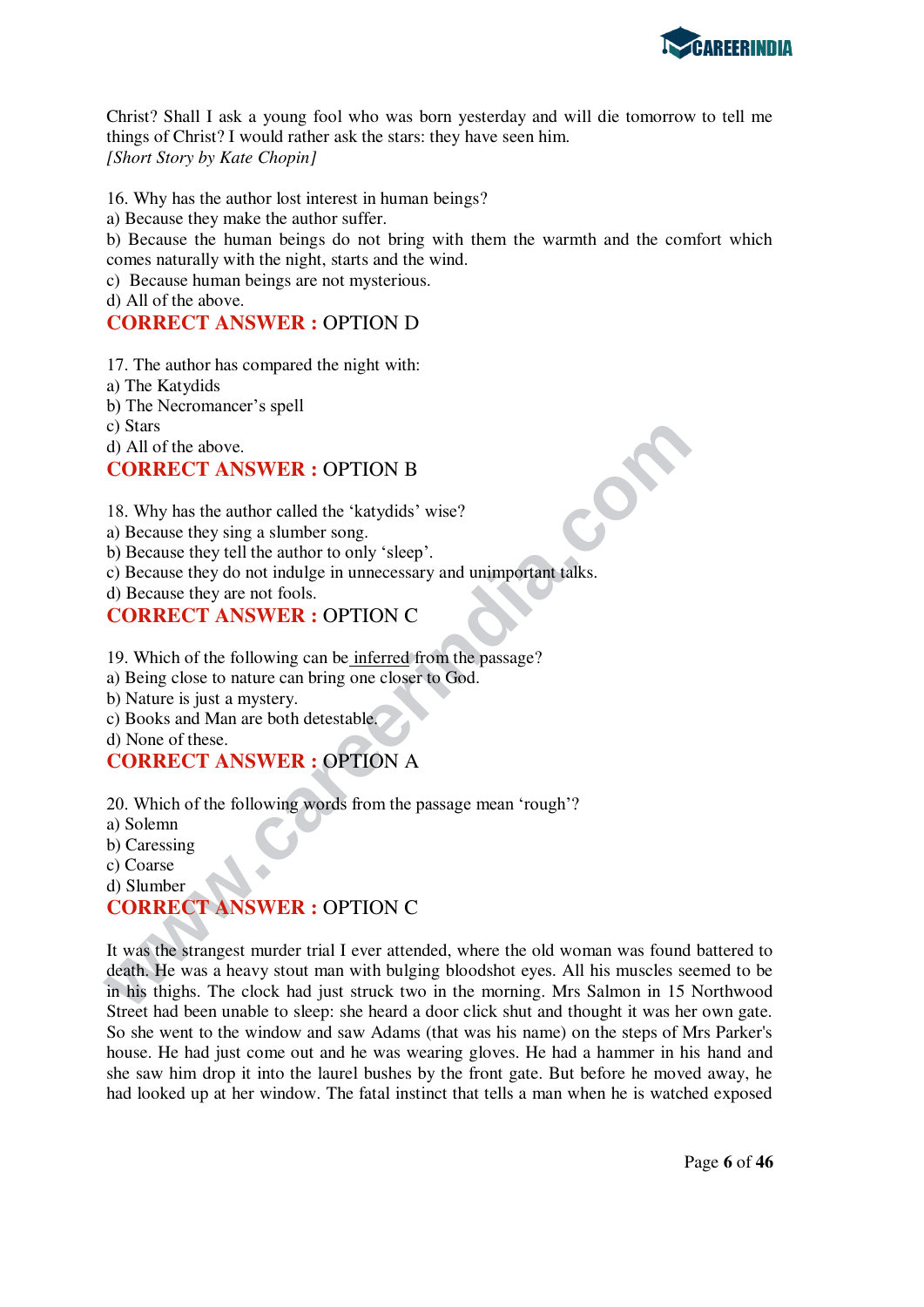

him in the light of a streetlamp to her gaze-his eyes suffused with horrifying and brutal fear, like an animal's when you raise a whip.

Mrs Salmon was called in the Court.

`And do you see the man here in court?'

[She looked straight at the big man in the dock, who stared hard at her with his Pekingese eyes without emotion.]

`Yes,' she said, `there he is.'

`You are quite certain?'

She said simply, `I couldn't be mistaken, sir.'

`Thank you, Mrs Salmon.'

[Counsel for the defence rose to cross-examine.]

`Now, Mrs Salmon, you must remember that a man's life may depend on your evidence.'

`I do remember it, sir.'

`Is your eyesight good?'

`I have never had to wear spectacles, sir.'

`You are a woman of fifty-five?'

`Fifty-six, sir.'

`And the man you saw was on the other side of the road?'

`Yes, sir.'

`And it was two o'clock in the morning. You must have remarkable eyes, Mrs Salmon?'

`No, sir. There was moonlight, and when the man looked up, he had the lamplight on his face.'

`And you have no doubt whatever that the man you saw is the prisoner?'

`None whatever, sir. It isn't a face one forgets.'

Then he said, `Do you mind, Mrs Salmon, examining again the people in court?

No, not the prisoner. Stand up, please, Mr Adams!

And there at the back of the court with thick stout body and muscular legs and a pair of bulging eyes, was the exact image of the man in the dock.

Total at the many saw was on the other side of the road?<br>
Yen'ty-six, sir.'<br>
Yen'ty-six, sir.'<br>
Yen'ty-six, sir.'<br>
Yen'ty-six, sir.'<br>
Yen'ty-six, sir.'<br>
Not divus two o'clock in the morning. You must have remarkable eyes, `Now think very carefully, Mrs Salmon. Can you still swear that the man you saw drop the hammer in Mrs Parker's garden was the prisoner and not this man, who is his twin brother?' Of course she couldn't.

*[Excerpts from "The Case for the Defence" by Graham Greene]*

21. Why do you think, has the Author called the trial, 'strangest' murder trial he ever attended?

a) Because the accused had a very strange personality.

b) Because, despite having a potential witness and evidence against the accused, his wrong could not be proved.

c) Because, Mrs. Salmon's evidence could not be proved before the Court.

d) None of these.

#### **CORRECT ANSWER :** OPTION B

22. "...his eyes suffused with horrifying and brutal fear, like an animal's when you raise a whip." can be called as:

a) Personification

b) Simile

c) Onomatopoeia

d) None of the above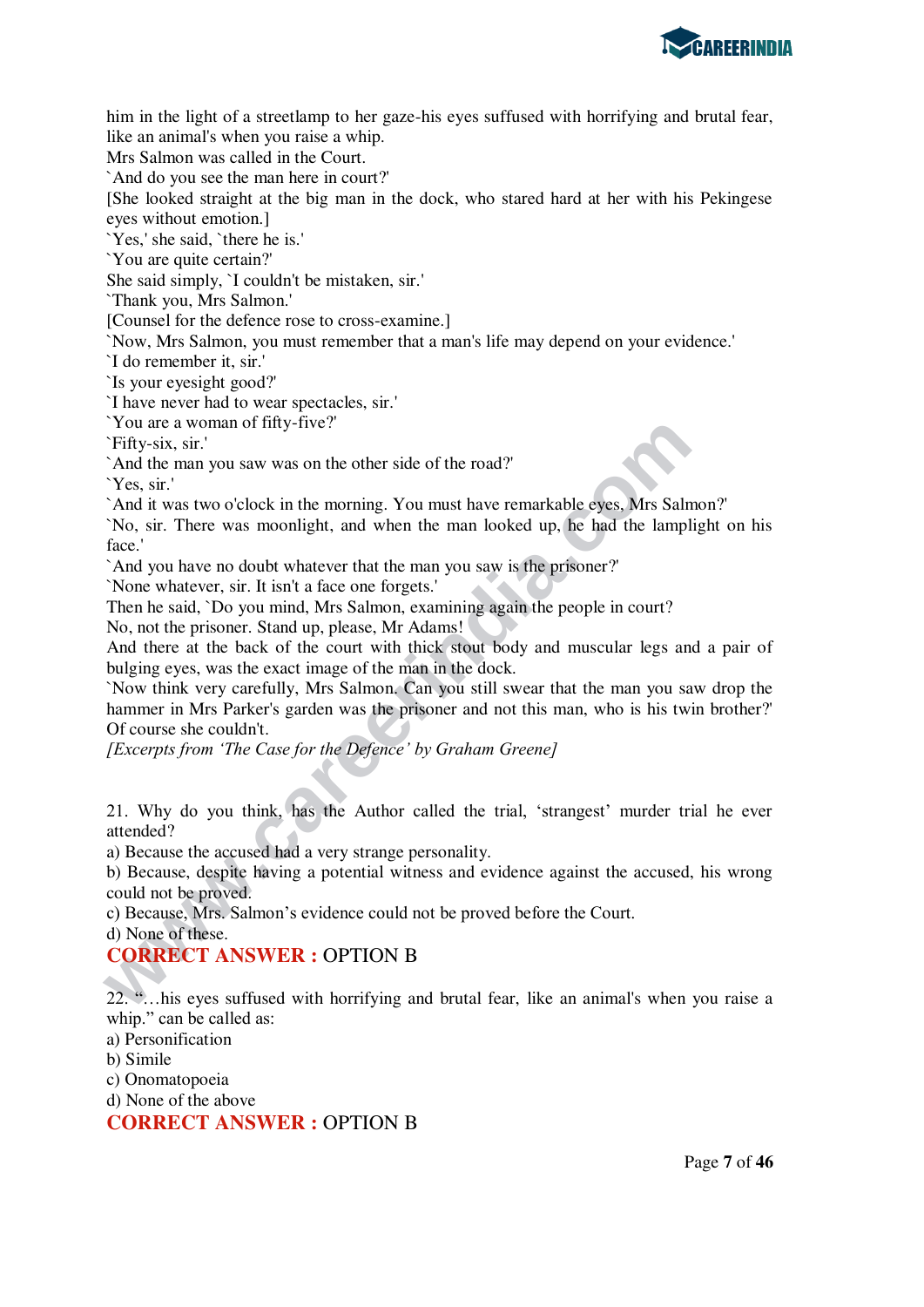

23. The expression ‗*Pekingese eyes"* used in the passage refers to which of the following? a) Bulging eyes

b) Red eyes

c) Small eyes

d) None of them

## **CORRECT ANSWER :** OPTION A

24. Why was Mrs. Salmon convinced that the man she saw had committed the crime?

a) Because she saw the man on the steps of Mrs. Parker's House and he was wearing gloves.

b) Because he had a hammer in his hand and she saw him drop it into the laurel bushes by the front gate.

c) Because when he looked up at her window, his eyes were suffused with horrifying and brutal fear.

d) Because she had seen him clearly in the light of street lamp. **CORRECT ANSWER :** OPTION D

25. Who was murdered in the scene described in the passage?

a) Mrs. Wheeler

b) Mrs. Parker

- c) Mrs. Salmon
- d) It cannot be inferred.

**CORRECT ANSWER :** OPTION D

**CORRECT ANSWER :** OPTION D<br>
25. Who was murdered in the scene described in the passage?<br>
26. Who was murdered in the scene described in the passage?<br>
b) Mrs. Shamon<br>
c) IV. The World has very few devices left to fight COV The world has very few devices left to fight COVID-19 with, but technology remains one of them. Whether it is employing the state-of-the-art technology in the discovery of cures or vaccines, or traditional technology services to enhance health care and consultations, or even tools that keep people at home occupied/productive, it is clear that technology will serve humanity at one of its darkest moments. The pandemic has contributed, in no small measure, to the understanding of the myriad ways in which available technologies have not been put to better use, and presented people with multiple opportunities to harness these devices, techniques and methods to get on with life in the time of lockdown. Among the primary uses is telemedicine, rendered inexorable now, by the temporary paralysis brought on by a freeze on movement. The Centre's recent guidelines allowing for widespread use of telemedicine services came as a shot in the arm for telehealth crusaders in the country, among them the Telemedicine Society of India that has long been battling to use the technology in its complete arc to reach remote areas in India. This move finds consonance with the rest of the world where several nations, also deeply impacted by the pandemic, have deployed telemedicine to reach people who have been unable to come to hospital, to reduce footfalls in hospitals, and to even provide medical and mental health counselling to countless people. It was way back in 2000 that telemedicine was first employed in India, but the progress has been excruciatingly slow, until the pandemic. However, it does seem as if the medical community was only held back by the lack of legislation to enable tele consultations. For no sooner was the policy announced, than hospitals and clinicians hurried to jump onto the bandwagon, advertising contact information for patients. The advantages are peculiar in the current context, when putting distance between people is paramount, as tele consultations are not barred even when health care professionals and patients may have to be quarantined. The advancement of telecommunication capabilities over the years has made the transmission of images and sound files (heart and lung sounds, coughs) faster and simpler. Pilot telemedicine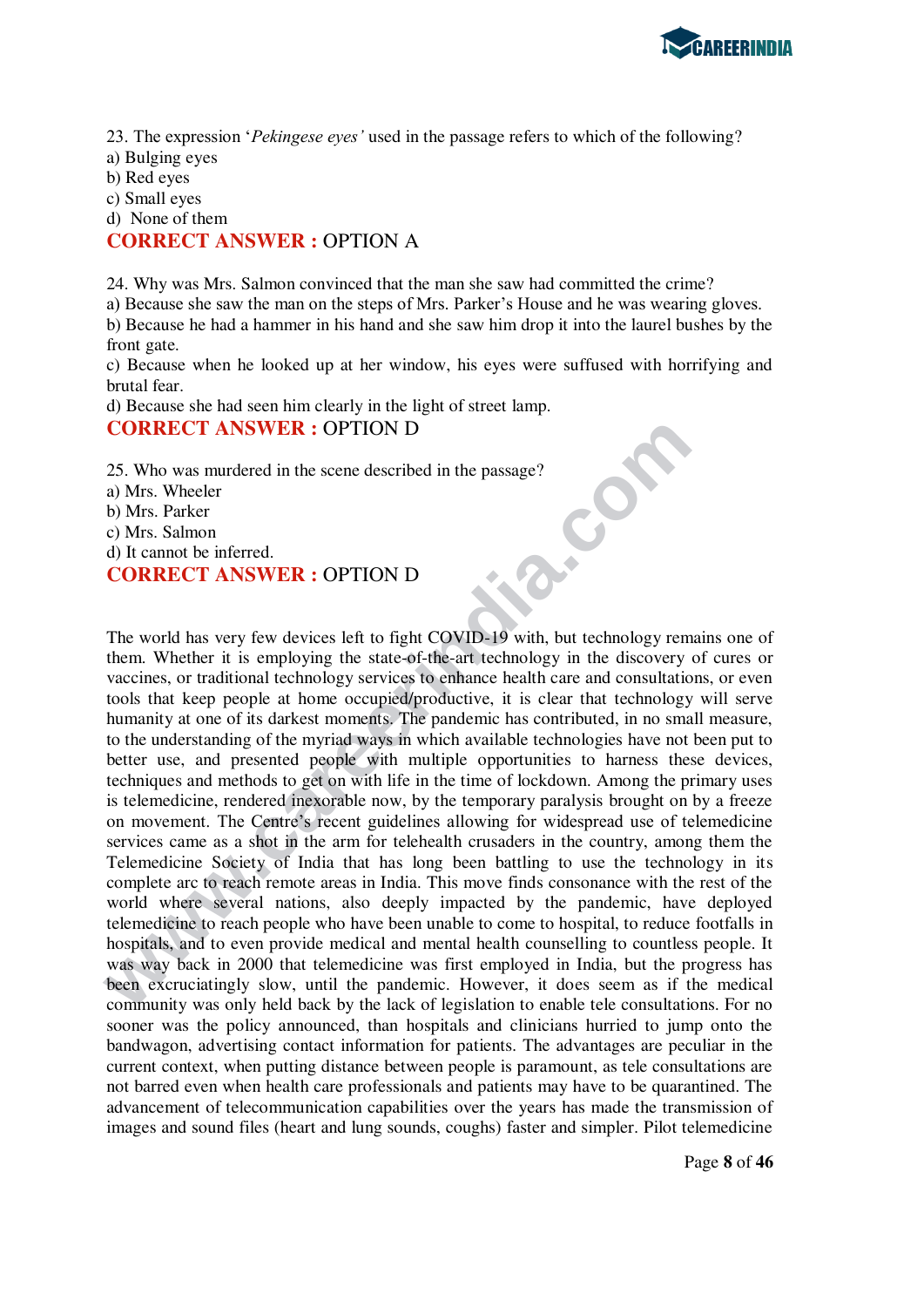

experiments in ophthalmology and psychiatry have proven to be of immense benefit to the communities. Telemedicine's time is here, finally. While unleashing the full potential of telemedicine to help people, experts and government agencies must be mindful of the possible inadequacies of the medium, and securing sensitive medical information; such cognisance should guide the use of the technology.

*[From an Editorial published in "The Hindu" on April 17, 2020]*

26. Which one of the following words from the passage means 'unavoidable'?

a) Inexorable

b) Myriad

c) Excruciatingly

d) Bandwagon

#### **CORRECT ANSWER :** OPTION A

27. Which of the following best summarizes the main idea of the passage?

a) It is time to unleash the full potential of Telemedicine.

b) It is time to unleash the full potential of Telemedicine with cognisance of its possible flaws.

c) Technology has not been utilised to its fullest to suit the current needs.

d) People should not be skeptical about the advantages of telemedicine.

**CORRECT ANSWER :** OPTION B

2) It is time to unleash the full potential of Telemedicine.<br>
b) It is time to unleash the full potential of Telemedicine with cognisance of its<br>
flaws.<br>
c) Technology has not been utilised to its fullest to still the curr 28. Which of the following is a significant factor contributing in slow employment of Telemedicine in India?

a) Telemedicine was never employed in India.

b) There was an absence of regulations regarding the use of telemedicine consultations and medication systems.

c) Telemedicinal Society of India failed in its efforts to promote the importance of such a system in the country.

d) All of the above.

## **CORRECT ANSWER :** OPTION B

29. Telecommunication based medication has the potential for an easy outreach because:

a) Pilot experiments in telemedicine have been proved to be successful.

b) It helps in easier communication of medical images from one place to another.

c) It helps in securing sensitive medical information.

d) All of the above.

**CORRECT ANSWER :** OPTION D

30. What is the meaning of the expression 'Shot in the arm' used in the passage?

a) Hitting the nail on its head.

b) Bull's Eye

c) Positive Impact on something

d) All of the above.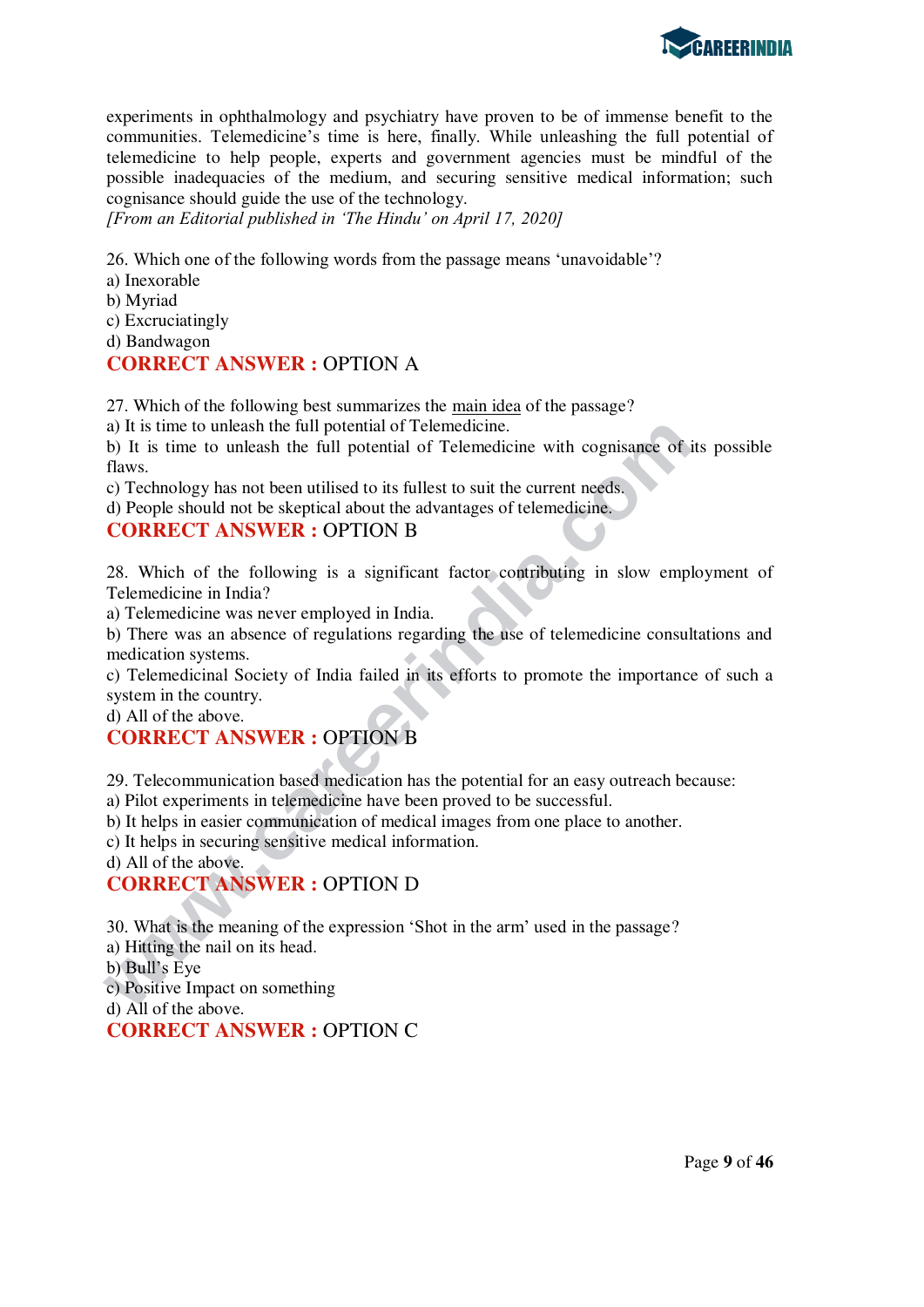

## **Current Affairs including GK**

**was the solution of the solution of the solution of the set of the state late of the solution and real accelerate growth ad create employment in both urban ad rural areas.<br>
Source:** *Excerpt from Hindustan Times, written b* Prime Minister Narendra Modi on Saturday said major global firms are looking at India as a major investment destination, which is reflected by a robust inflow of Foreign Direct Investment (FDI) last financial year, and through ‗Atmanirbhar Bharat Abhiyan' (Self-Reliant India initiative) the country is shifting its focus from 'Make in India' to 'Make for world'. He said Independent India should be "vocal for local" and asked citizens to glorify Indian products to promote ‗Atmanirbhar Bharat'. Unveiling his vision of a Self-Reliant India, the Prime Minister said that the government has unveiled over Rs 110 lakh crore National Infrastructure Pipeline (NIP) to boost the economy and create jobs. "In order to rapidly modernise India, there is a need to give a new direction to overall infrastructure development," he said, adding that over 7,000 projects under NIP have been already identified. "This will be, in a way, a new revolution in the field of infrastructure. This is the time to end silos in infrastructure. There is a plan to connect the entire country with multimodel connectivity infrastructure," he said. NIP will play a crucial role in overcoming the adverse impact of Covid-19 on the economy and catapult the economy in a higher growth trajectory, he said. The government on December 31 last year unveiled the NIP with an aim to make India a \$5 trillion economy by 2024-25. The focus of the infrastructure pipeline is to accelerate growth and create employment in both urban and rural areas.

Source: *Excerpt from Hindustan Times, written by Rajeev Jayaswal. (Dated 15th August, 2020)* 

- 31. The Government announced a stimulus package under the Self Reliant India Scheme for the amount of the second second second second second second second second second second second second second second second second second second second second second second second second second second second second second s
- (a) 2 trillion
- (b) 20 trillion
- (c) 5 trillion
- (d) 100 trillion

## **CORRECT ANSWER :** OPTION B

- 32. Which of the following is not a goal of the stimulus package announced under the "Atmanirbhar" India?
- (a) It will help in alleviating the distress of migrants when they return to their villages.
- (b) It will help in achieving the goal of a self-sustainable rural economy.
- (c) It would boost the One Nation One Market objective and help India to become the food factory of the world.
- (d) It will help in elevating quality of life in urban areas.

## **CORRECT ANSWER :** OPTION D

- 33. Which of the following events can be seen as the stepping stone for the growth of the Foreign Direct Investment (FDI) in India?
- (a) The launch of 'Make in India' initiative in 2014.
- (b) The Economic liberalisation in the year 1991.
- (c) The Amendment in the FDI policy to increase the upper cap from 26% to 49%.
- (d) All of the above.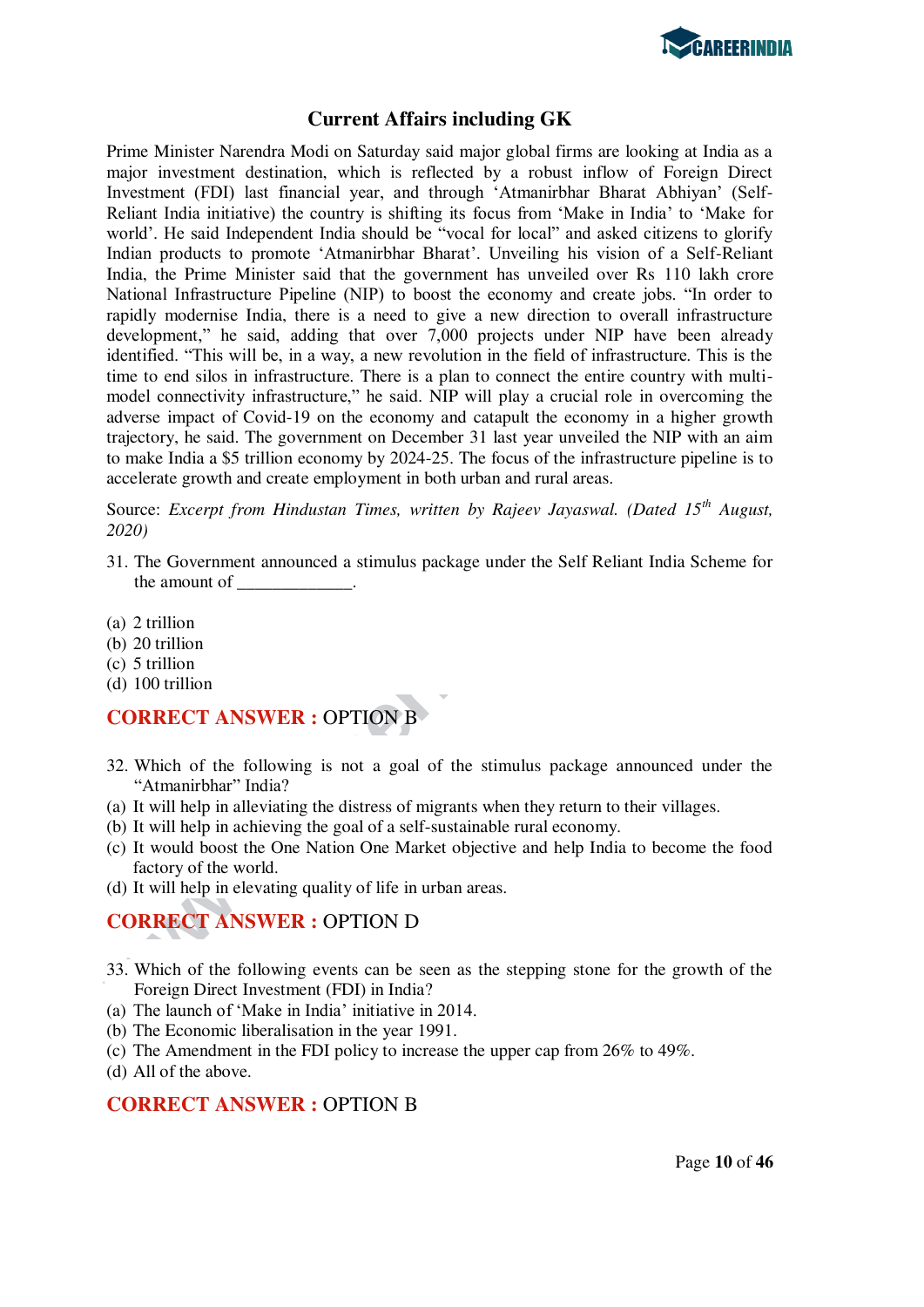

- 34. Which of the following is not related to the "Vocal for Local" initiative of the Indian Government?
- (a) Rebooting the MSMEs especially the Khadi and village industries.
- (b) Generating new opportunities of employment at the local level.
- (c) Creating new economic hubs through disinvestment and FDIs.
- (d) Promoting the indigenous manufacture and support through financial aid.

#### **CORRECT ANSWER :** OPTION C

- 35. Under the National Infrastructure Pipeline, the Government plans to invest more than Rs. 102 lakh crore on infrastructure projects by 2024-25, with the Centre, States and the private sector to share the capital expenditure. What is the ratio of such expenditure by each of the stake holders?
- (a) 50:25:25
- (b) 40:40:20
- (c) 39:39:22
- (d) 34:33:33

#### **CORRECT ANSWER :** OPTION D



(a) 30:22:22<br>
(b) 40:44:220<br>
(c) 39:39:22<br>
(d) 34:33:33<br>
(d) 34:33:33<br>
(d) 34:33:33<br>
(d) 40:44:20<br>
(e) 39:39:22<br>
(c) 39:39:22<br>
evident in the last few years that the rupee was not allowed to appreciate despite<br>
inflows, r The central bank doesn't disclose its foreign exchange management strategy, but it was evident in the last few years that the rupee was not allowed to appreciate despite healthy inflows, resulting in a rapid build-up of foreign exchange. From a low of \$275 billion in September of 2013, when rupee came under severe pressure due to so-called 'taper tantrums' by the US Federal Reserve, India now has record foreign exchange reserves of [1] billion, as on 21 August — a 95 per cent rise over seven years. Despite the Covid-19 pandemic, the foreign exchange kitty swelled by \$62 billion since March. In this seven-year period, rupee ended the year with an appreciation against the dollar only once — in 2017. This year, the rupee is so far down by 2.04 per cent against the dollar. The latest RBI statement suggested that it is not uncomfortable with the appreciation in rupee, confirming the speculation among currency analysts that a departure was made in the exchange management policy.

The Reserve Bank of India (RBI) said that it will conduct liquidity operations worth Rs 20,000 crore in two tranches through sale and purchase of government securities (G-Secs). The two open market operations (OMOs) of Rs 10,000 crore each will be conducted on September 10 and 17, the central bank said in an official release. This is now the second such announcement in as many weeks. Last week, RBI had announced sale and purchase of G-Secs worth Rs 20,000 crore, in two tranches, slated to be conducted on August 27 and September 3. In another move, RBI announced the infusion of Rs 1 lakh crore in mid-September through long-term repo operations (LTROs) at floating rates, or the prevailing repo rate. Moreover, the central bank also gave an option to lenders who have earlier availed funds through LTROs, to reverse their transactions before maturity.

Source: *Excerpt taken from the Print.in, written by Manojit Saha. (Dated 2<sup>nd</sup> September, 2020.)* 

36. Which of the following has been replaced by [1] in the above passage?

(a) \$ 537

(b) \$ 498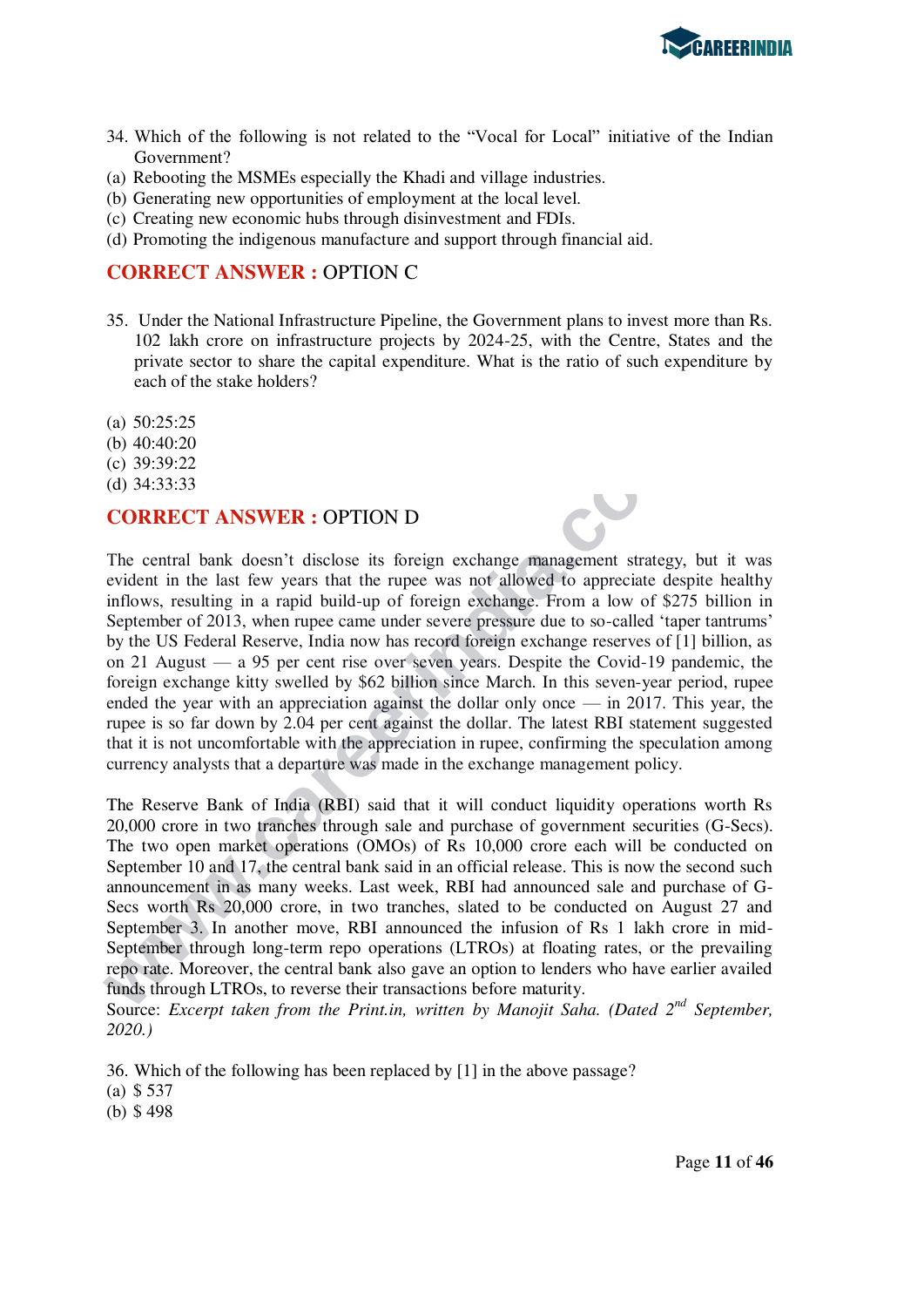

(c) \$ 502

(d) \$ 756

## **CORRECT ANSWER :** OPTION A

- 37. Which of the following economic policies have been recently used by the RBI to boost the economy during the current Pandemic situation?
- (a) FOREX SWAP
- (b) LTROs (Long Term Repo Operations)
- (c) OMOs (Open Market Operations)
- (d) All of the above.

## **CORRECT ANSWER :** OPTION D

- 38. Which of the following statements relate to the Long Term Repo Operations as measure to support the economy in corona pandemic situations?
- (a) It is a measure that is expected to bring down short-term rates and also boost investment in corporate bonds.
- (b) It would encourage banks to undertake maturity transformation smoothly and seamlessly so as to augment credit flows to productive sectors.
- (c) It will enhance liquidity in the banking system by Rs 1 trillion.
- (d) All of the above.

## **CORRECT ANSWER :** OPTION D

- 38. Which of the following statements relate to the Long Term Repo Operations as<br>
to support the economy in corona pandemic situations?<br>
(a) It is a measure that is expected to bring down short-term rates and also boost in 39. Which of the following will be used as a platform for core banking solutions to implement the LTRO?
- (a) E-cartel
- (b) E-kuber
- (c) E-CBS
- (d) E-RBICBS

## **CORRECT ANSWER :** OPTION B

- 40. What is the notified amount of sum offered by the RBI under measures of the Foreign Exchange Swap?
- (a) \$ 5 billion
- (b) \$ 16.71 billion
- (c) \$ 16.21 billion
- (d) \$ 5.02 billion

## **CORRECT ANSWER :** OPTION A

The first batch of five Rafale jets flew out of France on July 25 and will arrive in India on Wednesday, July 29, when the fighter jets will officially be inducted and join the Indian Air Force fleet in Haryana's Ambala. The fighter jets, built by French aviation firm [1], took off from the Merignac airbase in southern France's Bordeaux today and landed safely at Al Dhafra airbase in the UAE after a sortie of more than seven hours. The five aircraft will be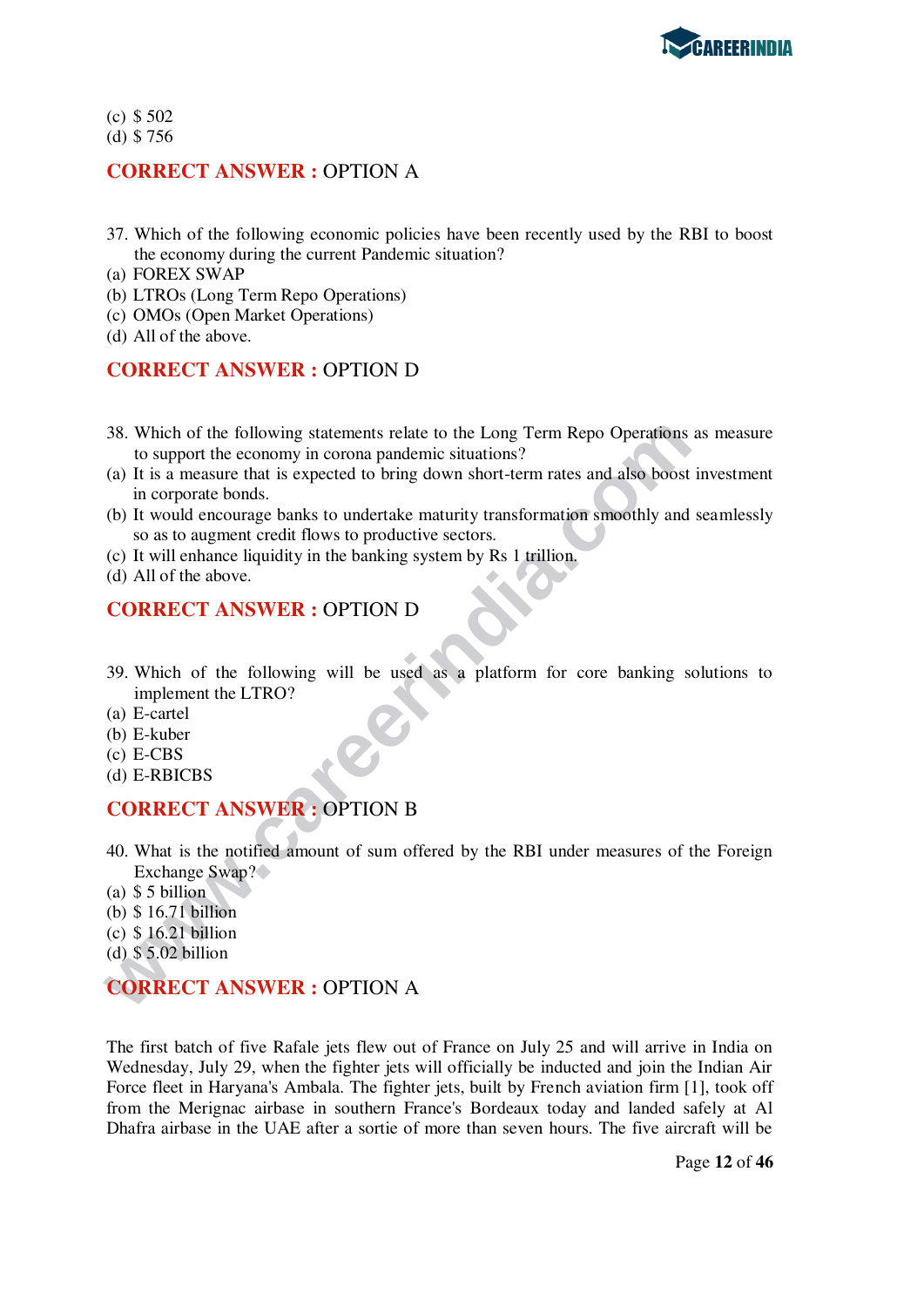

the first tranche of the 36 planes bought by India from France in a Rs. 59,000-crore intergovernmental deal in 2016. "Delivery of ten aircraft has been completed on schedule. Five will stay back in France for training Mission. The delivery of all thirty six aircraft will be completed on schedule by the end of 2021," the Indian embassy in France said in a statement.

The Rafale fighter jets are capable of carrying a range of highly effective weapons, including the Meteor air-to-air missile and Scalp cruise missile. The Rafale jets will come with various India-specific modifications, including Israeli helmet-mounted displays, radar warning receivers, low-band jammers, 10-hour flight data recording, infra-red search and tracking systems among others. The Air Force has readied the required infrastructure to welcome the jets in its line-up.

*Source: Excerpt taken from the NDTV, Reported by Vishnu Som, Edited by Shylaja Varma. (Dated – 27th July, 2020)* 

- 41. The Rafale deal between India and France is seen to carry great strategic significance. Which of the following is directly impacted by this deal?
- (a) The Joint Strategic Vision of India-France Cooperation in the Indian Ocean Region.
- (b) The one belt one road mission of the China.
- (c) The Chinese initiative to build a new Silk route.
- (d) The trade route of the Middle East.

#### **CORRECT ANSWER :** OPTION A



- (a) The Joint Strategic Vision of India-France Cooperation in the Indian Ocean Regio<br>
(b) The one belt one road mission of the China.<br>
(c) The Chinese initiative to build a new Silk route.<br>
(d) The trade route of the Middl 42. The Indian Air Force is also in the process of procuring a new generation medium-range modular air-to-ground weapon system Hammer to integrate with the Rafale jets. What does the term Hammer stands for?
- (a) Highly Advanced Modular Mutation Extended Range.
- (b) Highly Agile Modular Munition Extended Range.
- (c) Highly Advanced Modular Mitigation Extended Rafale.
- (d) Highly Agile Modular Munition Extended Rafale.

## **CORRECT ANSWER :** OPTION B

- 43. Which of the following has been replaced by [1] in the passage?
- (a) LAMSCO
- (b) LUAD Defence France
- (c) DASSAULT
- (d) BORESCOPE

## **CORRECT ANSWER :** OPTION C

- 44. Which of the following indigenous organisations is responsible for the design, assembly and fabrication of combat aircrafts in India?
- (a) DRDO
- (b) HAL
- (c) DRAI
- (d) ISRO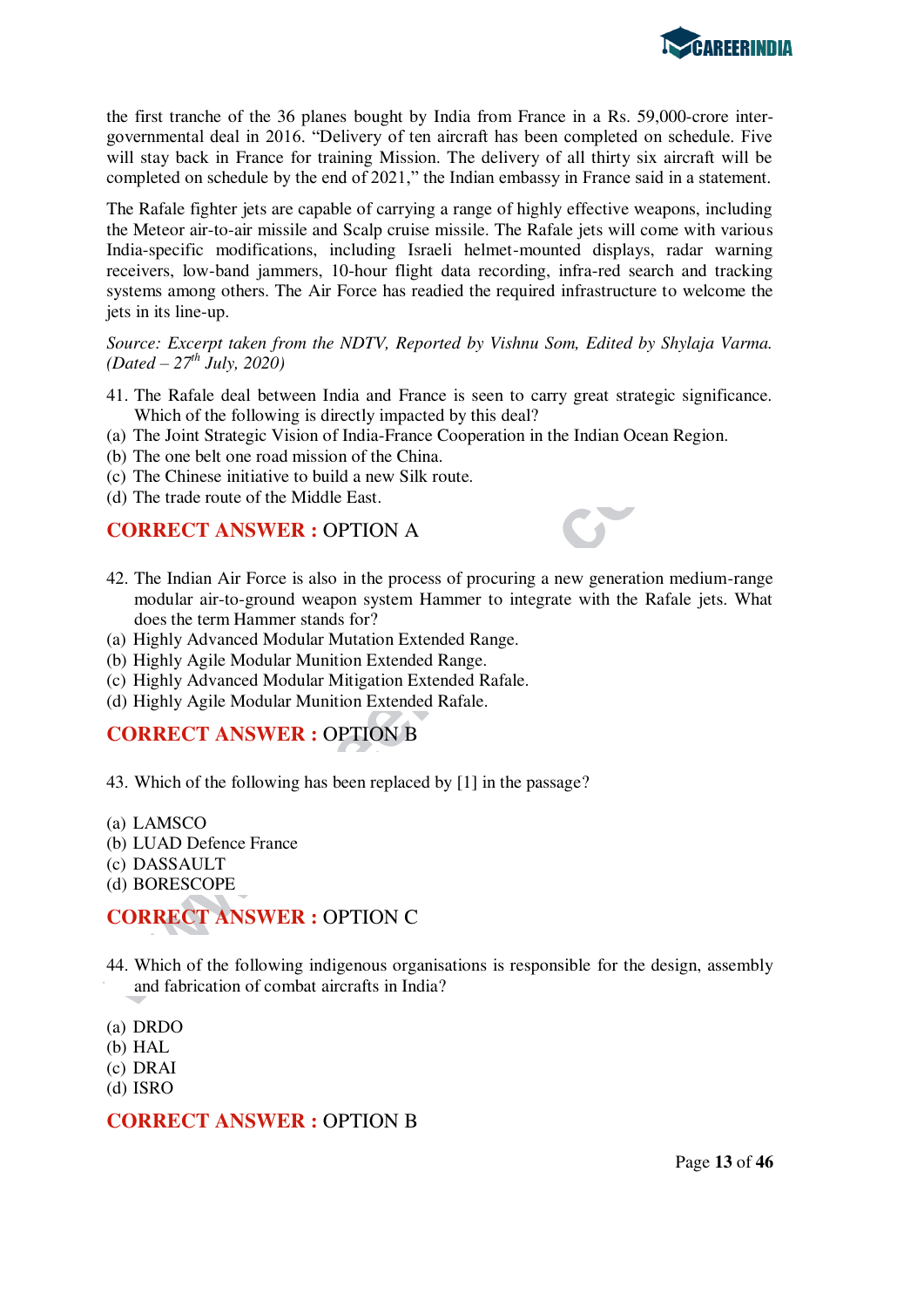

- 45. Which of the following organisations/institutions is a major offset partner of India in the Rafale Deal?
- (a) Hindustan Aeronautics Limited
- (b) Reliance Defence Limited
- (c) Reliance Naval and Engineering Limited
- (d) Pipavav Defence

## **CORRECT ANSWER :** OPTION B

many escalatory moves since then, Nepal deployed police forces to the region, summa India.<br>India ambassador in Kathmandu, and initiated a constitutional amendment to format<br>extend its territorial claims over approximately On May 8, India's Defence Minister virtually inaugurated a new 80 km-long road in the Himalayas, connecting to the border with China, at the Lipulekh pass. The Nepali government protested immediately, contending that the road crosses territory that it claims and accusing India of changing the status quo without diplomatic consultations. Among the many escalatory moves since then, Nepal deployed police forces to the region, summoned the Indian ambassador in Kathmandu, and initiated a constitutional amendment to formalise and extend its territorial claims over approximately 400 sq km. India, on the other hand, has conveyed its openness to a dialogue but does not seem to share Nepal's sense of urgency: its initial statement agreed to a dialogue, but only after the COVID-19 crisis. India has been in effective possession of this territory for at least sixty years, although Nepal claims it conducted a census there in the early 1950s and refers to the 1815 Sugauli Treaty as legitimising its claims. But India's new road, up to the Lipulekh pass, is not an unprecedented change in the status quo. India has controlled this territory and built other infrastructure here before, besides conducting its administration and deploying military forces up to the border pass with China. The region is of strategic importance, and the new road is now one of the quickest links between Delhi and the Tibetan plateau. In a 2015 statement, China also recognised India's sovereignty by agreeing to expand trade through the Lipulekh pass.

Source: *Excerpt from the brookings.edu, written by Dr. Constantino Xavier. (Dated- 11th June, 2020)* 

- 46. Which of the following incidents can be seen as the direct cause of the border dispute between India and Nepal?
- (a) The Defence Minister inaugurated a motor-able link road that connects India and China.
- (b) The 2015 agreement between India and China for using the Lipulekh pass for trade.
- (c) India published a new map which showed the region of Kalapani as part of the Indian Territory.
- (d) All of the above.

## **CORRECT ANSWER :** OPTION D

- 47. The confusion between Nepal and India consists of a dispute over a trijunture of
- \_\_\_\_\_\_\_\_\_\_\_\_. (a) Kali – Susta – Ganga.
- (b) Kalapani Saraswati Ganga.
- (c) Kalapani Limpiyadhura Lipulekh.
- (d) Kalapani Limpiyadhura Kali.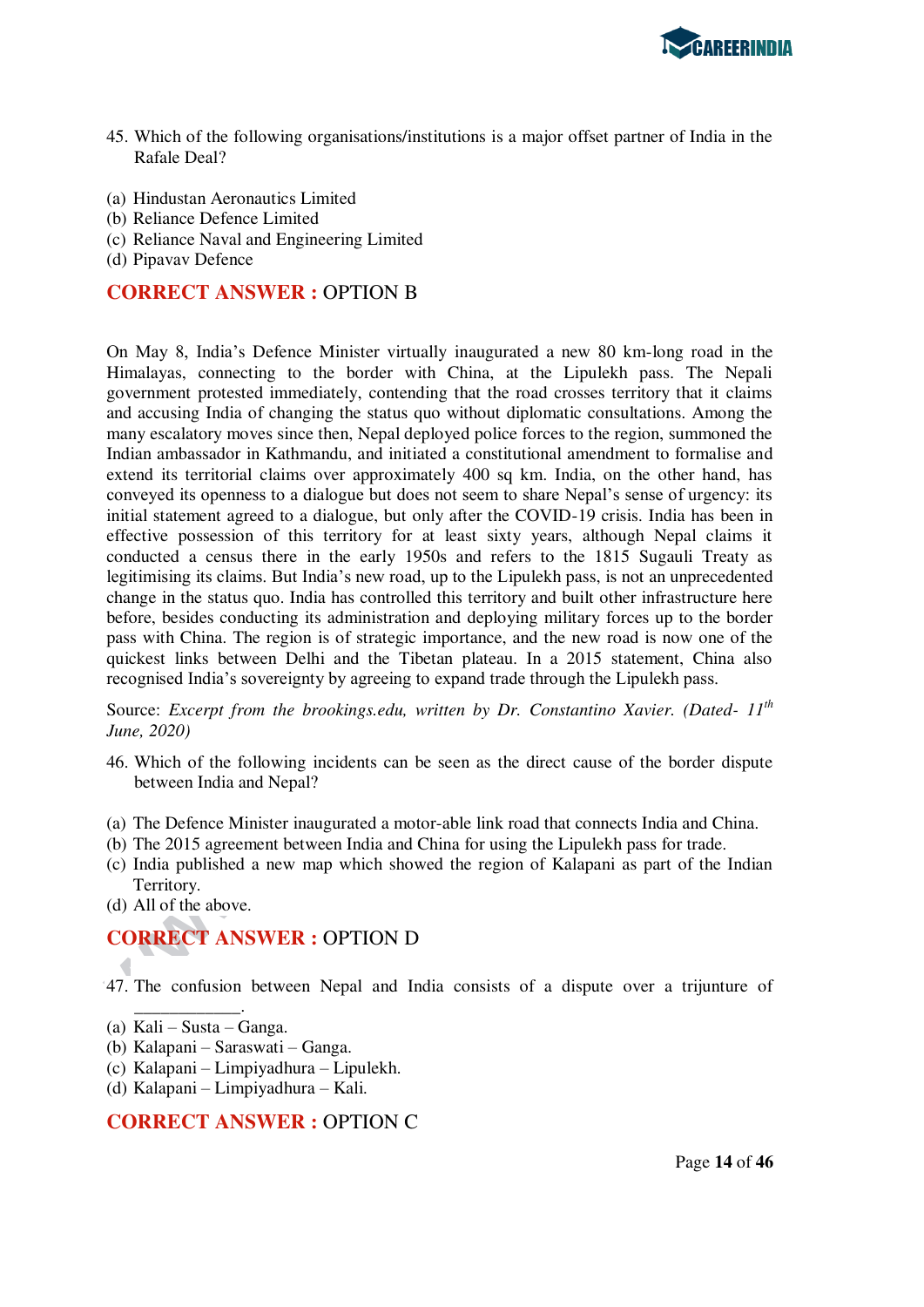

- 48. The treaty of Sugauli was signed between which of the following pairs?
- (a) India and Nepal
- (b) United kingdom, India and Nepal
- (c) India, China and Nepal.
- (d) East India Company and Nepal

## **CORRECT ANSWER :** OPTION D

- 49. Recently Nepal has issued a map claiming Lipulekh pass as part of its territory included in the district of:
- (a) Kailali
- (b) Darchula
- (c) Dipayal
- (d) Doti

#### **CORRECT ANSWER :** OPTION B



- 50. Which of the following rivers is called as Narayani River in Nepal?
- (a) Bramhaputra
- (b) Gandak
- (c) Ganga
- (d) Kali

## **CORRECT ANSWER :** OPTION B



One thing struck us as a major difference between the new National Education Policy (NEP) 2020 and its predecessor. The earlier national policies on education (NPE) from 1986 and 1992 presented themselves as attempts to consolidate and build on earlier efforts, particularly the NPE, 1968. The new NEP 2020 policy, on the other hand, is very keen to establish that it is different from everything in the past, including in its name. Nowhere does this attitude come across as starkly as it does in the section on higher education.

**CORRECT ANSWER : OPTION B**<br>
50. Which of the following rivers is called as Narayani River in Nepal?<br>
(a) Bramhaputra<br>
(b) Gandak<br>
(c) Ganga<br>
(d) Kali<br>
(c) Gandak<br>
(d) Gandak<br>
(d) Gandak<br>
(d) Gandak<br>
(d) Ganda<br>
(d) Kali<br> It comes across fairly clearly on how the higher education ecosystem will be by 2040. By this time — if the policy has its way — the Indian higher education ecosystem will be populated with higher education institutions (HEI). These will comprise Universities and Colleges and the public and private sectors, all of which will be 'multi-disciplinary', with each populated by more than 3,000 students, with at least one "in or near every district". Universities will conduct research and post-graduate and under-graduate teaching, some research-intensive and others teaching-intensive. Colleges will largely teach at the under-graduate level, with a number of them having their medium of instruction in either bilingual or local / Indian languages. The colleges can manifest in clusters around universities as constituent colleges or may be standalone autonomous ones. Ideally, all HEIs will eventually become "independent" self-governing institutions" with considerable "faculty and institutional autonomy". They will have complied with a series of regulatory exercises that are "light-but-tight" and will be operated by a large number of private accreditors, overseen by a new set of regulatory institutions at the national level.

Source: *Excerpt taken from downtoearth.org.in, written by Nitin Mehta & Gagan Mehta. (Dated 14th August, 2020)*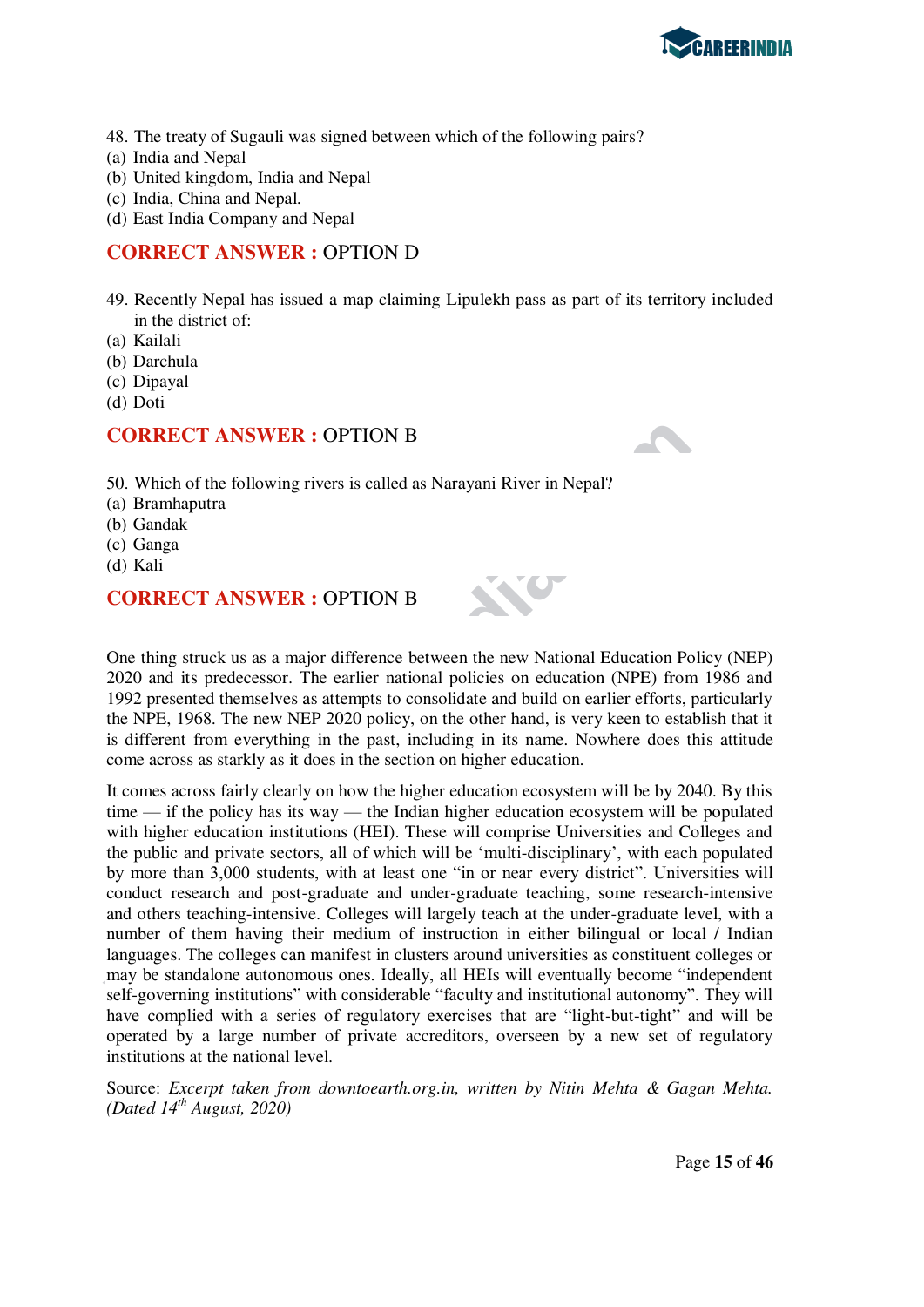

- 51. Which of the following statements are not true in relation to the changes envisioned by the NEP 2020?
- (a) The NEP 2020 aims at making India a global knowledge superpower.
- (b) The renaming of the Ministry of Human Resource Development to the Ministry of Education.
- (c) The development of National Course Curriculum to provide new curriculum by 2021.
- (d) The New Education Policy aims to facilitate an inclusive, participatory and holistic approach

## **CORRECT ANSWER :** OPTION C

- 52. The NEP 2020 aims to provide a holistic change to the current education system in India. Which of the following is not related to the aim of NEP 2020?
- (a) Universalization of education from preschool to secondary level with 100% Gross Enrolment Ratio.
- (b) To bring 20 million out of school children back into the mainstream through an open schooling system.
- (c) Vocational Education to start from Class 6 with Internships.
- (d) To achieve 80% Gross Enrolment Ratio at the under graduate level.

## **CORRECT ANSWER :** OPTION D

- (b) To thing 20 minion of the school emident back into the mainstream intough<br>
(c) Vocational Education to start from Class 6 with Internships.<br>
(d) To achieve 80% Gross Enrolment Ratio at the under graduate level.<br> **CORRE** 53. Which of the following is proposed as a change in the structure of institutions responsible for affiliation and accreditation under the NEP 2020?
- (a) Higher Education Commission of India (HECI) will be set up as a single umbrella body for the entire higher education.
- (b) University Grant Commission to be renamed as AICTE.
- (c) National Affiliation and Accreditation Council to be renamed as National Standard Council of India.
- (d) National Council for Education Research and Teaching to be renamed as BCERT.

# **CORRECT ANSWER :** OPTION A

- 54. Which of the following is not a vertical under the Higher Education Commission of India (HECI)?
- (a) National Higher Education Regulatory Council (NHERC)
- (b) Higher Education Grants Council (HEGC)
- (c) National Educational Council (NEC)
- (d) National Accreditation Council (NAC)

# **CORRECT ANSWER :** OPTION C

- 55. What is the proposed percentage of expenditure for education out of GDP under the NEP 2020?
- (a) 11 percent
- (b) 6 percent
- (c) 4.6 percent
- (d) 9 percent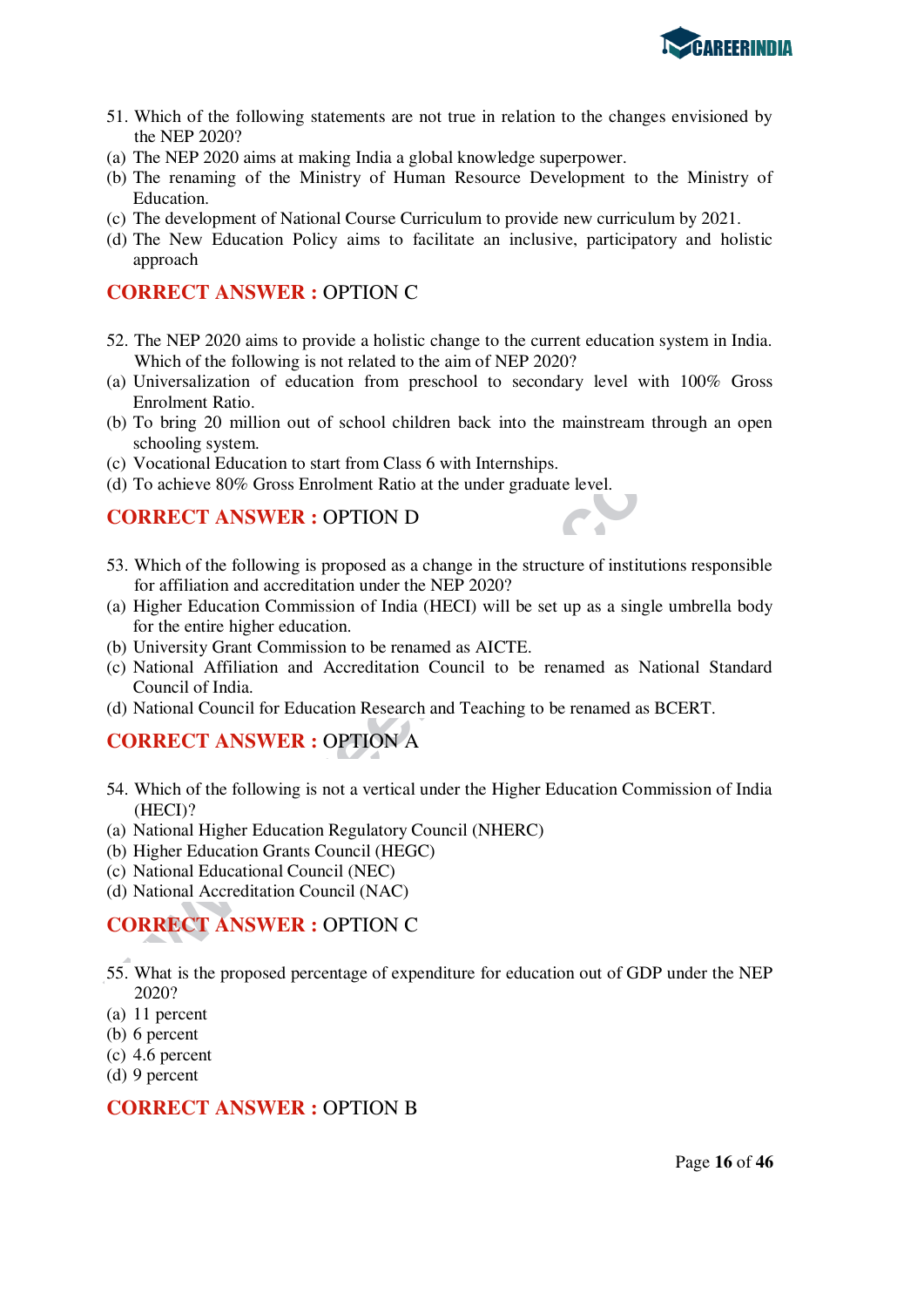

Days after India-Pakistan tensions spilled over into a meeting of the Shanghai Cooperation Organisation (SCO), External Affairs Minister S. Jaishankar and Pakistan Foreign Minister Shah Mehmood Qureshi are expected to meet via a video conference at the South Asian Association for Regional Cooperation (SAARC) meeting on September 24. "All member countries have confirmed participation in the meeting, to be chaired by Pradeep Kumar Gyawali, [1] of Nepal. The respective Foreign Ministers will take part," sources familiar with preparations for the meeting told The Hindu, referring to the eight members of SAARC, including [2], Bangladesh, [3], India, [4], Nepal, Pakistan and Sri Lanka. A senior Indian official also confirmed that Mr. Jaishankar will attend despite the incident at the SCO virtual meeting of National Security Advisors on Tuesday. During that meeting, National Security Advisor Ajit Doval stormed out after he saw that the Pakistan Special Advisor on National Security Moeed Yusuf had used a map of Pakistan that claimed Indian Territory.

that no specific guidelines on background or maps have been issued by the :<br>Secretaria in Kathmandu that is also the Chiar of the SAARC at present, but they<br>would go "smoothly". A meeting of SAARC Finance Ministers, where ―This was in blatant disregard to the advisory by the host [5] against it and in violation of the norms of the meeting. After consultation with the host, the Indian side left the meeting in protest at that juncture," the MEA had said about the incident. When asked, the sources said that no specific guidelines on background or maps have been issued by the SAARC Secretariat in Kathmandu that is also the Chair of the SAARC at present, but they hope it would go "smoothly". A meeting of SAARC Finance Ministers, where an Additional Secretary represented India instead of Finance Minister Nirmala Sitharaman, and Pakistan was represented by its Special Advisor on Finance, took place on Wednesday without incident.

#### Source: *Excerpt taken from The Hindu, written by Suhasini Haider. (Dated 17th September, 2020.)*

- 56. Which of the following has been replaced by [1] in the passage?
- (a) Prime Minister
- (b) Minister of Finance
- (c) Minister of External Affairs
- (d) Minister of Home Affairs

# **CORRECT ANSWER :** OPTION C

- 57. Which of the following Nations is part of the South Asian Association for Regional Cooperation?
- (a) Indonesia
- (b) Thailand
- (c) Myanmar
- (d) Maldives

## **CORRECT ANSWER :** OPTION D

- 58. Which of the following has been replaced by [5] in the passage?
- (a) Russia
- (b) China
- (c) Japan
- (d) Pakistan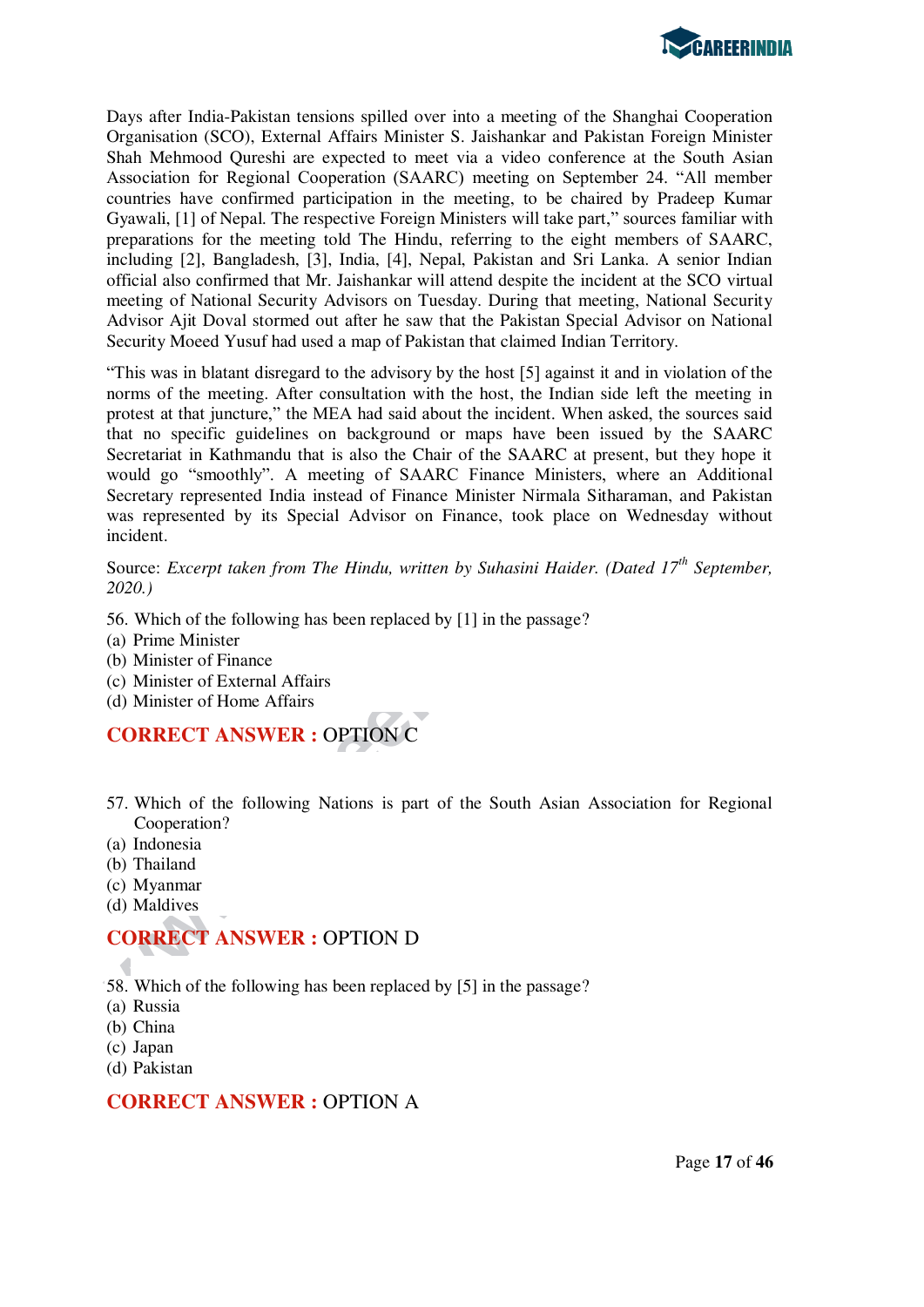

- 59. India had not agreed to attend a summit hosted in Pakistan, but it remains an important promoter of the SAARC process. In which of the following years the SAARC leaders' summit was held lately?
- (a) 2018
- (b) 2014
- (c) 2016
- (d) 2019

#### **CORRECT ANSWER :** OPTION B

- 60. The above passage mentions about Pakistan's Special Advisor on National Security Moeed Yusuf using a map of Pakistan claiming Indian Territory. Which of the following territory is in context here?
- (a) Junagadh
- (b) Aksai Chin
- (c) Pangong Tso
- (d) Limpiyadhura

#### **CORRECT ANSWER :** OPTION A



(c) rangong isol<br>
(c) Limpiyadhura<br>
(c) Limpiyadhura<br>
(c) Limpiyadhura<br>
In the middle of a pandemic, the geopolitics of the world's most troubled region<br>
historic turn this week, when he UAE and Israel, under the hencevole In the middle of a pandemic, the geopolitics of the world's most troubled region took a historic turn this week, when the UAE and Israel, under the benevolent gaze of US President Donald Trump, signed an agreement to "normalise" relations. The deal opens up new opportunities for India to play a much larger role in the regional security and stability in the Gulf, where New Delhi enjoys special relations with both Abu Dhabi and Jerusalem. The barebones of the deal envisages establishing regular diplomatic relations between the UAE, the rising influential power in the Gulf, and Israel, the "Incredible Hulk" of the region, but a country officially not on speaking terms with most of its Arab neighbours. In his first tweet, Crown Prince Mohammed bin Zayed said: ‗During a call with President Trump and Prime Minister Netanyahu, an agreement was reached to stop further Israeli annexation of Palestinian territories. The UAE and Israel also agreed to cooperation and setting a roadmap towards establishing a bilateral relationship." In return, Israel agreed to "suspend" its annexation plans for West Bank that would have been deeply destabilising. Benjamin Netanyahu gets a diplomatic victory, which may be short-lived, given the nature of Israeli politics. But Israel gets a diplomatic and economic opening with the big power in the Gulf that could open other doors, give its security interests legitimacy and, perhaps, open the door to Middle East peace.

Many of the other Arab powers, such as Oman, Bahrain, Egypt and Jordan, apart from the big global powers, and India, have welcomed the deal. Iran has slammed it, as have Turkey and Syria. Saudi Arabia has been very quiet. Given the close ties between Mohammed bin Zayed and Mohammed bin Salman, it is unthinkable that KSA was not consulted, particularly when the US is the third pole in this agreement. The deal gives UAE pole position as the premier Gulf Arab power, with diplomatic leverage with Israel and the US. "This deal is about positioning in Washington, DC," said James Dorsey, Gulf and Middle East expert.

Source: *Excerpt from the Economic Times, written by Indrani Bagchi. (Dated –*  $16^{th}$  *August, 2020)*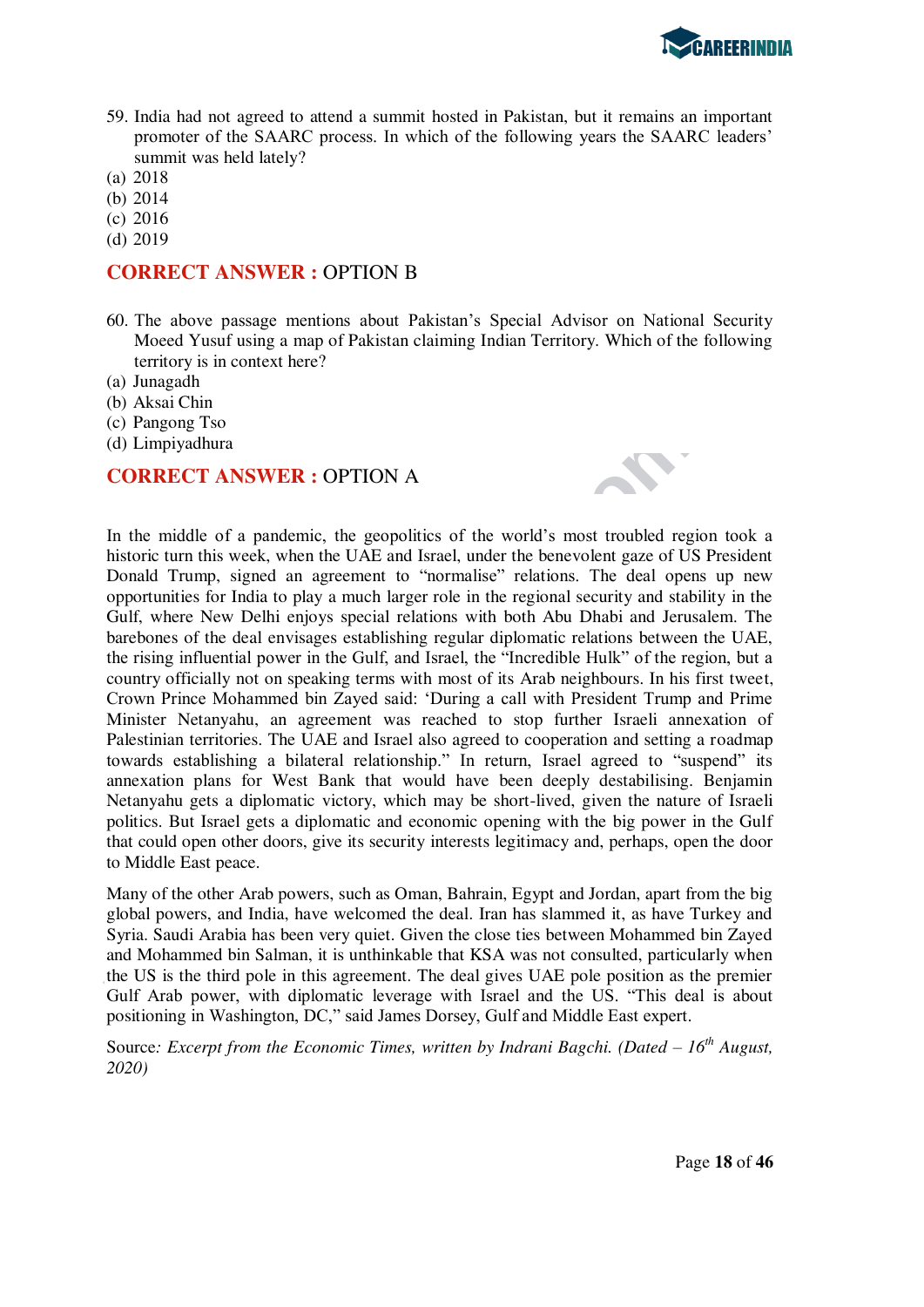

- 61. The US is seen as a major role player in the peace deal between Israel and UAE. Which of the following is not a reason for the involvement of US in the deal?
- (a) The deal grants a diplomatic win to the US President Donald Trump ahead of the Presidential election.
- (b) The efforts of the USA to bring the war in Afghanistan to an end have not been a success yet.
- (c) The efforts of USA to bring peace between Israel and the Palestinians have not been successful yet.
- (d) The deal gives a central strategic rule to USA in the Middle East.

## **CORRECT ANSWER :** OPTION D

- 62. Which of the following is true in relation to the stake of Palestine in the peace deal between UAE and Israel?
- (a) Israel has recognised Palestine as an Independent Nation.
- (b) This can be an opportunity for the Palestine to establish diplomatic relations with Israel.
- (c) The deal marks both a win and setback to the Israel-Palestine relations.

(d) A peace treaty would also be signed between Israel and Palestine.

#### **CORRECT ANSWER :** OPTION C

- 63. Which of the following is not a direct impact of the peace deal in the Middle East region?
- (a) The deal smoothens the UAE's international campaign to be seen as a beacon of tolerance in the Middle East.
- (b) It puts the UAE as leader in a regional power dynamics among neighbouring Gulf Arab states.
- (c) The deal gives Netanyahu a domestic boost at a time when Israel's coalition government is in crisis due to coalition compulsions.
- (d) The deal marks a historic day and a significant step towards peace in the Middle East.

## **CORRECT ANSWER :** OPTION D

- (b) This can be a poportunity of the Praesine to establish appointment enautors with<br>
(c) The deal marks both a win and sethack to the Israel-Palestine relations.<br>
(d) A peace treaty would also be signed between Israel and 64. The peace deal between Israel and UAE can also be seen as a great opportunity for India in the Middle East region. Which of the following is not related to strategic goals of India in the Middle East?
- (a) India should revamp its defence and security relations with the UAE.
- (b) India should move fast to capture the extended neighbourhood market before it comes under the influence of China.
- (c) India should ensure space for Iran in any future security deal in the region.
- (d) None of the above.

# **CORRECT ANSWER :** OPTION C

- 65. Which of the following is correct?
- (a) Israel does not have a Constitution.
- (b) Israeli Constitution is like ordinary law.
- (c) There is no Constitution but a Basic Law of 1950.
- (d) Israel has a Constitution of 1967.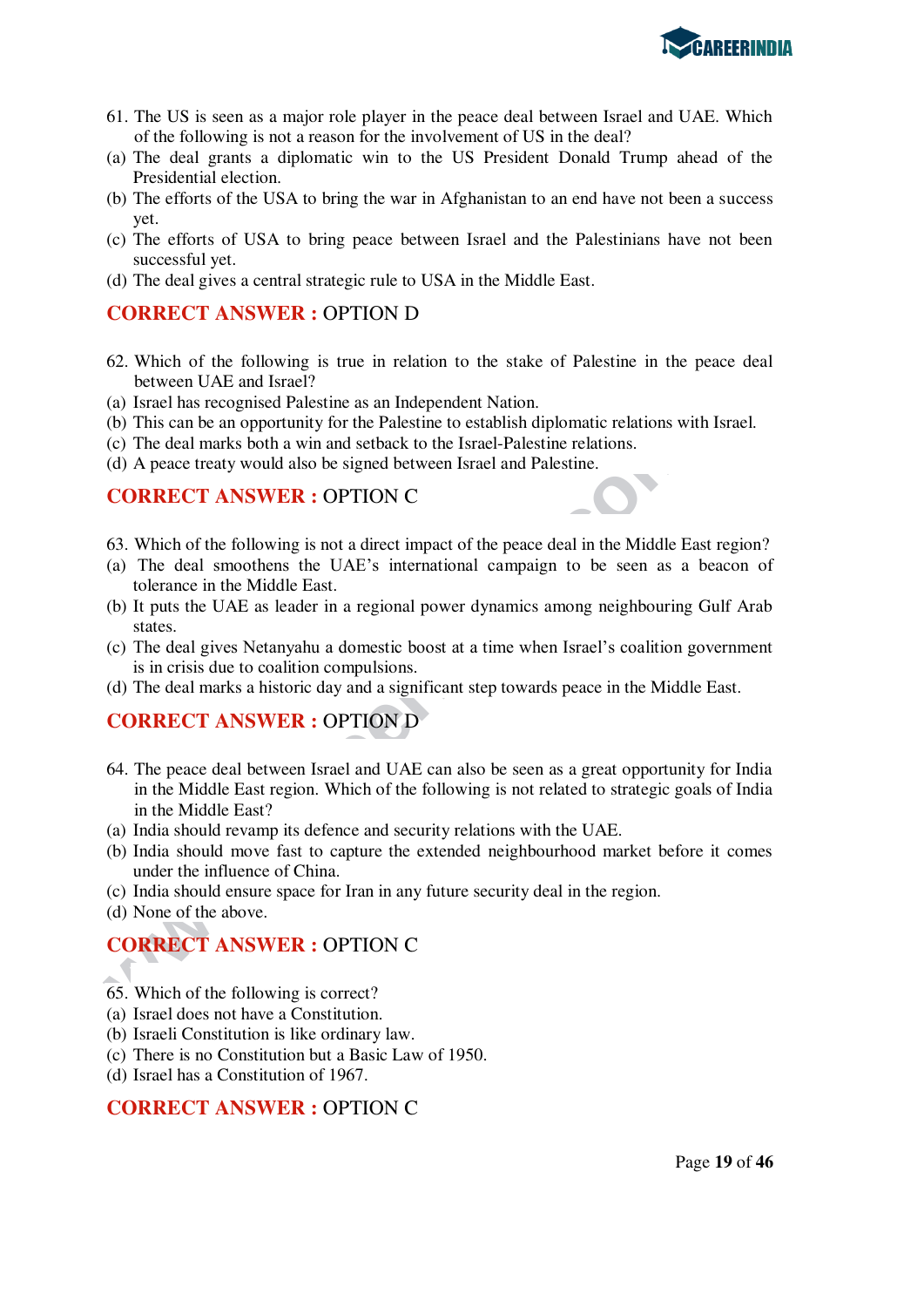

66. Israel is a theocratic Jewish state but it follows legal pluralism. Accordingly it has:

- (a) Jewish Courts to decide cases of all religious communities.
- (b) Secular Courts will apply Uniform Civil Code in respect of all communities.
- (c) Each religious community has its own Religious Court to deal with Personal law disputes.
- (d) No distinction between Personal law and Public law.

#### **CORRECT ANSWER :** OPTION C

## **Legal Reasoning**

normal operations. The lockdown across the world has caused delays in the perform<br>contracts and transactions. Now, the question that arises is whether the cūrent situat<br>endate particle of a contract to alter their obligati The COVID-19 pandemic has taken the entire world hostage in less than four months, and the global economy has been hit the hardest with governments across the globe implementing stringent policies including lockdown to control the coronavirus outbreak. The pandemic today presents unprecedented challenges and impediments to businesses in conducting their normal operations. The lockdown across the world has caused delays in the performance of contracts and transactions. Now, the question that arises is whether the current situation can enable parties to a contract to alter their obligations with non-compliance of terms neither being regarded as a "default committed by any party" nor a "breach of contract"? There are certain well-accepted practices for dealing with such extraordinary situations in commercial transactions by the inclusion of force majeure & material adverse effect (MAE) clauses. Determination of the types of circumstances so covered by the force majeure clause contained in a contract is essential. Provisions of force majeure often cover natural disasters like hurricanes, floods, and earthquakes as "acts of God." Other covered events may include war, terrorism, civil disorder, fire, disease medical epidemics or by reasons of applicable laws or regulations. Broadly, the Courts have interpreted the term "Force Majeure" as an event that can neither be anticipated nor controlled by either of the contracting parties. A force majeure clause applies in the context of ongoing contractual arrangements, whereas, an MAE or material adverse change (MAC) clause applies to the allocation of risk in transactions before their closure or completion. Pandemic and related consequences such as government action is a type of event covered by a force majeure clause, however, its impact on the affected party's ability to perform its contractual obligations may vary depending upon contractual terms. It is common for force majeure clauses to specify the impact that the event or circumstances in question must have, in order for the clause to be triggered. References may be made, for example, to the event or circumstances having "prevented", "hindered" or "delayed" performance. These terms require different levels of impact on performance before a party can claim recourse to these clauses. In other words, the force majeure and MAC clauses act as an exception to what would otherwise be treated as a breach of contract. Certain contracts may state that, if a force majeure clause is applied, the contract may automatically be terminated. On the other hand, some contracts may even state that the duty to fulfil the contractual obligation may be suspended for a certain period of time and if the force majeure event is not curbed or treated even after such time, then eventually the contract may be terminated. Though there cannot be a one-size-fits-all solution to this question, and it depends upon how the force majeure clause is worded in a specific contract; and in the absence of the same, applicable laws related to the same will be required to be taken into consideration.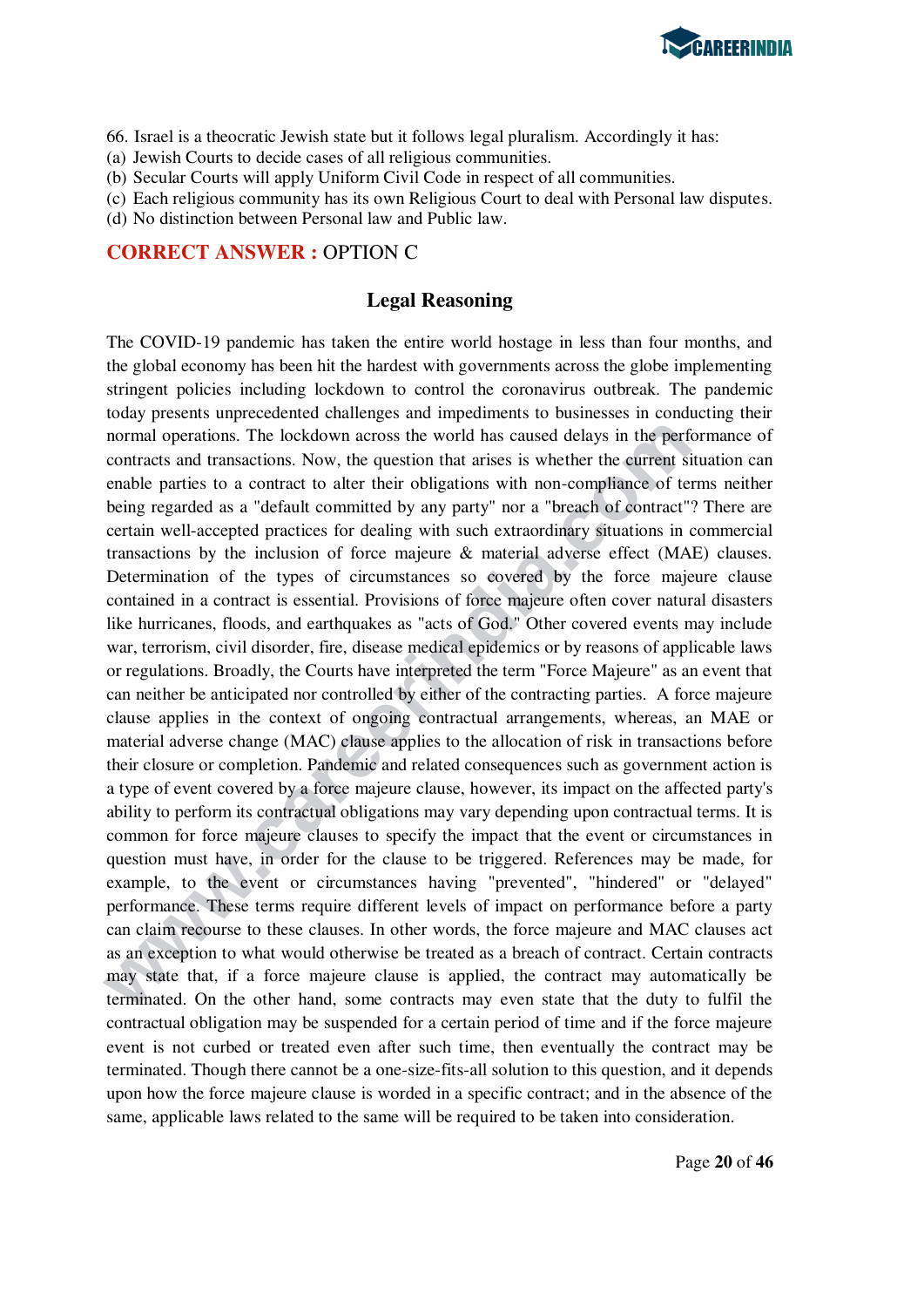

*[Excerpt from Business Today, by Ranjana Roy Gawai, April 17, 2020]* 

67. Based on the Author's argument in passage above, which of the following is correct?

a) Force Majeure Clauses, generally have a uniform impact on the performance of Contracts in all the cases.

b) The Impact on the performance of Contracts by the usage of Force Majeure Clauses is dependent upon the way such clauses have been constructed in a particular Contract.

c) Both Force Majeure and Material Adverse Change Clauses have similar impact on the performance of Contracts.

d) All of the above.

## **CORRECT ANSWER :** OPTION B

68. Imagine, there is a domestic commercial Contract for supply of certain goods for certain price between A and B. However, in pursuance of the same, both A and B forget to negotiate and agree on the terms of a Force Majeure event and the Contractual document does not contain the Force Majeure clause. In such a situation, what would be the fate of the Contract in the event like that of COVID 19?

a) As the parties did not negotiate on the Force Majeure Clause, either of them cannot take an exception to the Breach of Contract.

b) The parties can invoke the Material Adverse Change Clause.

c) In absence of such clauses in the Contract, the Courts may resort to the applicable law, i.e., the Indian Contract Act, 1872 to give relief to the parties.

d) None of the above.

## **CORRECT ANSWER :** OPTION C

69. In the same fact situation as mentioned above with a modification that there is a Force Majeure Clause in the Contract between A and B, let us suppose, that B, who was to supply goods to A on certain date and time, faced issues in relation to procurement of goods due to mill strike and also because of rise in prices of goods. In this case, can B claim the suspension of performance of Contract on the basis of the Force Majeure Clause?

a) Yes, B can, depending upon the way, the Force Majeure Clause is worded.

b) Such situation cannot be covered under Force Majeure as it is just a case of disappointed expectations and hence B cannot invoke the clause. It is merely a case of commercial hardship.

c) B can invoke the Force Majeure clause as the clause is too broad to cover such situations.

d) None of the above.

**CORRECT ANSWER :** OPTION B

contain the Force Magnete clause. In such a situation, what would be the tate of the three contains the Force Magnete clause. The same particle and the particle of Contract.<br>
in the event like that of COVID 19?<br>
a) As the 70. Typically, the MAE (Material Adverse Change) provision in an agreement contemplates events which if they occur, or are likely occur, would have a "materially adverse change or effect on the assets, business, property, liabilities, financial condition, results, operations of the target" or that "affects the ability of the transacting parties to consummate the transaction" or the "validity or enforceability of the transacting parties to its rights and remedies under the transaction documents". Which of the following sample clauses in a contract resembles an MAE clause?

a) "In the event either party is unable to perform its obligations under the terms of this agreement because of Act of God, strikes, equipment of transmission failure or damage reasonably beyond its control, such party shall not be liable for damages to the other for any damages resulting from such failure to perform..."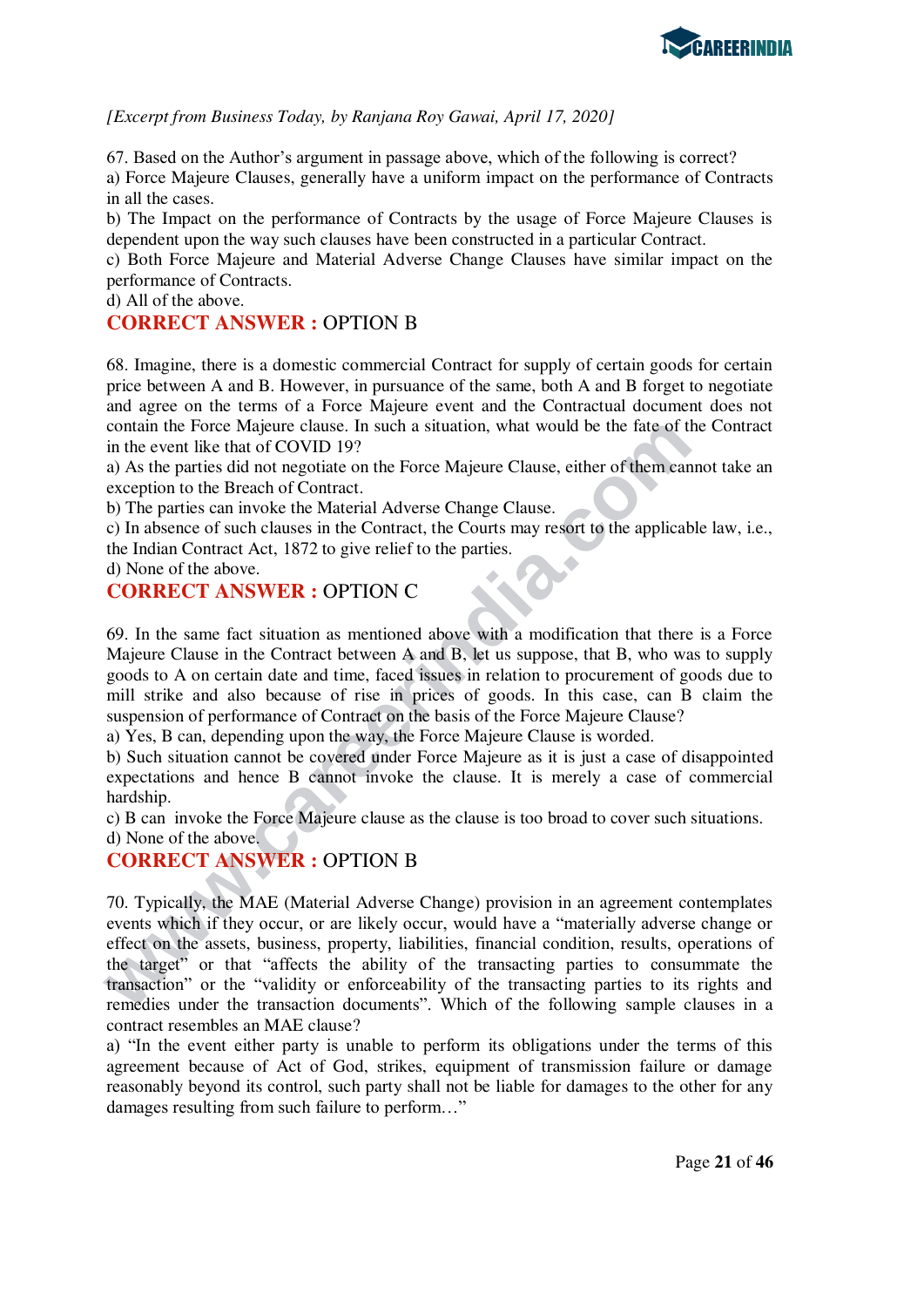

b) "Except with respect to payment obligations under this agreement, no party shall be liable for, nor such party shall be considered in breach of this agreement due to, any failure to perform its obligations under this agreement as a result of cause beyond its control, including any earthquake, labour problem, unavailability of supplies..."

c) Both of the above.

d) None of the above.

## **CORRECT ANSWER :** OPTION D

judged for obsecrity based on isolated passages of a work considered out of contappy<br>gingled by their apparent influence on most susceptible readers, such as children of<br>midded adults. However, this test was later rejected The issue of Obscenity has vexed the Courts in India and abroad for a long time now. The intriguing question has always been the same, i.e., what should be the standards to qualify something as obscene in the eyes of law? In the United Kingdom, way back in 1868, the Court laid down the Hicklin test in Regina v. Hicklin (1868 L.R. 2 Q.B. 360), and held that: ―*The test of Obscenity is whether the tendency of the matter charged as Obscenity is to deprave and corrupt those whose minds are open to such immoral influences and into whose hands a publication of this sort may fall*." Hicklin test postulated that a publication has to be judged for obscenity based on isolated passages of a work considered out of context and judged by their apparent influence on most susceptible readers, such as children or weakminded adults. However, this test was later rejected by most of the jurisdictions. There were many judgments where it was stipulated by the Indian Courts that, Obscenity has to be judged in the context of contemporary social mores, current socio-moral attitude of the community and the prevalent norms of acceptability/ susceptibility of the community, in relation to matters in issue. [For example, in Ranjit D. Udeshi v. State of Maharashtra AIR 1965 SC 881; Chandrakant Kalyandas Kakodar v. State of Maharashtra 1969 (2) SCC 687 etc.] These judgements indicated that the concept of Obscenity would change with the passage of time and what might have been "obscene" at one point of time would not be considered as obscene at a later period. This came to be known as "Community Standards" Test". In Bobby Art International & Ors. v. Om Pal Singh Hoon (1996) 4 SCC 1, the Court, upholding the Community standards test held that, complete message and context of the objectionable scene/firm/picture etc., needs to be examined in order to find out whether the alleged material is obscene or not.

71. A, daily local newspaper called ‗Ramanand Bazar Patrika' having wide circulation in Anandnagar published, on  $1<sup>st</sup>$  July, 2019, an article with a picture of Boris Becker, a world renowned Tennis player, posing nude with his dark-skinned fiancée by name Barbara Feltus, a film actress, which was photographed by none other than her father. The article states that, in an interview, both Boris Becker and Barbara Feltus spoke freely about their engagement, their lives and future plans and the message they wanted to convey to the people at large, for posing to such a photograph. Article picturises Boris Becker as a strident protester of the pernicious practice of "Apartheid". Further, it was stated that the purpose of the photograph was also to signify that love champions over hatred. Will the alleged picture classify as an Obscene Material in India?

a) No, according to the Hicklin Test, it will not classify as Obscene.

b) Yes, according to the Community Standards Test, the picture will classify as Obscene.

c) No, according to the Community Standards Test, the picture will not classify as Obscene. d) Both (a) and (c).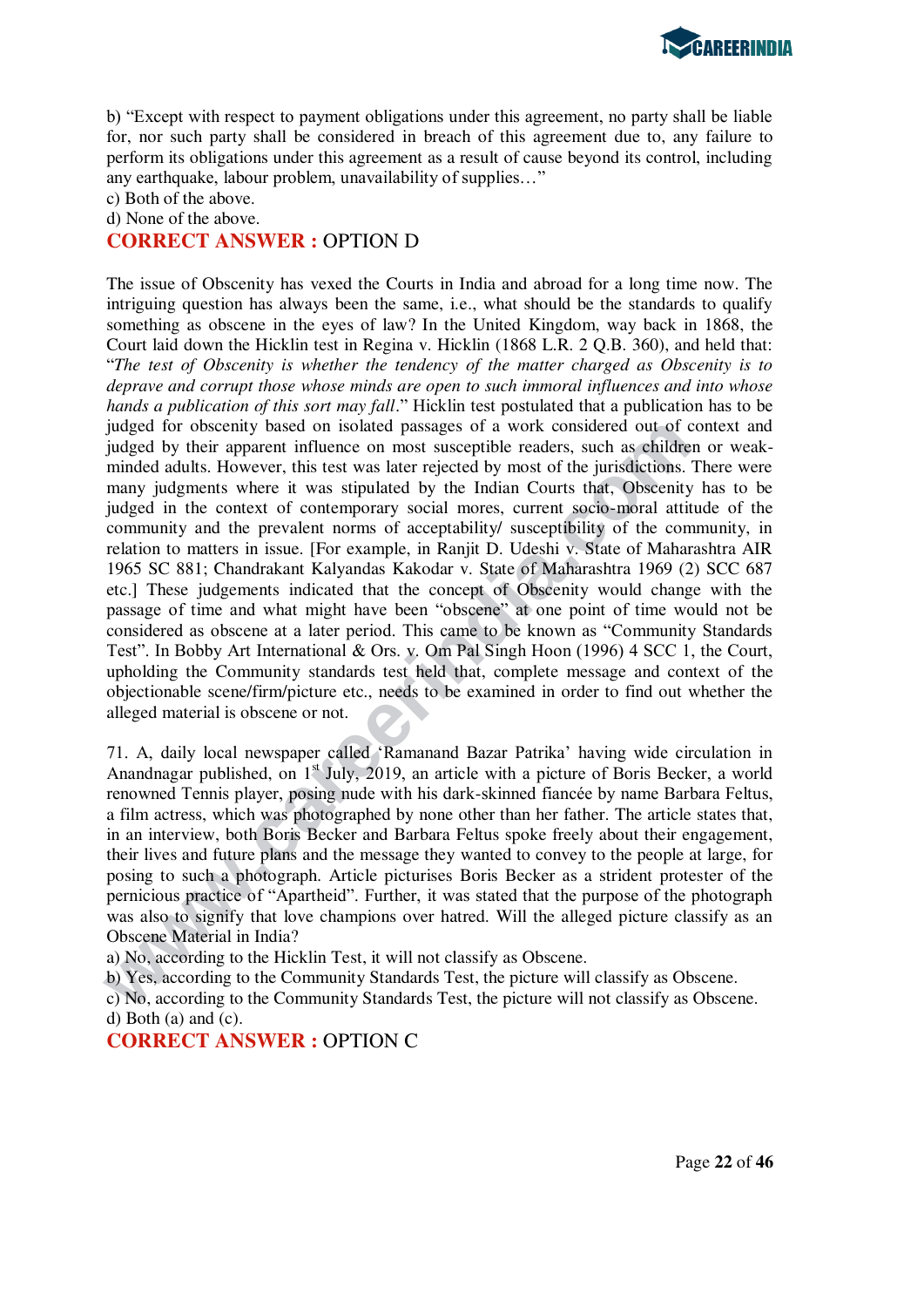

72. The difference between Hicklin Test and Community Standards Test is:

a) The former focuses on the susceptibility of the minds of individuals to get corrupted while the later hinges upon the context, intended meaning and contemporaneous socio-cultural environment of the society.

b) As per Hicklin Test, a nude picture of a women *per se* can be obscene while as per the later, the picture should be suggestive of deprave mind and designed to excite sexual passion in persons who are likely to see it.

c) The former considers Obscenity as a changing concept with changing times while the later does not.

d) All of the above.

## **CORRECT ANSWER :** OPTION A

73. The issue of 'Obscenity' is fundamentally related with which of the following?

a) Freedom of Religion of an individual.

b) Freedom of Speech and Expression of an individual.

c) Right to Privacy of an individual.

d) All of the above.

#### **CORRECT ANSWER :** OPTION B

74. Consider the following situations. Choose the correct option as per the Hicklin's Test.

1. A Movie scene where there are rows of Jewish naked men and women, shown frontally, being led into the Gas Chambers of Nazi Concentration Camp. Not only they are about to die but they are stripped off their basic dignity in the last moments of their life.

2. The controversial movie scene of Phoolan Devi, the Bandit queen where she is paraded naked and made to draw water from the well within the circle of a hundred men.

a) 1 is Obscene but 2 is not. b) 2 is Obscene but 1 is not. c) Both 1 and 2 are Obscene. d) Neither 1 and 2 are Obscene.

## **CORRECT ANSWER :** OPTION C

**b**) Freedom of Speech and Expression of an individual.<br>
c) Right to Privacy of an individual.<br>
c) Right to Privacy of an individual.<br>
d) All of the above.<br> **CORRECT ANSWER** : OPTION B<br>
74. Consider the following situation 75. An activist, while being semi-nude, allowed her body to be used as a canvas to paint on by her two minor children who were properly clothed. She uploaded this video of hers on an online platform with a message that she intended to normalise the female form for her children and not allow distorted ideas about sexuality to pervade their mind. An advocate who sees the video, registers a case of Obscenity against her. Is it a case of Obscenity as per the Community Standards Test?

a) This is a pure case of Obscenity and she is spreading it.

b) This is a pure case of Obscenity as well as Child Pornography as her children were exposed to her nudity.

c) This is not a case of Obscenity because as per the Community Standards Test the video must not be seen in isolation but in the contextual set up of the message that the activist has put on normalisation of a female's sexuality.

d) This is a case of Obscenity as per the Community Standards Test as the video was blatantly obscene.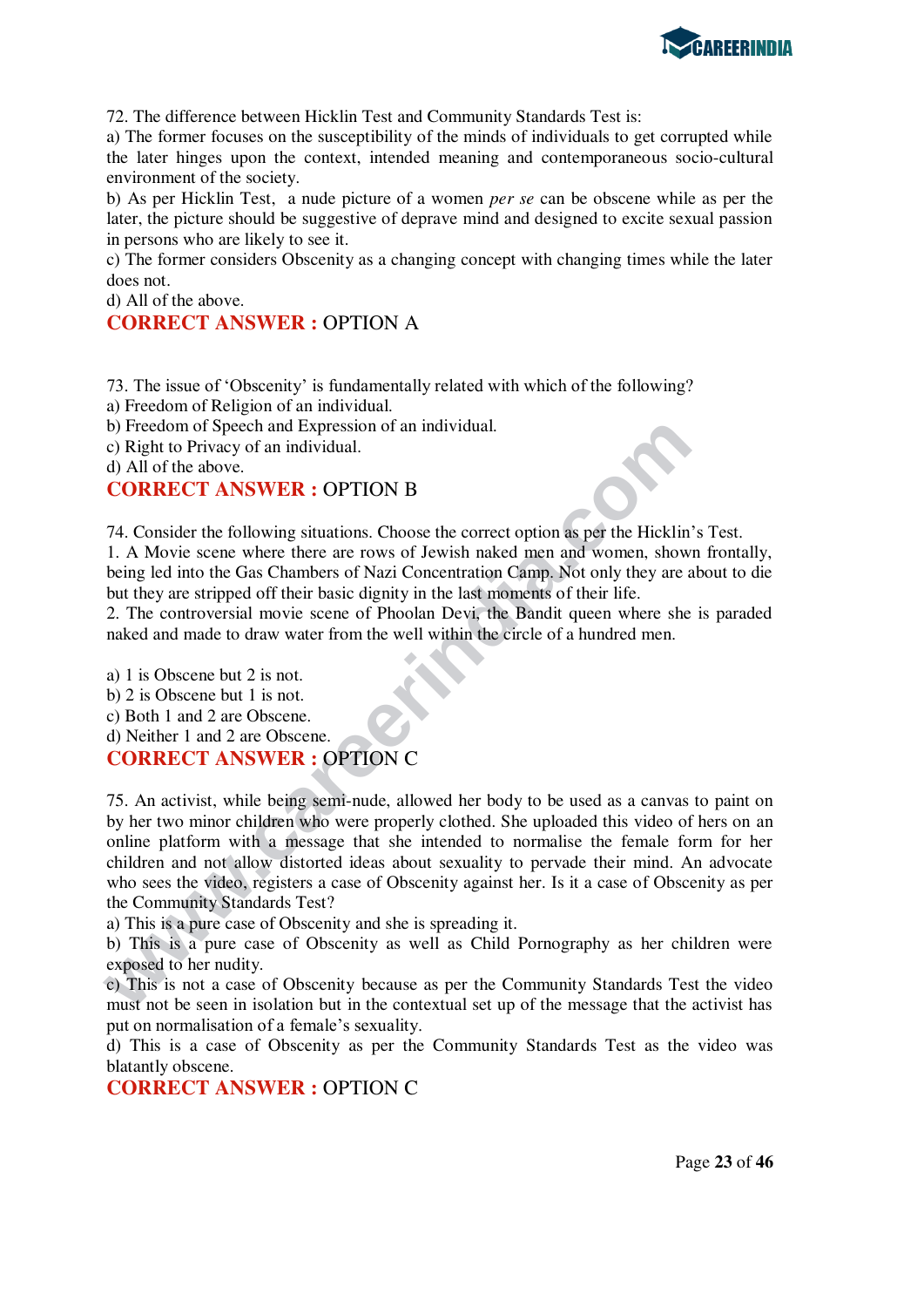

On 7th May 2020, a major leakage of Styrene gas was reported from the plasticsmanufacturing plant 'LG Polymers' located on the outskirts of the Visakhapatnam city. The accident took place when the cooling system of a polymers plant got clogged due to the mismanagement of factory workers and resulted in turning the city into a gas chamber. The gas which leaked was styrene gas, which is a 'hazardous chemical' under Rule 2(e) plus Entry 583 of Schedule I of the Manufacture, Storage and Import of Hazardous Chemical Rules 1989.

#### Principle 1: Polluter Pays Principle

The 'Doctrine of Polluter Pays' is a well-established principle of environmental law, which places an obligation of compensating the damage to the people who ought to reimburse it and also have the capacity to disburse it. The principle explicitly affirms that the person who damages or destructs the environment has the absolute obligation to bear the cost of ameliorating the environment. In *Enviro Legal Action v. Union of India* case, the Apex Court of India held that the polluter is legally responsible to reimburse the individual sufferers as well as pay for the revitalization of the damaged environment.

#### Principle 2: Principle of Strict Liability

The principle of Strict Liability was established in the year 1868 in the case of *Rylands v. Fletcher*, where the Court held that any person who uses his/her land in an 'unnatural manner' and who keeps any 'hazardous substance' on such premises would be held liable under the principle of strict liability for any 'damage' occurred on the 'escape' of such perilous substance. However, the person is liable only when there is non-natural use of land; the principle also restricts liability when the escape is due to an act of strangers, Act of God, for example a natural calamity; due to the person injured or when it happens with the consent of the person injured or with statutory authority.

#### Principle 3: Principle of Absolute Liability

or man neat the pointer is egany responsible to remote the maximal ed or the end that the pointer is eganly responsible to terminal end or the principle of Strict Liability<br>The principle of Strict Liability<br>The principle o The absolute liability is a stringent form of Strict Liability as it is devoid of any exceptions that were mentioned under the earlier principle. for the first time in the case of *M.C. Mehta v. Union of India*. This principle implies that whenever an enterprise is engaged in any dangerous or hazardous activity that threatens the people working in the enterprise and those living nearby, it owes an absolute and non-delegable duty to the community that no harm will be caused. If harm is indeed caused, the enterprise will have to compensate for damages, and can't use exceptions provided in the case of strict liability. The enterprise can't claim that the harm has not been caused due to negligence (absence of due care) or that it had taken all reasonable precautions.

76. Under which of the following principles, will the company LG Polymers be liable? a) Polluter Pays Principle b) Strict Liability c) Absolute Liability d) All of the above **CORRECT ANSWER :** OPTION D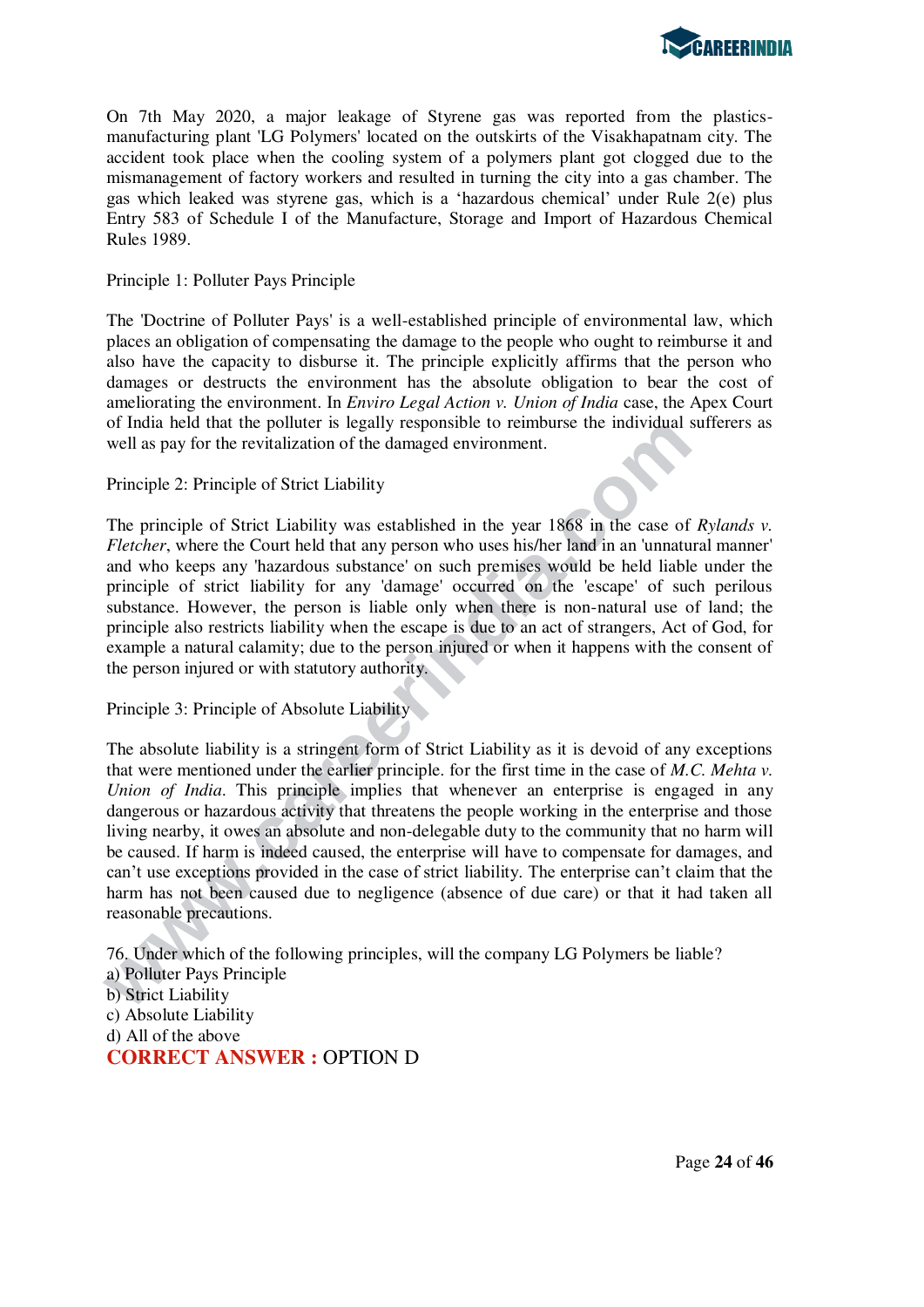

77. As per the Polluter Pays Principle, LG Polymers will be liable to pay:

a) Amount of Money for restoration of environment only.

b) Amount of Money for restoration of environment and compensation to Individuals who suffered the loss.

c) Compensation to the victims.

d) None of the above.

## **CORRECT ANSWER :** OPTION B

78. A company ABC limited operates an industrial chemical plant in the city of Azadnagar. Due to an earthquake on July 22, 2020, the valves of the reactors in the plant get damaged due to which the operators could not properly transport the hazardous gas for chemical vaporisation, resulting in the gas leakage. The gas leakage resulted in the death of 12 workers of the plant and also some people living nearby the Plant. In this situation, in order to decipher the liability of ABC Limited, choose the best option:

a) ABC Limited can be held liable under the principles of Strict and Absolute Liability and Polluter pays principle as well.

b) ABC Limited can be held liable under the Polluter Pays Principle and the Principle of Absolute Liability, but can be exempted under the rule of Strict Liability.

c) ABC Limited will not be held liable under any of the Principles.

d) ABC Limited will be held liable under Strict and Absolute Liability principles but the Principle of "Polluter Pays" will not be applicable to this situation.

## **CORRECT ANSWER :** OPTION B

79. The argument of LG Polymers that, they did not know that the Styrene Gas could leak:

a) is a strong argument and can reduce their liability under the Polluter Pays Principle.

b) is a strong argument and can reduce their liability under the Strict Liability Principle.

c) is a weak argument and will not help in reducing the liability of LG Polymers under any of the principles.

d) is a weak argument but may help in reducing their liability under the Strict Liability Principle.

## **CORRECT ANSWER :** OPTION C

Folluter pays principle as well.<br>
Hollar pays principle and the Prin<br>
b) ABC Limited can be held liable under the Polluter Pays Principle and the Prin<br>
Absolute Liability, but can be exempted under the rule of Strict Liabi 80. XYZ is a company operating a Pesticide Factory in the city of Rampur. On one day, due to the negligence of Factory staff, there is a leakage of the Pesticide gas as a result of which, many pests and insects which feed on the plantation crops in the nearby farm are killed. There is no harm caused to the people living nearby or the workers of the Pesticide Factory. However, the leakage was so humungous that it reduced the quality of air in the city causing breathing problems for the people living around in the area. In this case,

a) XYZ will be absolutely liable but not strictly liable.

b) XYZ will not be liable under the Strict and Absolute liability principles because the leakage only killed the pests and insects.

c) XYZ's liability under the Strict and Absolute liability principles will depend upon the inquiry as to whether the leaked pesticide gas was a hazardous substance/activity or chemical or not and; XYZ will be liable under the Polluter Pays Principle.

d) XYZ will not be liable under the Polluter Pays Principle.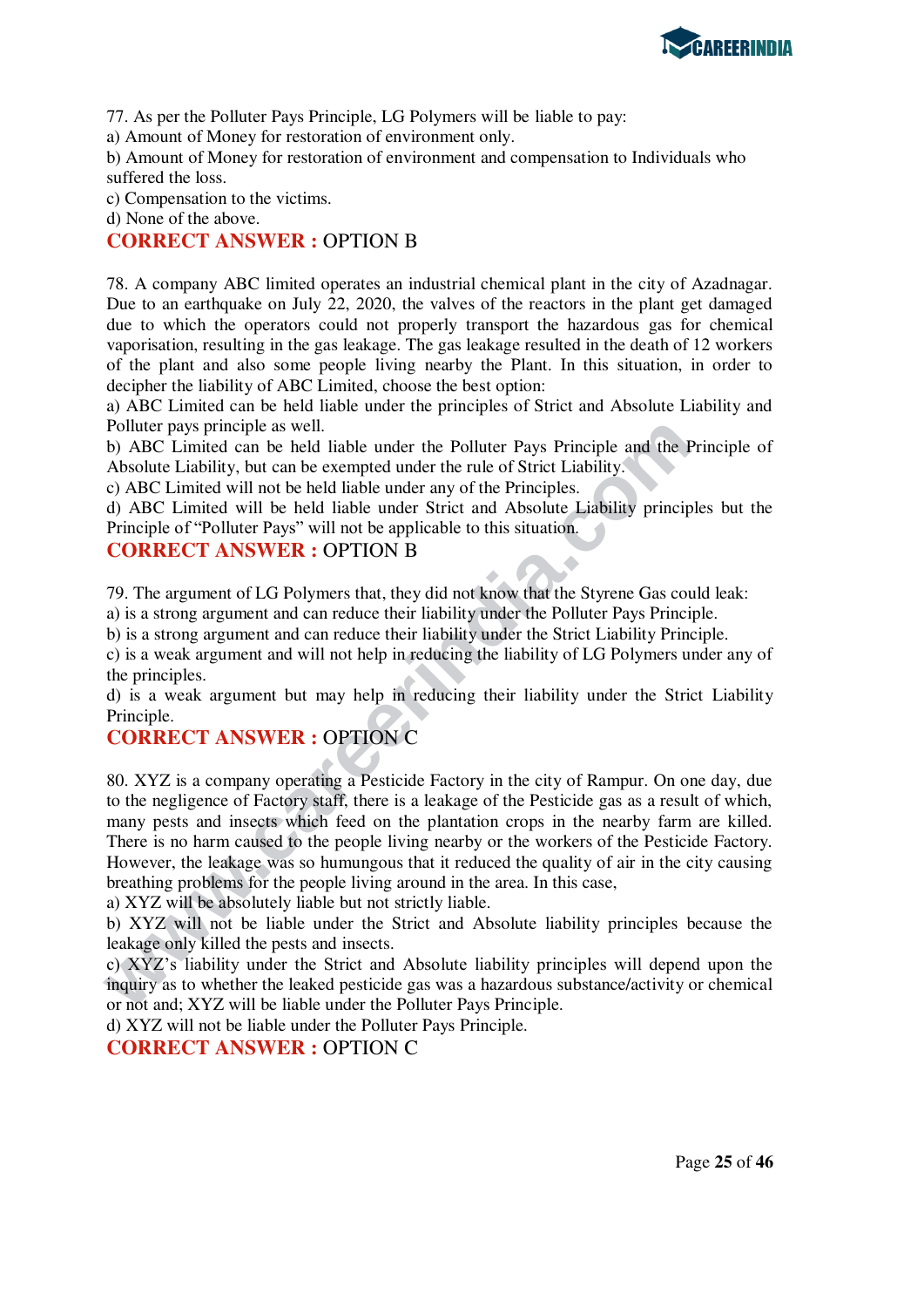

Principle of Natural Justice is derived from the word *"Jus Natural"* of the Roman law and it is closely related to Common law and moral principles but is not codified. It is a law of nature which is not derived from any statute or constitution. The principle of Natural Justice is adhered to by all the citizens of civilised State with Supreme importance. Natural justice simply means to make a sensible and reasonable decision making procedure on a particular issue. Sometimes, it doesn't matter what is the reasonable decision but in the end, what matters is the procedure and who all are engaged in taking the reasonable decision. It is not restricted within the concept of 'fairness' it has different colours and shades which vary from the context. Basically, natural justice consists of 3 rules.

The first one is *"Hearing rule"* which states that the person or party who is affected by the decision made by the Panel of expert members should be given a fair opportunity to express his point of view to defend himself. Secondly, *"Bias rule"* generally expresses that Panel of expert should be free from bias while taking the decision. The decision should be given in a free and fair manner which can fulfil the rule of natural justice. And thirdly, *"Reasoned Decision"* which states that order, decision or judgement of the Court given by the Presiding authorities with a valid and reasonable ground. The principles of Natural Justice have been adopted and followed by the judiciary to protect public rights against the arbitrary decision by the administrative authority. One can easily see that the rule of natural justice include the concept of fairness: they stay alive and support to safeguard the fair dealing.

# *Source: Excerpt taken from blog.ipleaders.in (Dated - 12th June, 2019)*

- 81. "*Nemo Judex in causa sua*" or the principle that *`No one can be a judge in his own case*', relates to which of the following rule of the Natural Justice?
- (a) Bias rule
- (b) Reasoned decision rule
- (c) Hearing rule
- (d) All of the above.

# **CORRECT ANSWER :** OPTION A

- *Decision* winen states translation and order, decision in uncertainty of the Court given by the particular and followed by the judiciary to protect public rights against the arbitrary by the administrative sultive income 82. Mr. X is a Public Servant, employed in a PSU and Mrs Y who is the wife of Mr. X is also an employee of the same PSU. Ms A files a complaint against Mr. X for sexual harassment at workplace before the ICC (Internal Complaints Committee), which is headed by Mrs Y. After completing her inquiry she held that Mr. X is guilty and recommended disciplinary proceedings against him. Now, on what grounds Mr. X may challenge her findings?
- (a) Mrs Y is an employee of the same institution and the inquiry should have been conducted by a person outside the institution.
- (b) The complaint was filed by a female employee, so the inquiry must have been conducted by a male employee.
- (c) Mrs Y is the wife of Mr. X and she holds a personal bias in the case, so the inquiry should not have been conducted by her.
- (d) Mr. X being the accused should have conducted the inquiry himself.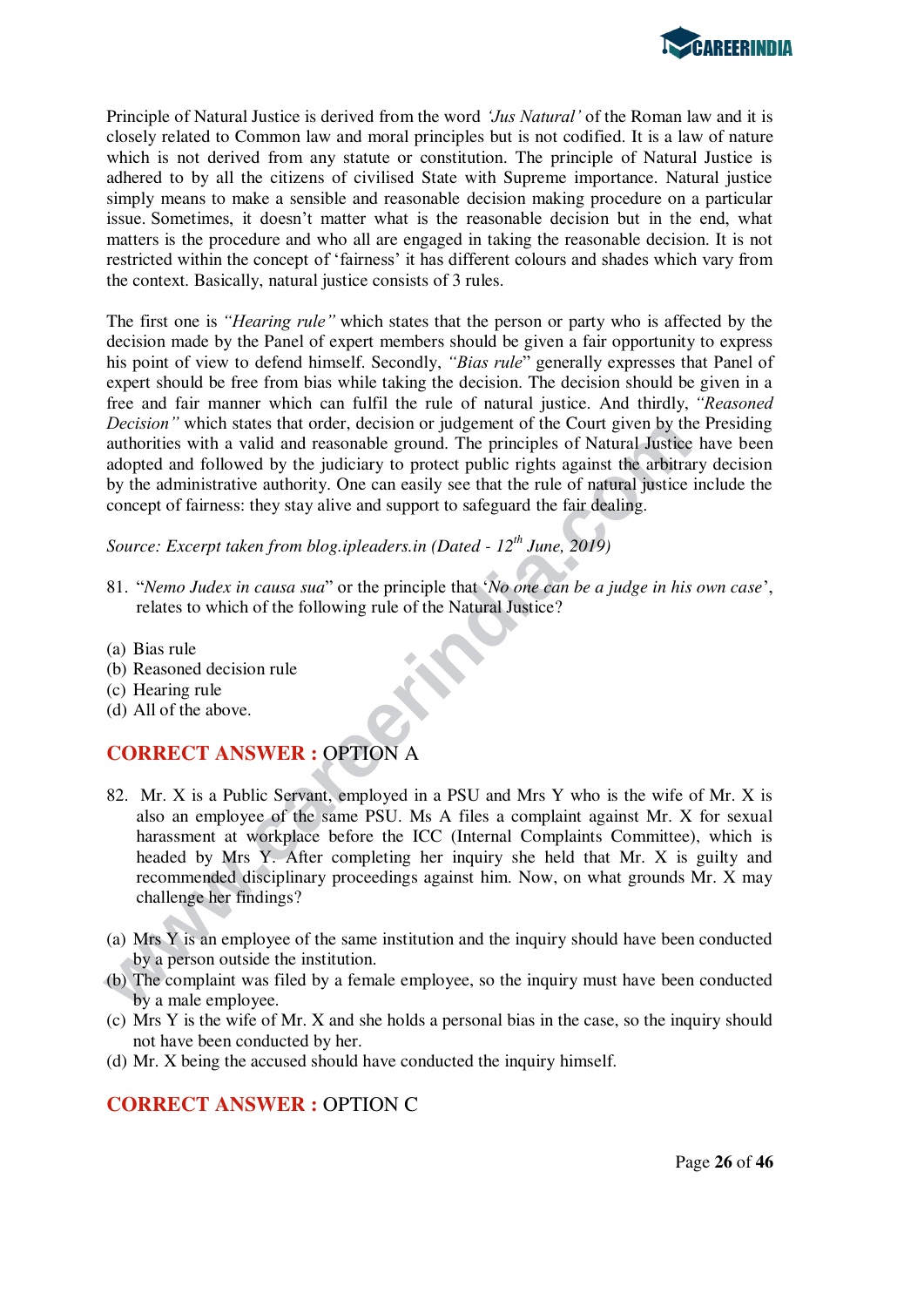

- 83. Mr. A is a judge and he is also the landlord of Mr. B, who resides in an apartment owned by Mr. A. Due to non-payment of rent for 3 consecutive months, Mr. A served an eviction notice to Mr. B. Now, choose the most appropriate option amongst the following.
- (a) Being a judge himself, Mr. A cannot issue such notice of eviction.
- (b) Mr. A can issue such notice because it is his duty as a Judge, apart from being a landlord.
- (c) Such notice is illegal as Mr. B was not given an opportunity to present his case.
- (d) Mr. A issued such notice in his personal capacity as a landlord and not being a judge.

#### **CORRECT ANSWER :** OPTION D

- 84. Which of the following is not in violation of the principles of Natural justice?
- (a) Withholding of an increment of a public servant without giving him an opportunity to defend.
- (b) Non-renewal of a contract of employment of an employee after the period of contract is over.
- (c) Initiating a departmental inquiry against a public servant, without giving him an opportunity to submit representation during such inquiry.
- (d) All of the above.

## **CORRECT ANSWER :** OPTION B

- 85. On the basis of your understanding about Natural Justice in the passage above, state which of the following is true:
	- a) Adherence to the reasoned decision rule is not required if other two rules are complied with.
	- b) Compliance of bias rule itself rejects the need of the hearing and the reasoned decision rule.
	- c) Principle of Natural Justice is incomplete without the compliance of any of its rules.
	- d) The Reasoned Decision rule is a substitute for the bias rule.

## **CORRECT ANSWER :** OPTION C

definal.<br>
(b) Non-renewal of a contract of employment of an employee after the period of co<br>
(c) Intinting a departmental inquiry against a public servant, without giving<br>
(c) and of the above.<br> **CORRECT ANSWER : OPTION B** Tension prevailed in the Jawahar area in Palghar district after three Mumbai residents, travelling in a Ford Ecosport to Silvassa, were allegedly lynched late on Thursday night. The Kasa police said the incident occurred near Gadakchinchale village under their jurisdiction. "Information received by us indicates that the three occupants of the SUV hailed form Kandivali in Mumbai and were going to attend a funeral in Silvassa," Superintendent of Police Gaurav Singh, Palghar police said. A large mob of villagers surrounded the car within a matter of minutes and started attacking it with sticks, irons rods and their bare hands, leading to the death of all three occupants. "One of our patrolling vehicles later spotted the severely injured trio lying on the road and stopped to find out the matter. However, our team was also attacked by the mob and the vehicle pelted with stones. Our personnel had to flee and were unable to rescue to the victims," an officer with the Kasa police said. A wireless alert was sent out later apprising all police stations and units of the incident following which reinforcements were sent to the village and a combing operation was undertaken. "Prima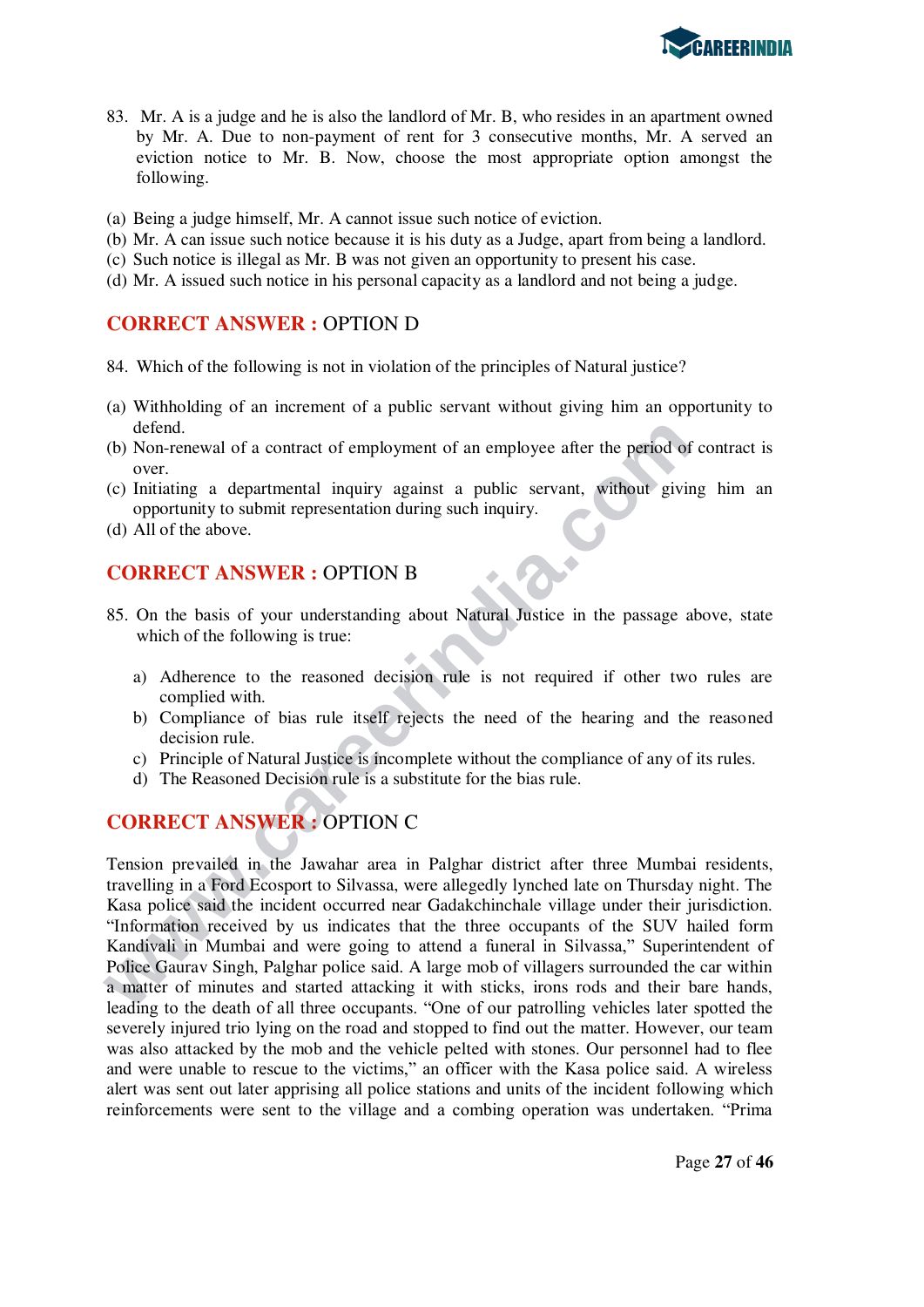

facie information indicates that the trio were mistaken for thieves and attacked. The villagers were on edge due to the ongoing lockdown and unavailability of essential supplies. For the past few days, several rumours have been doing the rounds on social media about thieves and dacoits targetting villages on the highway. As a result, villagers have been patrolling the highway and stopping late night travellers on suspicion," the officer said.

#### *Source: Excerpt from The Hindu, written by Alok Deshpande (22/04/2020)*

- 86. Which of the following statements given below justifies criminalisation of Mob Lynching?
- (a) In a democracy the actual power rests with the people and their actions cannot be penalised by the state.
- (b) There is no law in India which specifically prohibits mob lynching and therefore it is a justified act of the people.
- (c) It is impossible to punish the wrongdoer in case of Mob Lynching.
- (d) Violence cannot be a tool to implement the will of the majority and such actions are failure of the state.

#### **CORRECT ANSWER :** OPTION D

- 87. Which of the following statement justifies the criminalisation of mob lynching as a distinct offence apart from 'Murder'?
- (a) The offence of Murder is committed by a single individual or a group but mob lynching involves a large group of individuals.
- (b) When violence is committed by a mob it creates a situation of terror and anarchy having potential to disturb the public peace for a longer period.
- (c) Mob lynching is an offence which supports the idea of ‗might is right', and cannot be accepted in a democratic society.
- (d) All of the above.

## **CORRECT ANSWER :** OPTION D

- (c) It is impossible to punish the wrongolor in case of Mob Lynching.<br>
(d) Violence cannot be a tool to implement the will of the majority and such act<br>
failure of the state.<br> **CORRECT ANSWER** : OPTION D<br>
87. Which of the 88. The above passage states about the existence of rumours in the area regarding the thieves and dacoits robbing the villagers or committing child lifting. In the light of this proposition which if the following statement is correct?
- (a) The villagers should not be punished as there was a genuine mistake on their part.
- (b) The villagers should be punished as they do not have any right to punish any person unless he is an offender.
- (c) The villagers should be punished as no individual in the country is entitled to take law in his own hand and punish the wrongdoer.
- (d) The villagers should not be punished as they have the right of private defence against such incidents under which they can even kill a person.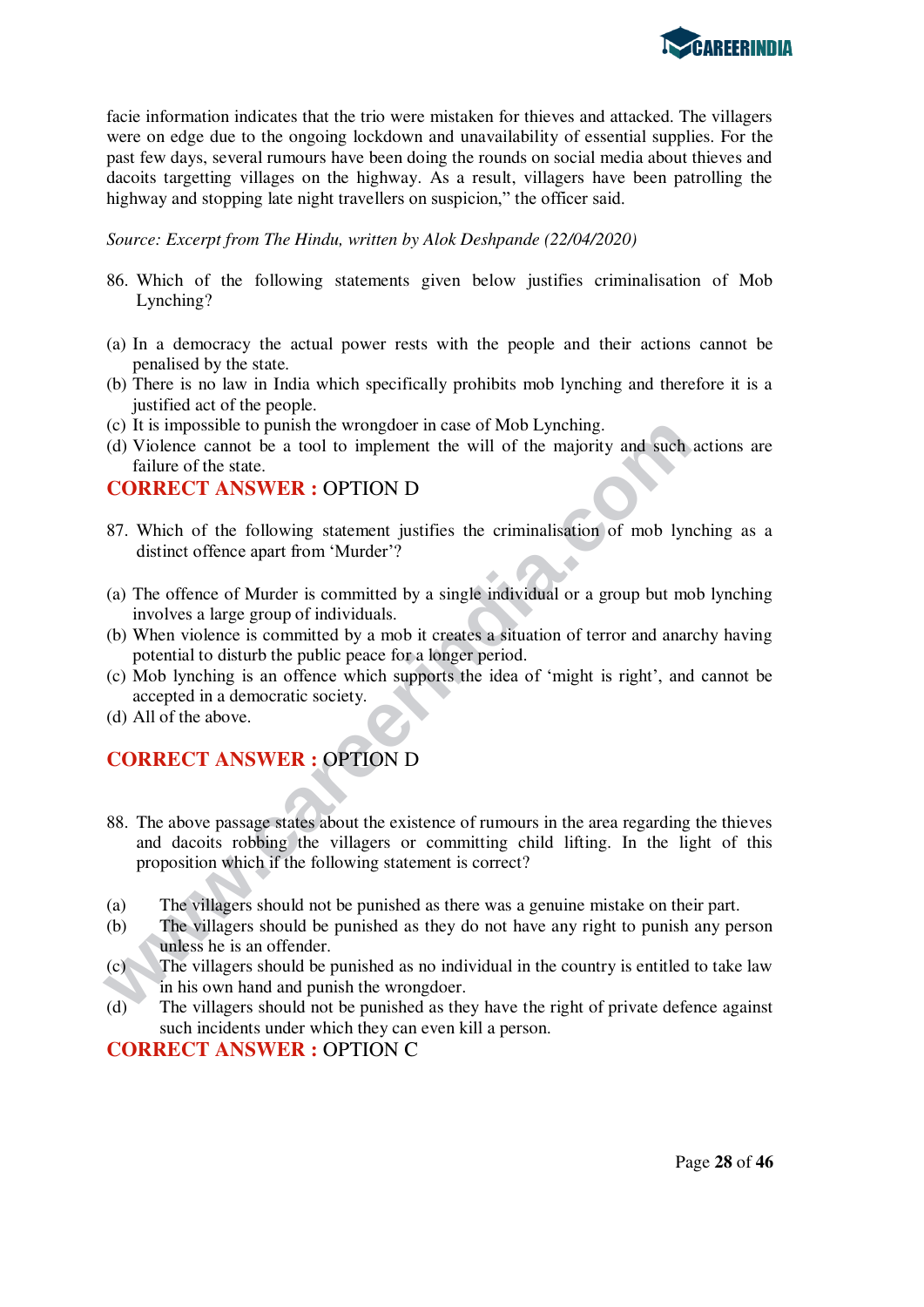

- 89. In the light of the above passage which of the following incidents of mob violence would be justified?
- (a) A group of people committing violence against people who are selling meat of an animal considered to be sacred under their religious beliefs.
- (b) The residents of a boy's hostel caught a drug paddler selling drugs in their hostel and killed him by beating.
- (c) The villagers injured a woman by pelting stone on her considering her to be witch.
- (d) None of the above.

#### **CORRECT ANSWER :** OPTION D

90. Assertion (A): Mob Lynching can be justified only in circumstances where the religious sentiments or feelings of a large group of people is associated.

Reason (R): Religious sentiments and feelings are of paramount consideration for the state and should not be interfered with.

(a) Both  $(A)$  and  $(R)$  are correct (b) (A) is correct but (R) is incorrect (c) Both (A) and (R) are incorrect (d)  $(A)$  is incorrect but  $(R)$  is correct. **CORRECT ANSWER :** OPTION C

The bench of Dr DY Chandrachud and MR Shah, JJ has refused to transfer to CBI the criminal cases lodged against Republic TV Editor in-Chief Arnab Goswami for alleged defamatory news show telecast on April 21 in connection with the Palghar mob-lynching case. It also quashed all FIRs against Arnab Goswami except one which was filed in Nagpur and which has been transferred to Mumbai via order dated 24.04.2020.

[Excerpt from SCC Online Blog, May 19, 2020]

and should not be interfered with.<br>
(a) Both (A) and (R) are correct<br>
(b) (A) is correct to (R) is incorrect<br>
(c) Both (A) and (R) are incorrect<br>
(d) (A) is incorrect but (R) is correct<br>
(d) (A) is incorrect but (R) is cor Delivering the verdict, Justice Chandrachud said, "Article 32 of the Constitution constitutes *recognition of the constitutional duty entrusted to this Court to protect the fundamental rights of citizens. The exercise of journalistic freedom lies at the core of speech and expression protected by Article 19(1)(a). The petitioner is a media journalist. The airing of views on television shows which he hosts is in the exercise of his fundamental right to speech and expression under Article 19(1)(a). India"s freedoms will rest safe as long as journalists can speak truth to power without being chilled by a threat of reprisal…Free citizens cannot exist*  when the news media is chained to adhere to one position. Yuval Noah Harari has put *it succinctly in his recent book titled "21 Lessons for the 21st Century": "Questions you cannot answer are usually far better for you than answers you cannot question."*

*[Excerpt from Arnab Ranjan Goswami vs Union Of India on 19 May, 2020]*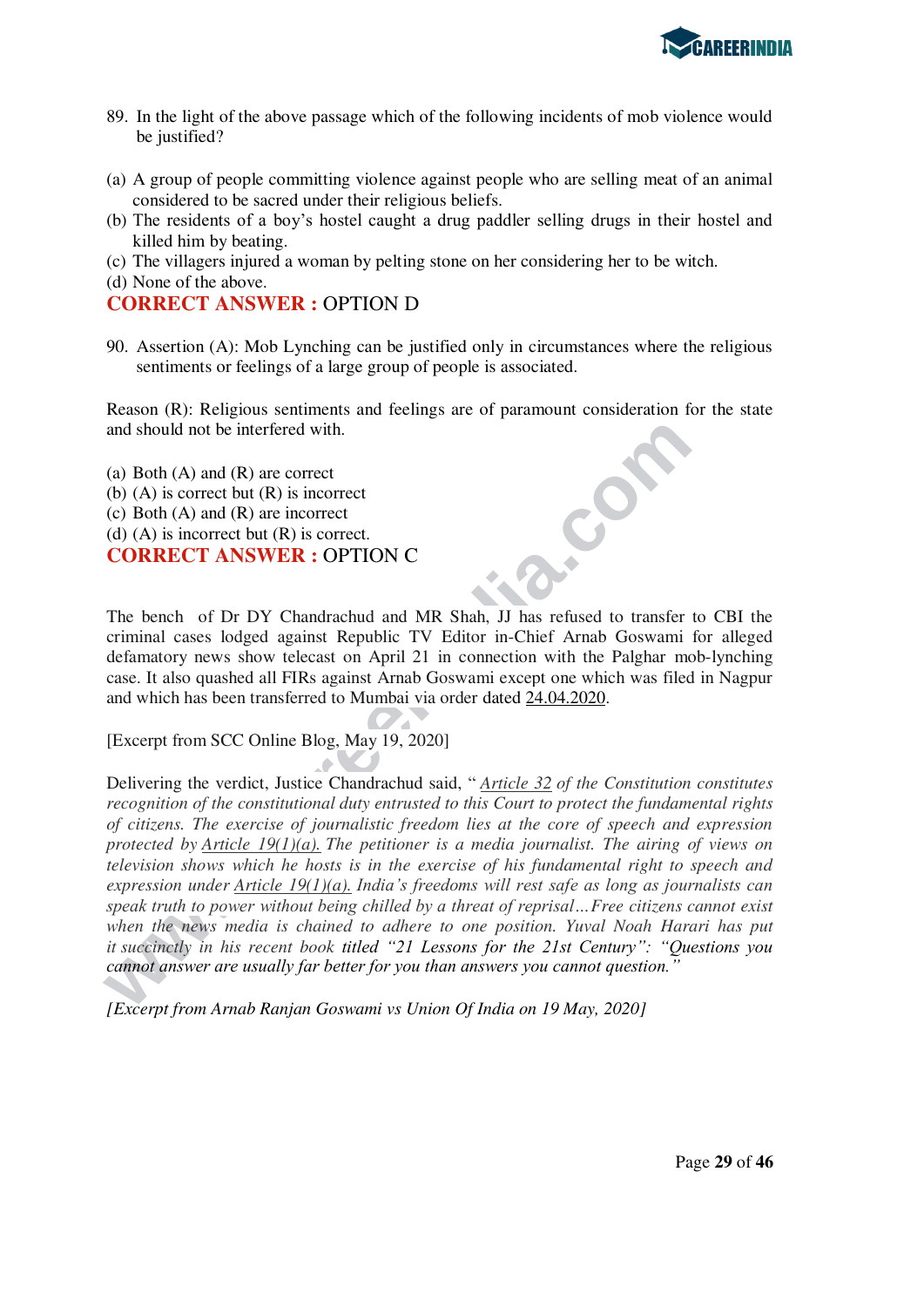

- 91. The above passage mentions about the Journalist's request to transfer the case to the CBI (Central Bureau of Investigation) for investigation. What could be the appropriate reason for such request?
- (a) The CBI is a central investigating agency and conducts more scientific investigation.
- (b) Where State government is an interested party, the investigation conducted by the state police, may be biased.
- (c) The FIRs relate to an offence of defamation of the President of a national party, so the matter should be investigated by the CBI.
- (d) None of the above.

#### **CORRECT ANSWER :** OPTION B

- 92. The above passage quotes the observation of the Court in relation to freedom of speech and expression as, "Questions you cannot answer are better than questions you cannot question." Now, based on such observation, chose the most appropriate option which describes the scope of such questions.
- (a) The term "questions" mentioned are not subject to limitations imposed upon the Freedom of Speech and Expression.
- (b) Those question are limited to the information warranted by the person.
- (c) The court is referring to the right to information through the above quote.
- (d) The questions are also subject to limitations imposed upon the Freedom of Speech and Expression.

#### **CORRECT ANSWER :** OPTION D

- (a) The term "questions" mentioned are not subject to limitations imposed upon the 1<br>
of Specto and Expression.<br>
(b) Those question are limited to the information warranted by the person.<br>
(c) The court is referring to the 93. It is an established principle of law that the offence of defamation (harming the reputation) has many exceptions and the imputation of truth is one of those, but the accused must prove that such imputation was true and also for the public good. In the light of this statement which of the following questions/statements are not defamatory?
- (a) An article published in a newspaper about the unaccounted property of a public servant in the form of a questionnaire.
- (b) A question to a female actress about her sexual relationship with a married man.
- (c) A question to a public servant about his extramarital relationship with a colleague.
- (d) An Article published in a magazine stating a female politician as 'B grade' actress.

#### **CORRECT ANSWER :** OPTION A

- 94. In the above passage, the Court ordered for the merging of different FIRs into one and the investigation to be conducted at Mumbai. What is the reason behind such order?
- (a) Multiple FIRs mean multiple investigations and the same might cause hardships to the accused.
- (b) The first FIR was registered at Mumbai and the investigation should be conducted at Mumbai.
- (c) The accused resides at Mumbai and the investigation should be conducted only at Mumbai.
- (d) Multiple FIRs are frivolous and there is only one cause of action.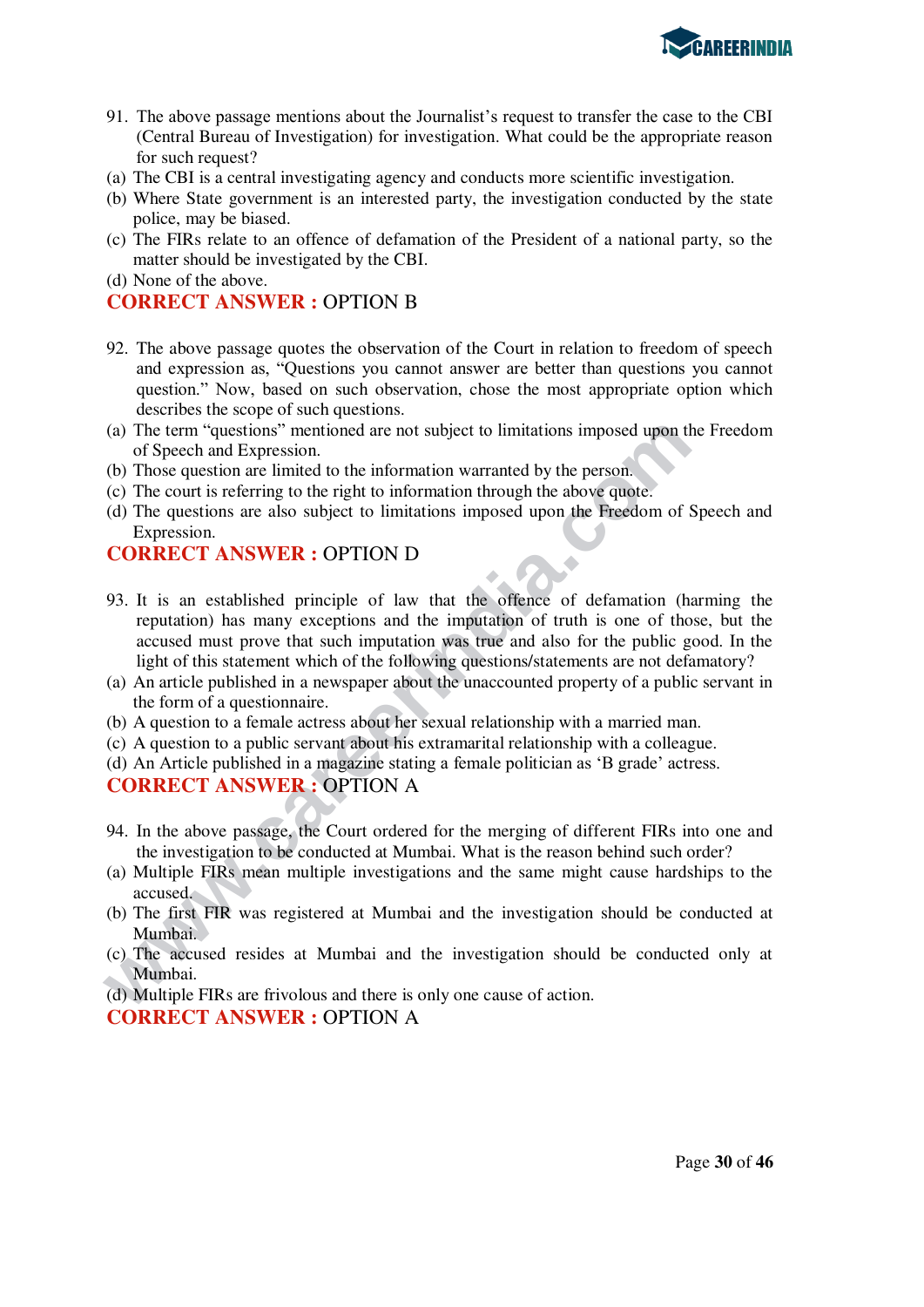

95. Defamation is punishable: (a) Both as a Civil wrong as well as a Crime. (b) Only as a Civil wrong. (c) Only as a Criminal wrong. (d) None of the above. **CORRECT ANSWER :** OPTION A

Common intention implies a pre-arranged plan and acting in concert pursuant to the plan. Common intention comes into being prior to the commission of the act, which need not be a long gap. To bring common intention into effect a pre-concert is not necessarily be proved, but it may well develop on the spot as between a number of persons and could be inferred from facts and circumstances of each case. For example A and B caught hold of C where only B stabbed C with a knife but A is also liable for murder as there was a pre concerted action. In the case Pandurang v. State of Hyderabad, Supreme court emphasized on this point that prior concert need not be something always very much prior to the incident, but could well be something that may develop on the spot, on the spur of the moment.

Common Intention and Similar Intention

well be something that may develop on the spot, on the spur of the moment.<br>Common Intention and Similar Intention of several persons. To constitute intention it is necessary that the intention of each one of them be known Common intention does not mean similar intention of several persons. To constitute common intention it is necessary that the intention of each one of them be known to the rest of them and shared by them. In the case of Dukhmochan Pandey v. State of Bihar, the Supreme Court, held that*: "Common intention which developed at the spur of the moment is different from the similar intention actuated a number of person at the same time….the distinction between a common intention and similar intention may be fine, but is nonetheless a real one and if overlooked, may lead to miscarriage of justice…."* The mere presence of accused together is not sufficient to hold that they shared the common intention to commit the offence in question. It is necessary that the intention of each one of 'several persons' be known to each other for constituting common intention.

- 96. A gang of six members went to a bank, armed with weapons to commit a heist. While five of the gang members went inside the bank, Mr. A (the sixth member) waited outside the bank to alert them on any threat. During the heist one of the gang members fired a gun at the branch manager, as a result he died. All five escaped but Mr. A was caught and arrested. Now, choose the most appropriate option as per the principle stated in the above passage.
- (a) Mr. A is not liable for murder as he was outside the bank and there was no common intention.
- (b) Mr. A along with all other members of the gang are liable for murder as there was common intention.
- (c) Only that person is liable for murder who actually fired the gun.
- (d) Mr. A is liable only for the heist and no other offence.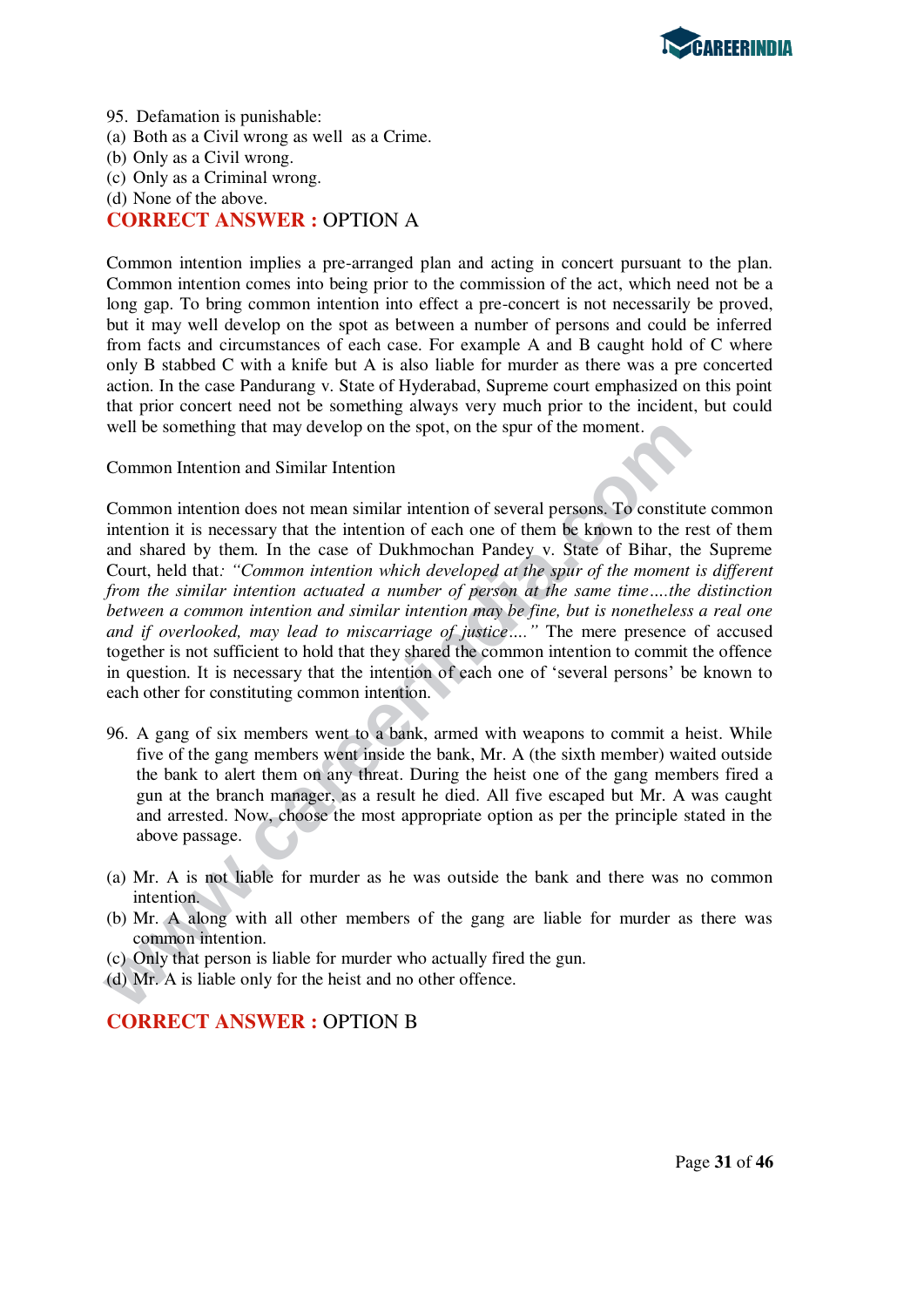

- 97. Raman and Raghav were riding on a motorcycle on a busy street, suddenly Aman (another biker) bumped into their bike. A heated argument started between the three of them. While Raghav started abusing Aman, Raman hit Aman with an iron rod lying on the road and as a consequence he died. Now, chose the correct option.
- (a) Both Raman and Raghav are liable for murder as there was a common intention developed on the spot.
- (b) Raghav is not liable for murder as there was no common intention to kill Aman.
- (c) No one is liable as Aman was a wrongdoer himself and he started the fight.
- (d) Only Raghav is liable for murder as he started abusing Aman.

#### **CORRECT ANSWER :** OPTION B

- 98. After reading the passage which of the following is not correct in relation to the difference between Common and Similar intention?
- (a) Similar intention is developed prior to the commission of offence but the common intention is developed only at the time of commission of offence.
- (b) Under Common intention each of the offender is equally liable for the offence but under similar intention each of the offender is differently liable.
- (c) In order to determine the existence of Similar or Common intention, one must analyse the fact and circumstances of each case.
- (d) The boundary between Similar and Common intention is very fine and it may sometime overlap.

#### **CORRECT ANSWER :** OPTION A

- (b) Under Common intention each of the offender is equally liable for the offence b<br>
similar intention each of the offender is differently liable.<br>
Common intention each of the offender is differently liable.<br>
(c) In orde 99. Mr. X and Mr. Y entered into a house at night to commit theft, while committing theft Mr. Y committed sexual assault on a minor girl of aged 11 years. Identify for which of the following offences Mr. X is liable for.
- (a) Both Theft and Sexual Assault as there was a Common intention.
- (b) Only Theft as there was a Similar intention.
- (c) Only Theft as Mr. X had a different intention from Y.
- (d) He would not be liable for any offence.

#### **CORRECT ANSWER :** OPTION C

- 100. Which of the following statements is correct in relation to the difference between common intention and similar intention?
- (a) The intention of the accused and co-accused can be inferred from the facts and circumstances of each case.
- (b) Under common intention, it is considered that all the accused have jointly committed the offence themselves and are jointly liable.
- (c) Each accused is liable for the offence he has actually committed, if the common intention cannot be proved.
- (d) All of the above.

## **CORRECT ANSWER :** OPTION D

Article 20(1) of the Indian Constitution prohibits Ex Post Facto laws. The expression Ex Post Facto Law means a law, which imposes penalties or convictions on the acts already done and increases the penalty for such acts. In other words, Ex Post Facto Law, imposes penalties retrospectively. For example, The Dowry Prohibition Act, 1961 came into force from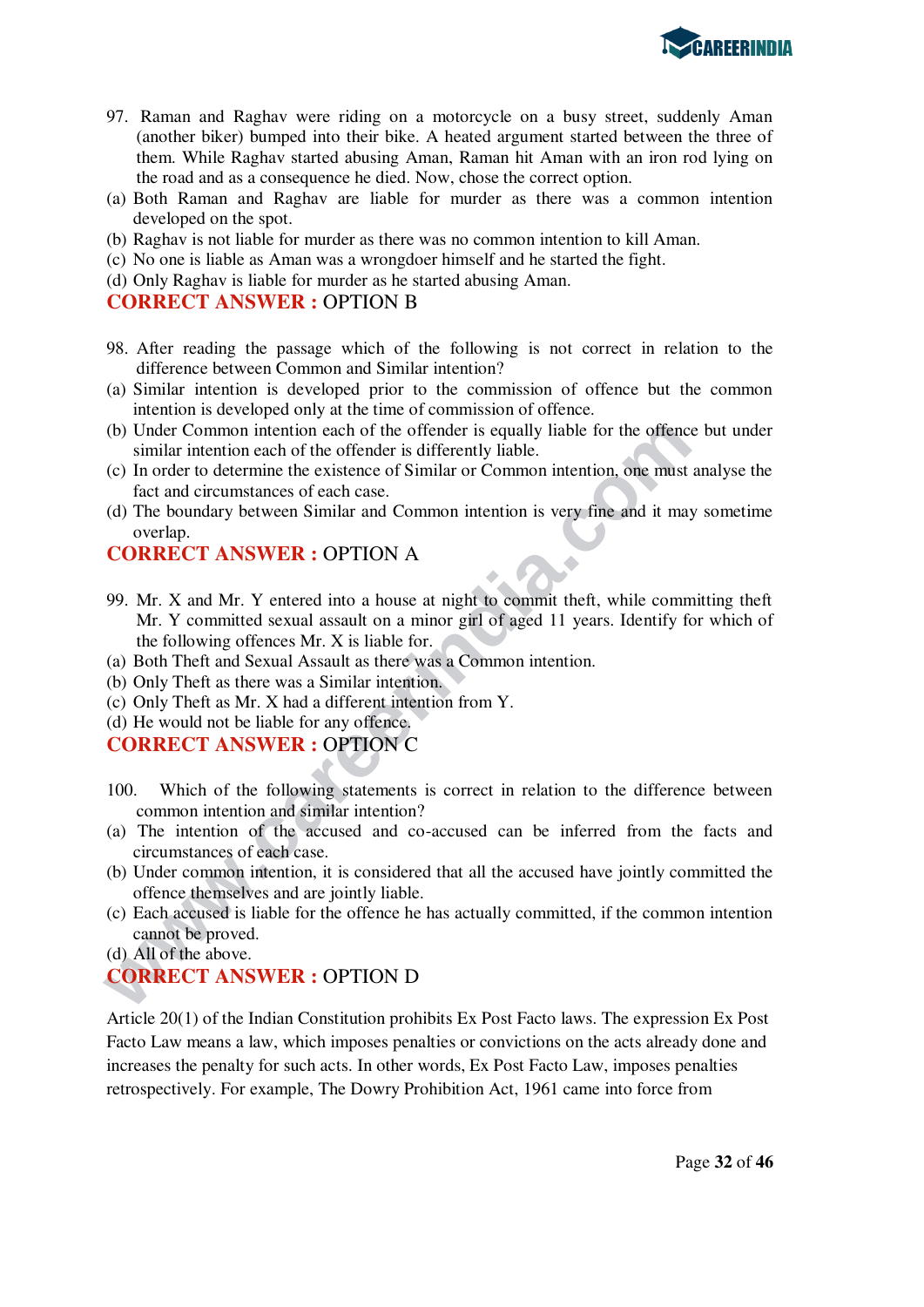

20.5.1961. A person guilty of accepting dowry is punishable under the Act after 20.5.1961 and not before 20.5.1961.

Ex post facto laws are of three kinds as follows:(a) A law which declared some act or omission as an offence for the first time after the completion of that act or omission. (b) A law which enhances the punishment or penalty for an offence subsequent to the commission of that offence. (c) A law which prescribes a new and different procedure for the prosecution of an offence subsequent to the commission of that offence.

Clause (1) of Art. 20 provides protection only in respect of the above first two categories of expost facto laws i.e. laws which declare acts as offences subsequent to the commission to those acts and laws which enhance the penalty subsequently.

to a penalty greater than that which might have been inflicted under the law in form time of the offme. The first part of clause (1) provides that no perception of the offence. The first part of clause (1) protests hat no Article 20(1) provides: *No person shall be convicted of any offence except for violation of a law in force at the time of the commission of the act charged as an offence, nor be subjected to a penalty greater than that which might have been inflicted under the law in force at the time of the commission of the offence*. The first part of clause (1) provides that no person shall be convicted of any offence except for violation of law in force at the time of the commission of the act charged as an offence. The second part of clause (1) protects a person form a penalty greater than that which he might have been subjected to at the time of the commission of the offence.

- 101. The Parliament of India legislated the Sexual Harassment at Workplace Act, in the year 2013 and simultaneously some new offences were also added to the Indian Penal Code, 1860. Mr. A is an employee of an institution, against whom departmental enquiry has been initiated for committing sexual harassment of a female colleague in the year 2012. Now, choose the correct option.
- (a) Such inquiry is valid as per Article 20 (1) of the Constitution as the complaint was made after the act came into force.
- (b) Article 20 (1) will not be applicable as the matter does not relate to an offence.
- (c) As the Act was passed in the year 2013, any inquiry under such Act is invalid.
- (d) Only inquiry may be conducted but no penal action can be taken against him after such inquiry.

## **CORRECT ANSWER :** OPTION D

102. Article 20 (1) would not affect which of the following acts of the legislature?

- (a) Act of the legislature enhancing the term of imprisonment.
- (b) Act of the legislature enhancing the amount of fine.
- (c) Act of the legislature changing the punishment of death to life imprisonment.
- (d) Act of legislature changing the nature of imprisonment from simple to rigorous.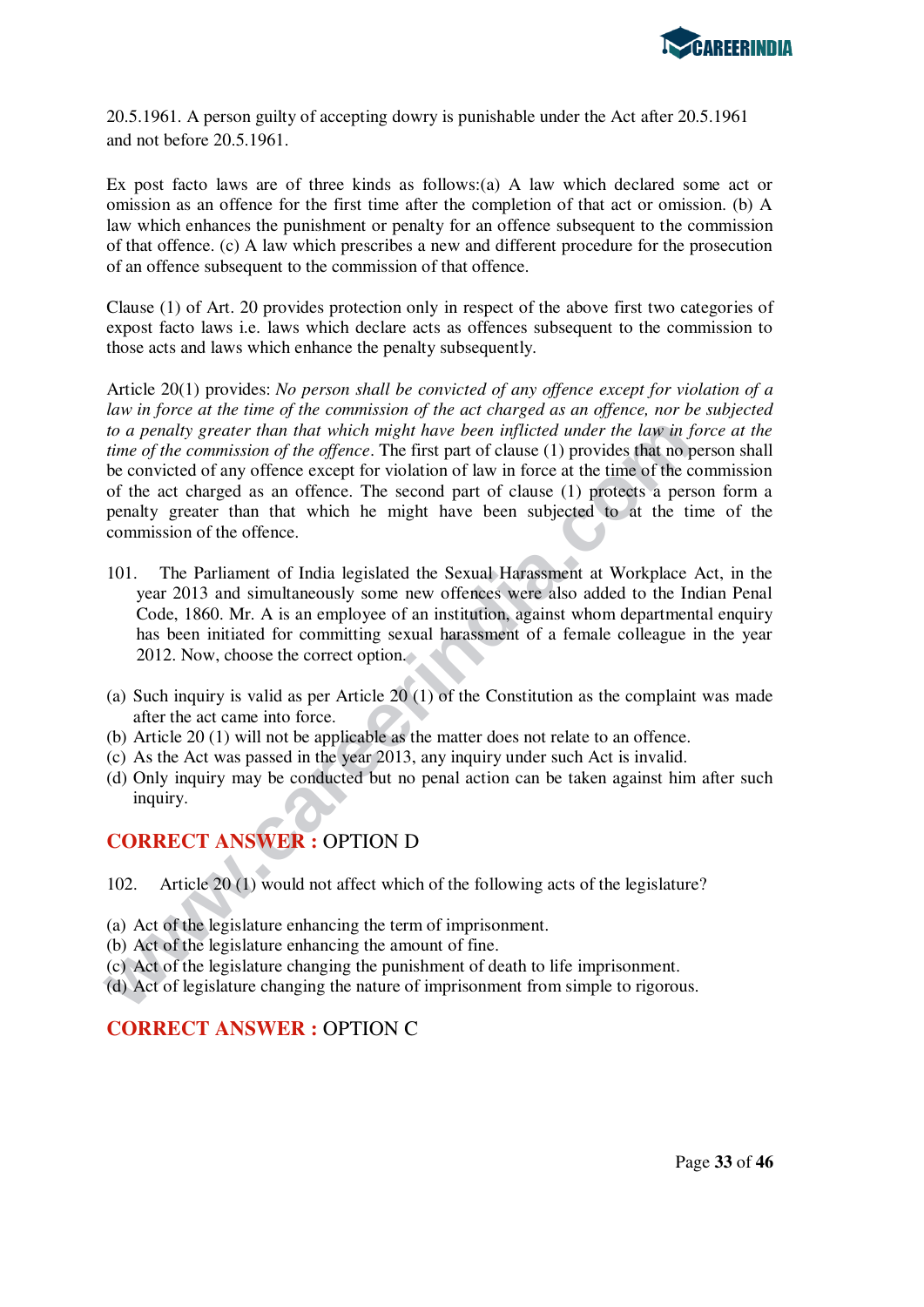

- 103. Mr. A is a student of Law, aged 19 years. He is socially active and expresses his opinion on every social and political event of the nation through social media platforms. In one of his blog, he severely criticised the policy of a state government of changing names of cities and towns. He also stated that the government is biased towards a particular religion. The said blog was posted on  $19<sup>th</sup>$  April, 2020 and subsequently, an amendment was made to Indian Penal Code whereby 'Hate Speech' was made a distinct offence and punishment was prescribed. An action was brought against him under the said provision for the blog. Now, choose the most appropriate option amongst the following
- (a) Mr. A may be liable for the offence of Hate speech as the blog was not removed even after the amendment.
- (b) Mr. A may be liable for the offence of Hate speech as Article 20 (1) does not cover such areas.
- (c) Mr. A may not be liable for the offence because the act was done before the amendment.
- (d) Mr. A may not be liable for the offence as his blog was innocent and a fair criticism.

#### **CORRECT ANSWER :** OPTION A

- 104. Considering the fact situations given in the above question, the Parliament passes a legislation in September 2020, whereby an amendment is made to the Juvenile Act and now a person below the age of 20 would be a Juvenile and special procedure would be followed for his trial. Choose the most appropriate option amongst the following
- (a) Mr. A would not be considered as juvenile as it is prohibited under the scheme of Article 20 (1).
- (b) Mr. A would not be considered as juvenile because the amendment came after he committed the offence.
- (c) Mr. A would be considered a Juvenile and tried under the new procedure.
- (d) None of the above.

## **CORRECT ANSWER :** OPTION C

- **EXECT ANSWER :** OPTION A<br>
104. Considering the fact situations given in the above question, the Parliament<br>
legislation in September 2020, whereby an amendment is made to the Juvenile<br>
now a person below the age of 20 wou 105. Considering the fact situation in the third question to this passage, the Parliament passes a legislation for the Probation of Offenders, under which any offender below the age of 21 will not serve the sentence of imprisonment in a prison, instead he will serve the sentence in a probation house. Now, choose the most appropriate option.
- (a) Mr. A will get the benefit of Probation of Offenders Act.
- (b) Mr. A will not get the benefit of Probation of Offenders act as it is prohibited by Article 20 (1) of the Constitution.
- (c) It is discretion of Mr. A to decide whether he wants such benefit or not.
- (d) None of the above.

#### **CORRECT ANSWER :** OPTION A

## **Logical Reasoning**

Some readers wondered whether my reading of the crisis in the news media is about journalism or about the news industry. Though the fortunes of the news industry have a bearing on journalism, there is, indeed, a difference between looking at issues that govern journalism and the factors that contribute to the financial stress of the media industry. Over the last few years, I have been discussing the impact of digitalisation on journalism. The pandemic has accelerated the process of digital transformation of the news media. Therefore,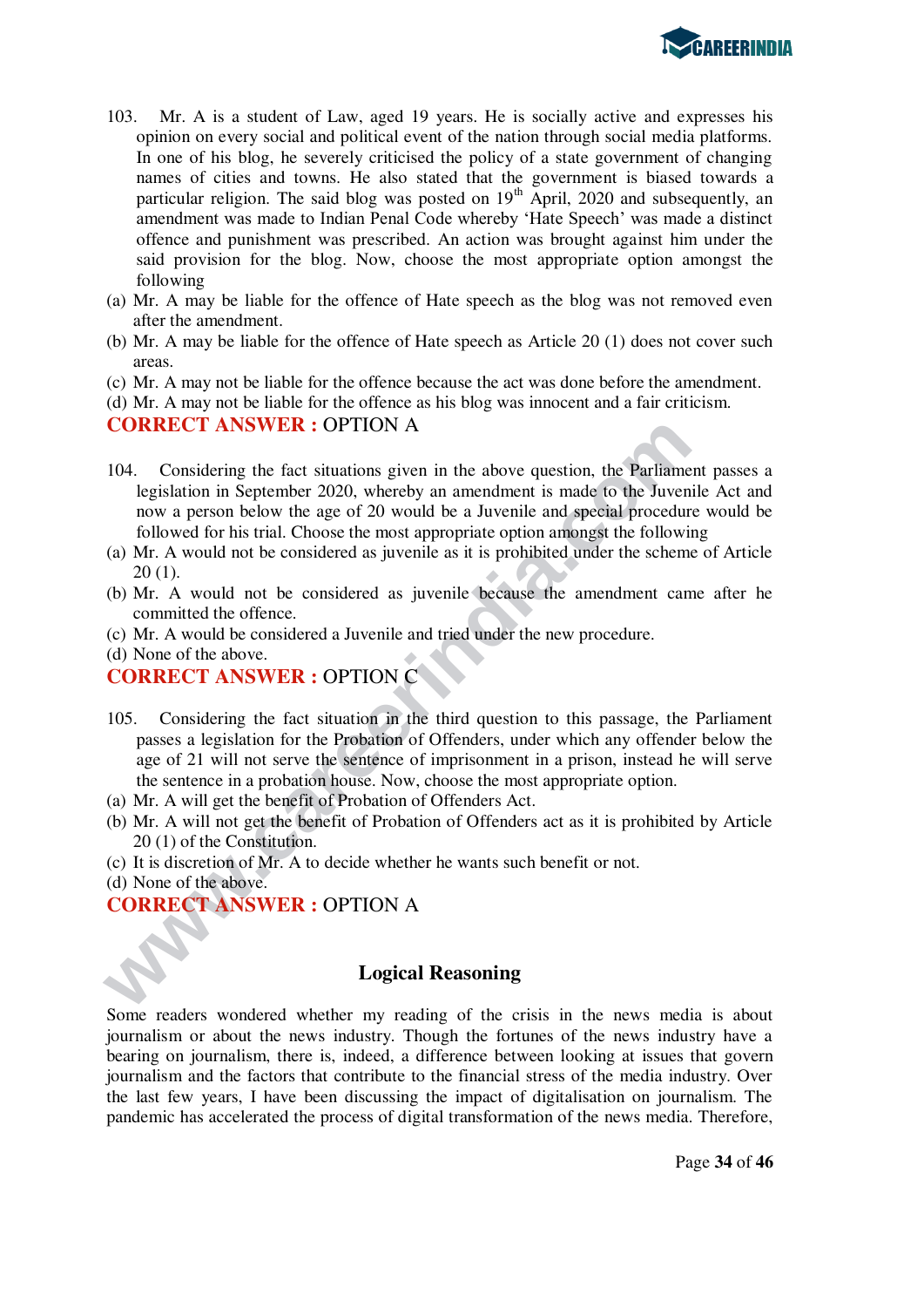

these issues need close scrutiny. One of the defining elements of analog journalism was the way two crucial functions of journalism  $-$  bearing witness and making sense complemented each other and helped people make informed choices. When I talk about the strength of analog, I am neither romanticising the past nor am I a Luddite. Most importantly, I do not believe in nostalgia. Many scholars have established "how rose-coloured glasses" always leads to an unfair distortion — looking back on the best of the past while comparing it to the worst of the present." Hence, when I talk about the digital information news environment, I am talking about how there needs to be a conducive atmosphere for credible information to resonate with the people. Literature on misinformation, disinformation and malinformation reveals a new distinction in the minds of the citizens. Editors and journalists have to contend with a new breed of sceptics. These are the people who trust social media forwards more than evidence-based, data-driven journalism. Their confirmation bias flows from encrypted social media platforms that are full of conspiracy theories.

*[Excerpt from an Article by A.S. Panneerselvan, The Hindu, dated August 10, 2020]* 

106. Which of the following conveys the main idea expressed in the passage?

a) Those who subscribe to newspapers are sceptics.

b) Those who subscribe to newspapers and news channels often contribute in distortion of the truth.

c) Social media journalism distorts the truth.

d) All of the above.

#### **CORRECT ANSWER :** OPTION C

106. when of the following conveys the <u>main decay</u> expressed in the passage?<br>
a) Those who subscribe to newspapers are sceptics.<br>
b) Those who subscribe to newspapers are sceptics.<br>
b) Those who subscribe to newspapers an 107. In this line, "Hence, when I talk about the digital information news environment, I am *talking about how there needs to be a conducive atmosphere for credible information to resonate with the people*" the Author assumes that:

a) The Digital news is neither evidence based nor data driven.

b) The Digital journalism does not help people in making informed choices.

c) Both a) and b)

d) The impact of Digital journalism has created an informed platform of journalism.

## **CORRECT ANSWER :** OPTION C

108. Which of the following strengthens the Author's argument?

a) Conspiracy theories have become an alternative truth.

b) The Pandemic is the only reason behind the dependence of people on Social media journalism.

c) The News industry is witnessing a tremendous change.

d) None of the above.

**CORRECT ANSWER :** OPTION A

109. What does the Author indicate when he quotes that ―*Rose coloured glasses always lead to unfair distortion*"?

a) Digital Journalism is twisted.

b) Author means to say that he does not have any disproportionate bias for analog journalism.

c) Rosy picture of every news cannot be created.

d) All of the above.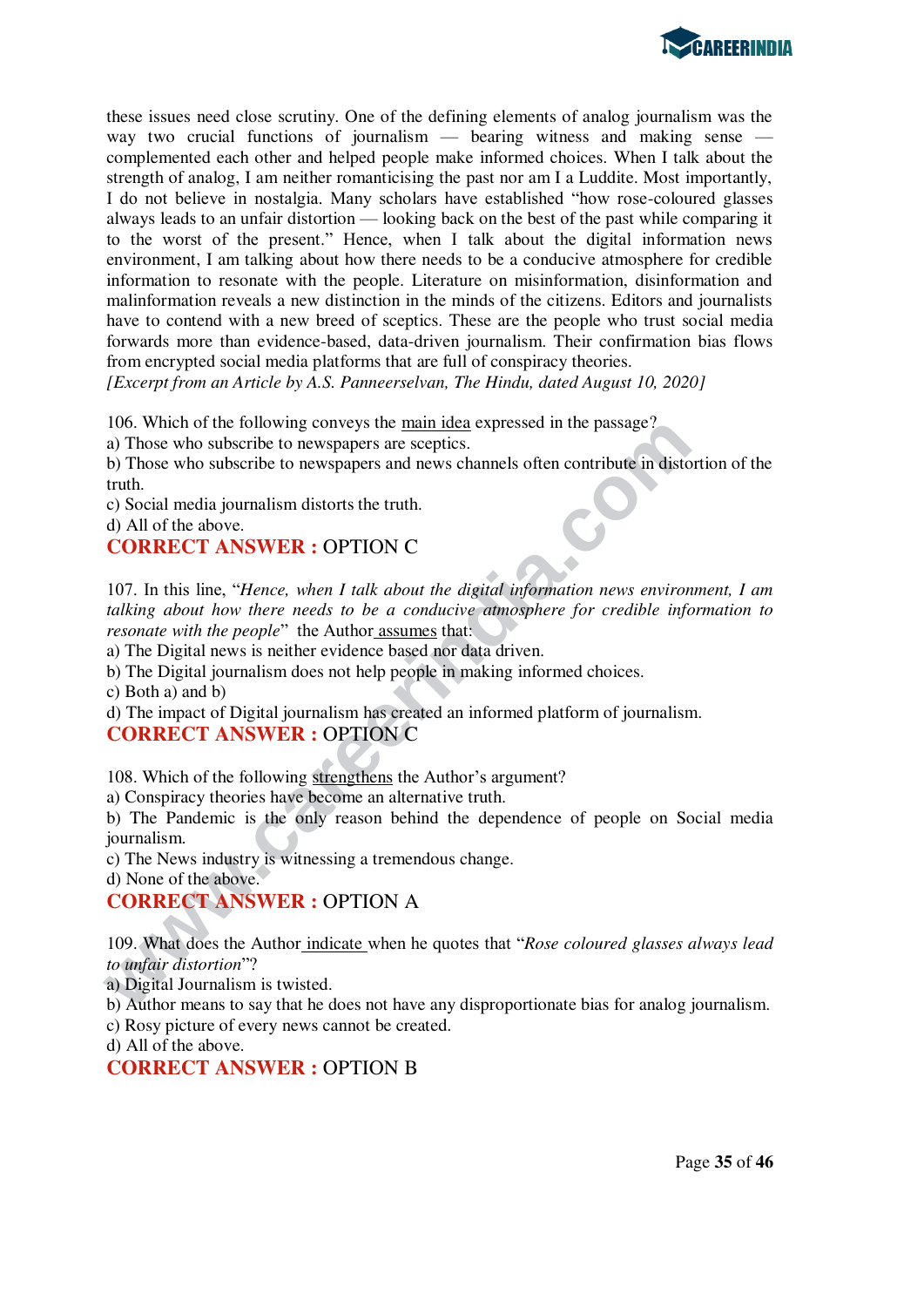

110. The Author has severely targeted and criticized which one of the following factors of Digital Journalism? a) Social Outreach b) Credibility of Information c) Lack of Information

d) None of the above.

## **CORRECT ANSWER :** OPTION B

angry cirizen, fed up of standing in lines for vodka, decided to go assessinate Gorbacach<br>soon came back and ruefully reported that the lines to assassinate Gorbachery<br>longer than the lines for Vodka. As the lockdown eased In 1985, Mikhail Gorbachev, launched an ill-fated anti-alcohol campaign in the then Soviet Union. The anti-alcohol campaign had some beneficial public health consequences: Crime fell and life expectancy rose. But the campaign was a political and economic disaster. Gorbachev forgot that the addiction of the state to alcohol revenue was even more incurable than the addiction of some citizens to alcohol itself. The budgetary losses created an economic crisis. Historians suspect that more than the loss of the Soviet Empire, it was this campaign that delegitimised Gorbachev. An old Soviet joke went like this: A disaffected and angry citizen, fed up of standing in lines for vodka, decided to go assassinate Gorbachev. He soon came back and ruefully reported that the lines to assassinate Gorbachev were even longer than the lines for Vodka. As the lockdown eased in India, and social distancing went for a toss at alcohol outlets, we were reminded of how difficult an issue alcohol is to rationally discuss in India. The stampede was caused by the ineptness with which the opening was handled in most cities. Alcohol has also migrated from being a question of personal freedom and choice to an issue in broader cultural wars, an odd site on which we measure progressivism in India. It is also a window on how liberalism has been misunderstood. Liberals should, rightly, be suspicious of prohibition on moral and practical grounds. Government grossly exceeds its legitimate power when it interferes with the rights of individuals to lead their lives as they please, and fashion their selves after their own ideals, interests and preferences. And certainly, moralism or puritanism on alcohol cannot be the basis of state policy. That moralism has no basis, and it violates the dignity and freedom of individuals.

*[Excerpt from an Opinion by Bhanu Pratap Mehta, The Indian Express, May 7, 2020]* 

111. In the above passage, the author uses a/an to strengthen his argument.

a) Metaphor

b) Analogy

c) Personification

d) None of the above

#### **CORRECT ANSWER :** OPTION B

112. Which of the following can be inferred from the passage above?

a) State must not interfere at all with the individual's right to drink.

b) Liberalism has always been misunderstood.

c) It is very difficult to discuss any issue relating to personal freedom of individuals with rationality in India.

d) None of the above.

#### **CORRECT ANSWER :** OPTION D

113. Which of the following statements weakens the argument that Moralism on Alcohol cannot be the basis of State Policy?

a) The State should not interfere with people's right to drink; but there will be a backlash if drinking takes forms that inflict great social harms.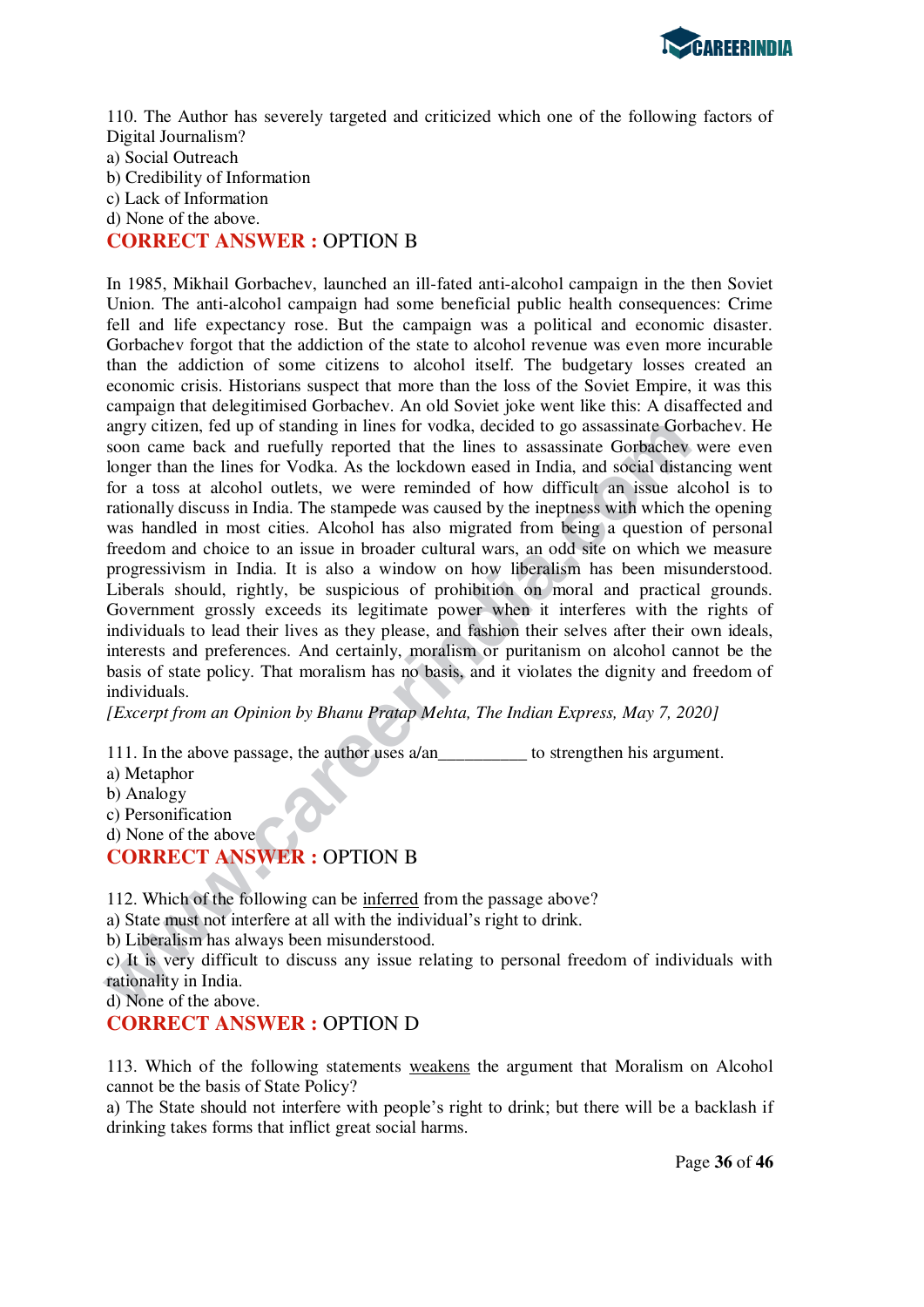

b) Freedom should not be divorced from Moderation.

c) The State should not interfere in matters of sexuality or intimacy. But norms of freedom will impose serious costs and will not survive if the expressions of sexuality are consistently degrading or violent, as we have seen in the locker room scandals. d) All of the above.

#### **CORRECT ANSWER :** OPTION D

114. Which of the following is true as per the passage above?

a) Liberals should not be concerned about prohibition on Alcohol at all.

b) Moralism should be based on justified ideals.

c) Moralism must not be the basis of any State action.

d) All of the above.

#### **CORRECT ANSWER :** OPTION B

115. According to the passage, which of the following could be part of State's policy to regulate Alcohol use in India?

I. Ban on Alcohol shops.

II. Education on Intelligent Drinking.

III. Regulating Outlet density of Alcohol shops

IV. Community Intervention Policy

a) I, II and III b) II and IV c) II, III and IV d) I, II, III and IV. **CORRECT ANSWER :** OPTION C

regulate Alcohol use in India?<br> **L. Ban on Alcohol shops.**<br> **L. Ban on Alcohol shops**<br> **II. Reducation on Intelligent Drinking.**<br> **III. Reducation on Intelligent Drinking.**<br> **V. Community Intervention Policy**<br> **a) J.** II Don't miss the cloud behind the silver lining. The Class XII CBSE pass result has soared to an all-time high of 88.8%. The number of students scoring 95% and above has more than doubled. If only these higher marks were a reflection of students getting more skilled and more competitive. Instead, the odds are they simply mirror an assessment scheme relaxed to compensate students for the many disruptions originating in the pandemic. The goal of reducing student stress levels during this turbulent time is excellent and laudable. But it is a fallacy that high marks can accomplish this by themselves. The real stressor, after all, is shortage of opportunities. When every bout of grade inflation raises cut-offs for higher education even higher, it is no succour. That India's Gross Enrolment Ratio is only 27% compared to Indonesia's 36%, Thailand's 49% and the US's 88% is just one measure of the toll taken by our failure to build adequate colleges and universities. Licence raj continues to suppress autonomy and expansion in this sector. For example, a new national education policy is reportedly mulling at least 20% of students being able to attend private higher educational institutions through freeships and another 30% through scholarships, besides fee caps. On top of the stasis already wreaked by reservations, this would be disastrous. Browbeating the private sector to make up for public sector deficiencies is counterproductive. As the pandemic has underlined the key role of good government services in healthcare, so too is raising the standard of publicly funded schools and universities essential. What the students need is an ecosystem where government institutions deliver quality education and private options are plentiful. It is better prospects alone that will best alleviate students' stress. Meanwhile, crudely chopping syllabi will only worsen their disorientation and should be reconsidered.

*[TOI Edit, Times of India Editorials, Dated July 15, 2020].*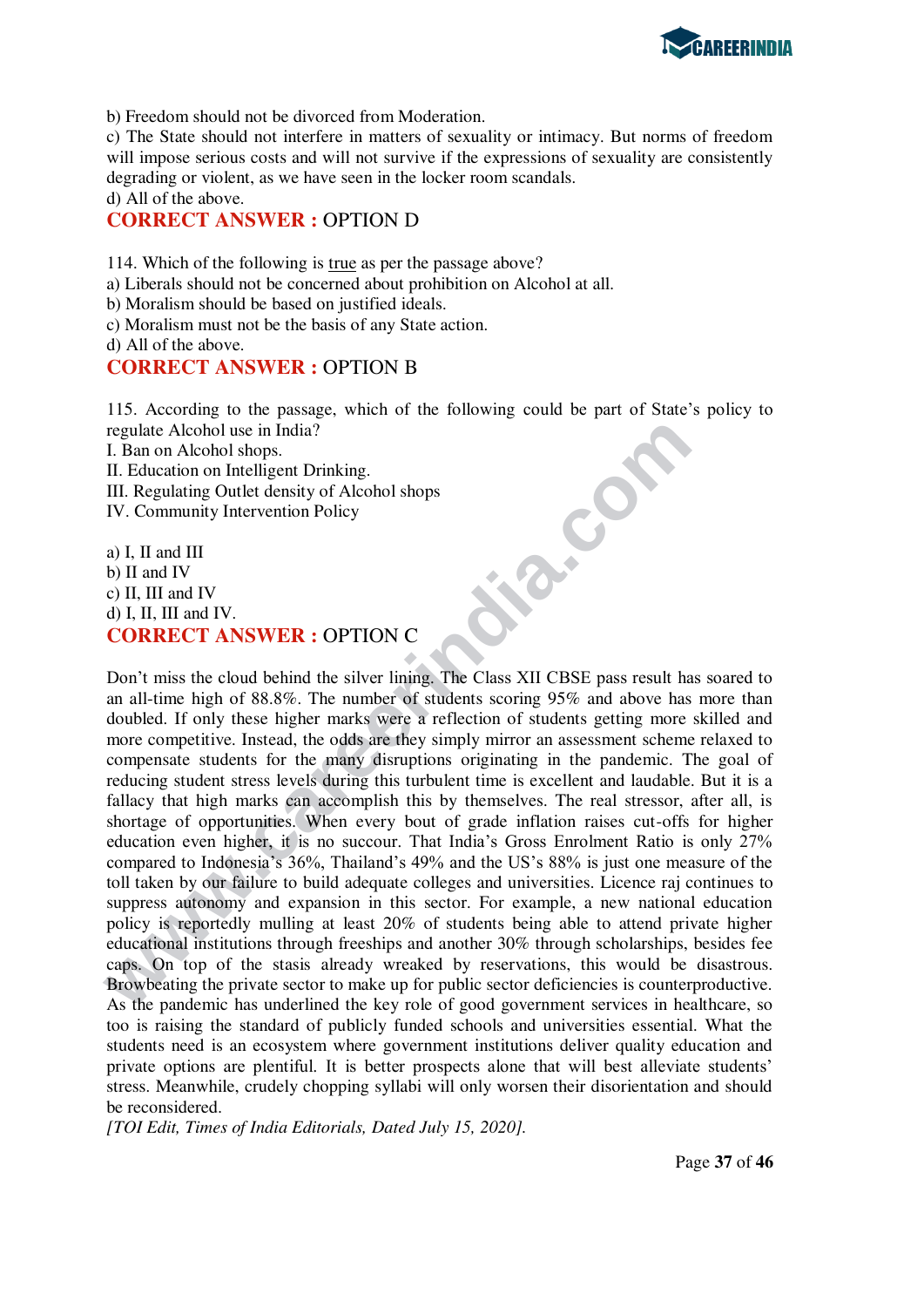

116. What is the 'cloud behind the silver lining' in the passage above?

a) The Pandemic which is impacting the current education system.

b) That, the Governmental educational institutions are not able to deliver quality education.

c) Scoring Higher marks or percentage in school education does not guarantee skilled and competitive candidature of the student.

d) License Raj has negatively impacted Higher education.

## **CORRECT ANSWER :** OPTION C

117. Which of the following statements weakens the argument that chopping the syllabi in the times of Pandemic will only worsen a student's disorientation and hence should be reconsidered?

a) It does not matter even if syllabi is chopped. The students who don't want to study will even not study in the minimal syllabi structure even during the pandemic.

b) Students don't care about syllabi. They study only for marks and grades.

c) Reduced syllabi will help in achieving the teaching-learning targets in due time and hence won't put pressure on students.

d) All of the above.

#### **CORRECT ANSWER :** OPTION D

c) Reduced syllabi will help in achieving the teaching-learning targets in due time are<br>won't put pressure on students.<br>d) All of the above.<br>**CORRECT ANSWER :** OPTION D<br>118. The number of students scoring 95% and above in 118. The number of students scoring 95% and above in XII class board exams has more than doubled. Which of the following statements serves as a plausible explanation for the same? a) Students have started studying with sincerity and concentration.

b) Evaluation of answer scripts has become liberal.

c) Question papers these days are easier to solve.

d) All of the above.

# **CORRECT ANSWER :** OPTION D

119. For developing a student friendly ecosystem of education, which of the following serve as need of the hour, as per the Author?

I. Increasing the Syllabi in School education.

II. Building adequate number of public colleges and universities.

III. Eliminating Reservation in admissions to Higher education system.

IV. Creating a quality based education system

a) Only I and II.

b) Only I, II and IV.

c) Only III.

d) Only II and IV.

## **CORRECT ANSWER :** OPTION D

120. Which of the following can be inferred from the passage above?

a) Scoring High marks in XII class can help in reducing stress amongst students in the times of Pandemic.

b) High Cut-off of marks also contribute in reducing opportunities for the students.

c) Private institutions should not be regulated.

d) License Raj should be done away with.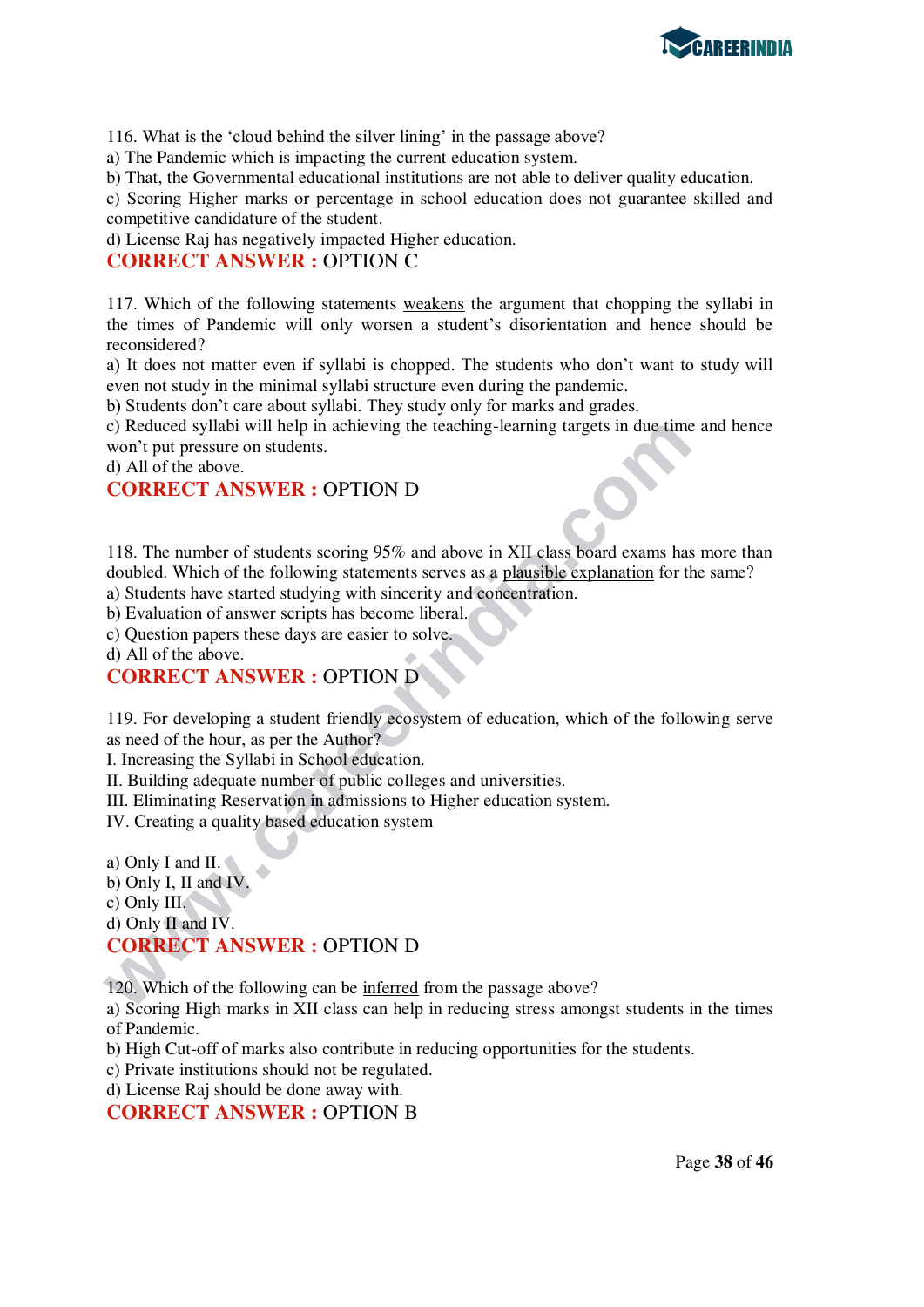

processions or similar nature that do not existing the<br>interaction requirements of special services should be added to the list. This new work eultr<br>bring associated demand for food joints, cafés, stationary shops, etc.<br> If anything, the novel coronavirus disease (COVID-19) pandemic has taught us to rethink our lifestyles and question our need to travel to work every day. After all, in the age of internet, zoom meetings and webinars can be virtually conducted and physical distancing is possible. A large nature of work in cities is of tertiary nature, a major part of which can be done from home. This can affect the way offices function and reduce the need for all employees to be physically present every day. Information Technology companies are already contemplating a move of making many of its employees work from home and make this a 'new normal'. If more firms follow suit, the need for huge office buildings and central business districts would change. Apartments cannot get bigger at the same rate, and people may not have the space or atmosphere to work from home. This would mean that more people would opt for co-working spaces close to their homes. This could be a game changer, for it would provide the cities to better distribute their activities throughout the spaces and rid themselves of the idea of zoning. Only a handful of professionals are allowed to function from residential zones, including doctors, lawyers, architects, etc. This needs serious rethinking. Many more professions of similar nature that do not disturb surrounding residence and have no requirements of special services should be added to the list. This new work culture would bring associated demand for food joints, cafés, stationary shops, etc.

*[Excerpt from "Down to Earth" Magazine, Blog authored by Sugeet Grover, August 17, 2020]* 

121. Which of the following is the main idea behind the passage?

a) Work from home is the new normal.

b) Work from home will result in shutting down of big buildings.

c) Work from home culture will result in systematization of City planning and development.

d) More professionals should be included in the 'work from home' list.

#### **CORRECT ANSWER :** OPTION C

122. Which of the following can be inferred from the passage above?

a) The 'work from home' culture is a no-chaos culture.

b) There is lack of distribution of activities in the 'work from home' scenario.

c) The routine culture as opposed to 'work from home' does not benefit the society in any way.

d) All of the above.

**CORRECT ANSWER :** OPTION A

123. Which of the following can be associated benefits of the new culture ?

a) It will save commute time.

b) The city's land can be used more efficiently

c) Better distribution of activities would be associated with safer streets and public spaces as they would not go unused and hence have less likelihood of being used for unlawful activities.

d) All of the above.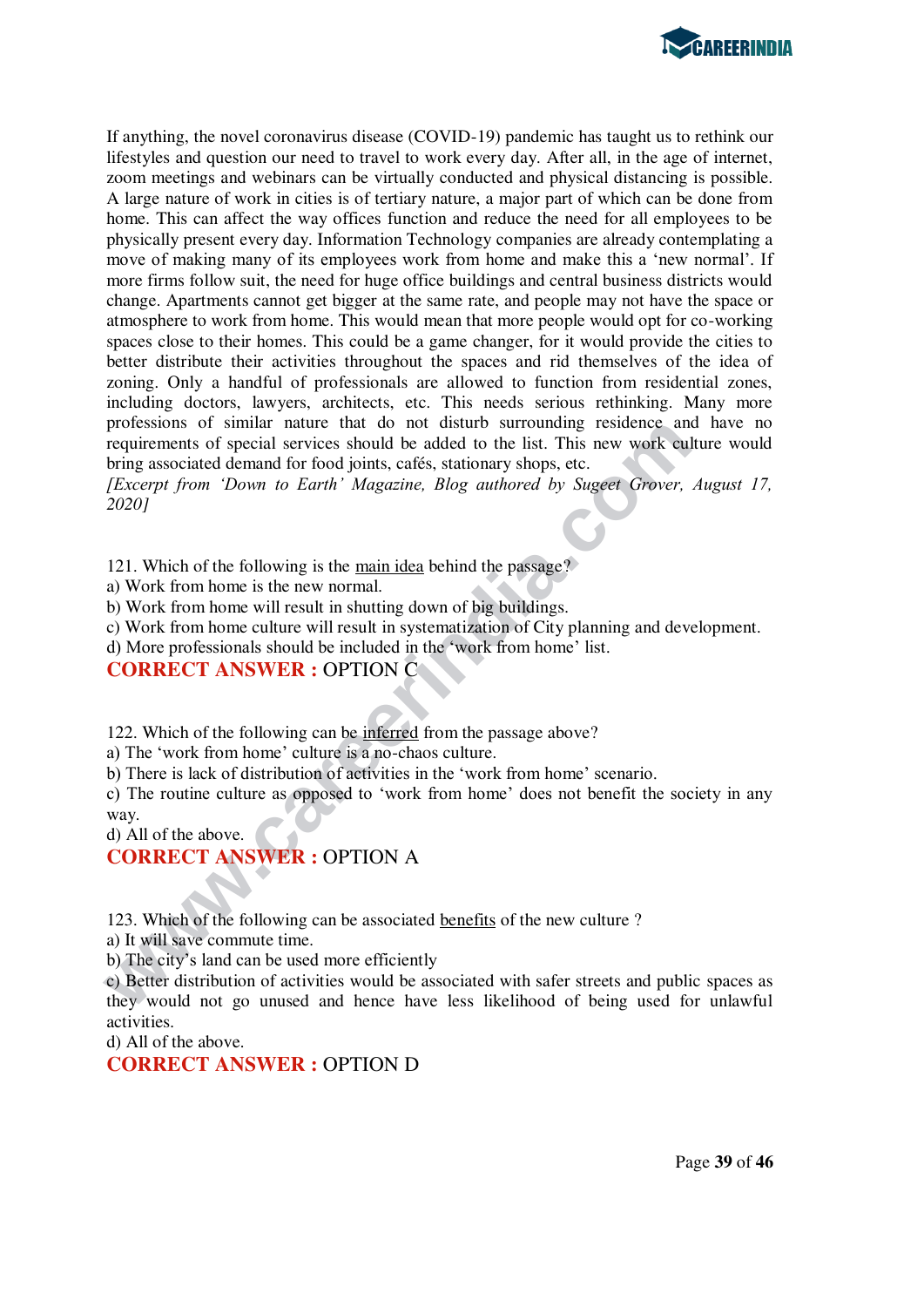

124. Consider the following statement: "Work from home culture is a sustainable method of business and should be extended to all professions."

Which of the following weakens the Author's argument?

a) Not every type of profession fits in the 'work from home' culture as different professions have different requirements and need different environmental and work space settings.

b) ‗Work from home' impacts a person's mental health.

c) Both a) and b)

d) Neither a) nor b)

## **CORRECT ANSWER :** OPTION C

125. Which of the following weakens the author's argument that 'Work from home' culture will enable better city planning?

a) Development of Co-working spaces will further create chaos in terms of land planning.

b) City planning is not only about reducing spaces.

c) Work from home will also reduce the flow of money in the economy.

d) All of the above.

## **CORRECT ANSWER :** OPTION D

Following is an array of questions to test your reasoning ability in different situations. Answer each of them according to the question asked in each of them respectively:

126. If highways were restricted to cars and only those trucks with capacity of less than 8 tons, most of the truck traffic would be forced to run outside highways. Such a reduction in the amount of truck traffic would reduce the risk of collisions on highways. The conclusion drawn in the first sentence depends on which of the following assumptions?

a) The roads outside highway would be as convenient as highway for most drivers of trucks..

b) Most of the roads outside highways are not ready to handle truck traffic.

c) Most trucks that are currently running in highway have a capacity of more than 8 tons.

d) Cars are at greater risk of being involved in collisions than are trucks.

## **CORRECT ANSWER :** OPTION C

127. Read the debate between Harry and Potter and identify the main issue:

Harry: Within democracies, voters are entitled to know the down-side to a candidate and the other side is obviously well placed to voice it. To stifle one's ability to voice negative things about a candidate would be to obstruct democracy and limit free speech.

d) All of the above.<br> **CORRECT ANSWER :** OPTION D<br>
Tollowing is an array of questions to test your reasoning ability in different site<br>
Answer each of them according to the question asked in each of them respectively:<br>
126 Potter: Negative advertisements produce the politics of the personal, since an easiest advert is an attack-advert which focuses on the personality or personal qualities of one's opponent. A negative advertisement is one that focuses upon a rival product, in this case, a rival election candidate or party in order to point its flaws and to persuade the public to not vote for it.

a) Whether negative advertisement strengthens democratic governance?

b) Whether the practice of negative advertisements is good for democracy and politics?

c) Whether negative advertising needs to be banned?

d) Whether negative advertising produces the politics of the personal?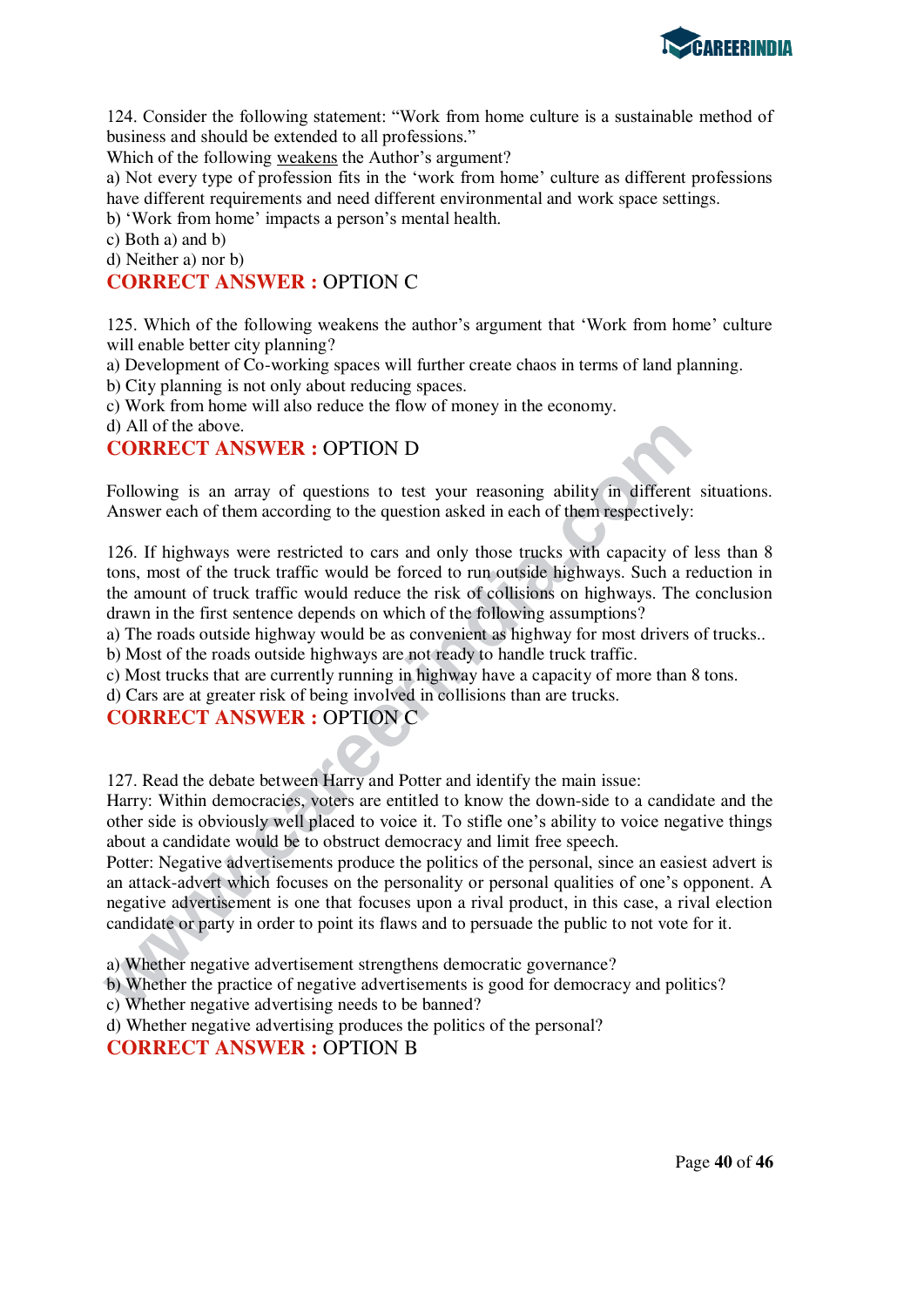

128. Which alternative applies to the following Statement and Assumption? Statement: Go by Aeroplane to reach Delhi from Chennai quickly. Assumptions:

I. Chennai and Delhi are connected by Air service.

II. There is no other means to commute from Chennai to Delhi.

III. The Air distance between Delhi and Chennai is less.

a) Only I is implicit. b) Only I and II are implicit. c) Only I and III are implicit. d) Only II is implicit. **CORRECT ANSWER :** OPTION C

129. Ananya and Krishna can speak and follow English. Bulbul can write and speak Hindi as Archana does. Archana talks with Ananya also in Bengali. Krishna cannot follow Bengali. Bulbul talks with Ananya in Hindi. Who can speak and follow English, Hindi and Bengali?

a) Archana

b) Bulbul

c) Krishna

d) Ananya

**CORRECT ANSWER :** OPTION D

130. If '367' means 'I am happy'; '748' means 'you are sad' and '469' means 'happy and sad' in a given code, then which of the following represents 'and' in the code?

a) 3

b) 6

c) 9 d) 4

#### **CORRECT ANSWER :** OPTION C

**Bubul takes** with Ananya in Hindi. Who can speak and follow English, Hindi and Ber<br>
a) Archana<br>
(b) Bubul<br>
(c) RTS of Times and the Collombia (c) The Collombia<br>
(d) Ananya<br>
(d) Ananya<br>
(d) Ananya<br>
(d) Ananya<br>
(d) Ananya<br> One of the biggest casualties of the Covid-19 pandemic and the resultant lockdown has been institutionalised education. Schools have been shut to prevent the spread of the virus and this has given way to online classrooms, a very new concept in India even for the most sophisticated schools. It is commendable how easily some educational institutions have moved to virtual classrooms, all thanks to tools such as Zoom, Google Hangouts and Microsoft Teams. But there are some still struggling to get online. The online classes, whatever the enabling technology, is only as good as the teachers and the ability of the students to grasp the new teaching technique. One of the teachers felt students are actually more responsive and active in online classrooms, compared to when they are in physical ones. ―*This could be because this is a new concept and they are excited to explore it with the teachers. They also don"t get distracted by their classmates, which frequently happens in a regular class*.‖ Teachers do find the absence of a blackboard a disadvantage and network connectivity a constant problem. "We miss the clarity that a blackboard gives us, we are kind *of making do with the virtual whiteboard on Zoom*.‖ Shweta Kawatra, a parent who teaches in a New Delhi school, highlights that many students have not been able to take advantage of the virtual platform because they do not have a suitable device at home or lack a good internet connection. "It has its own share of disadvantages too. Too much screen time can be *perilous for health. Prolonged online sessions can be overwhelming and may lead to*  problems related to vision, body posture and sleep disorder," Kawatra adds.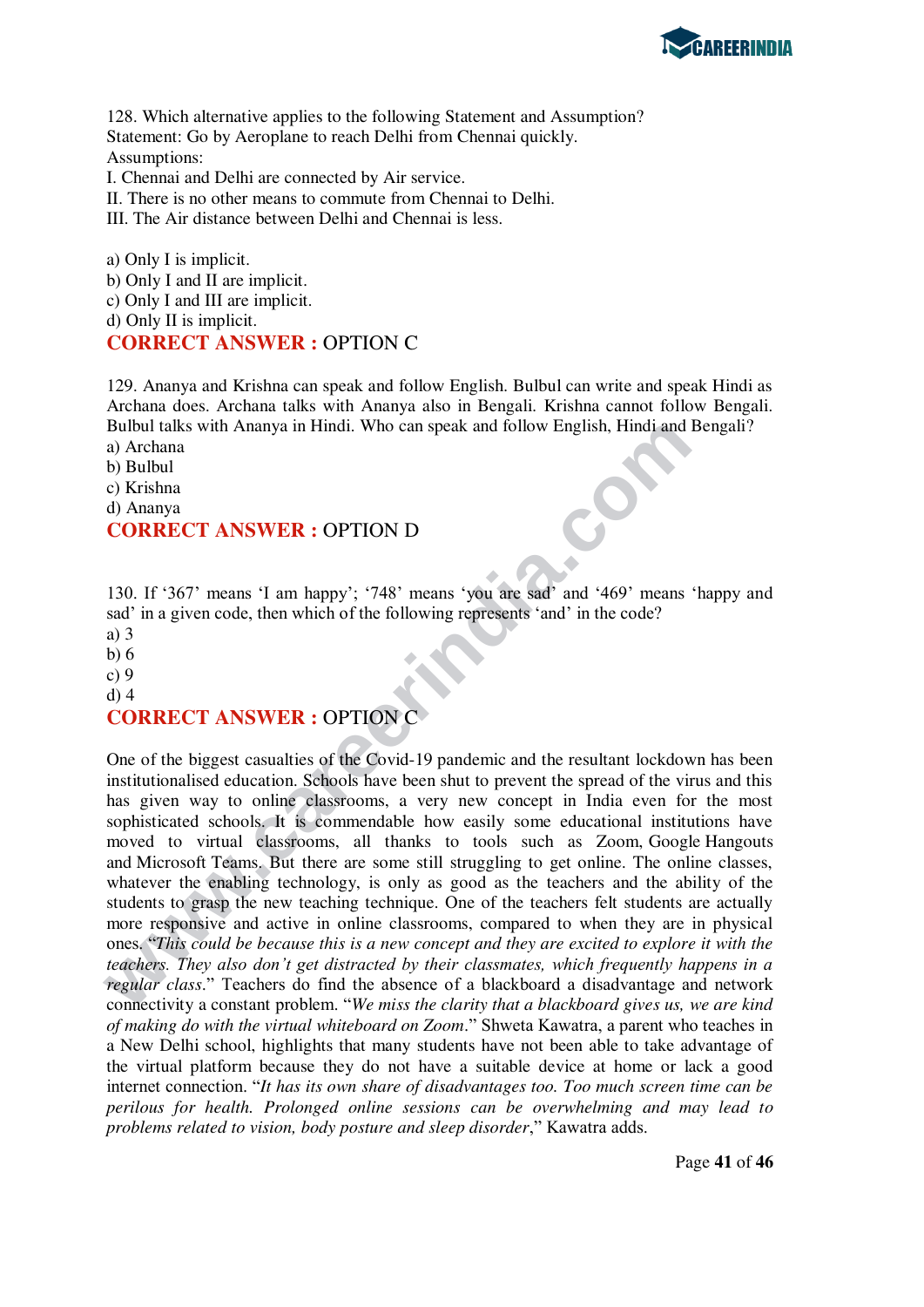

*[Excerpt from an Article by Sneha Saha, The Indian Express, dated April 18, 2020]* 

131. What is the Central Idea of the passage above?

a) Institutionalised education was much better than the current online education system.

b) Institutionalized education cannot be replaced by any other system of education.

c) Virtual Classroom teaching is a sustainable approach to education in modern times.

d) None of the above.

## **CORRECT ANSWER :** OPTION D

132. Which of the following statements cannot be inferred from the passage above?

a) Virtual Classroom teaching is a sustainable approach to education.

b) Virtual Classroom teaching causes health problems.

c) Institutionalized education system has its advantages.

d) All of the above.

#### **CORRECT ANSWER :** OPTION A

133. Which of the following is an implicit assumption in the observation that students are more active and responsive in online classrooms as compared to that in physical ones?

I. Students are not serious while studying in physical classrooms.

II. Online classrooms inculcate more interest in students towards studies than the physical classrooms.

III. Students don't like physical classrooms at all.

IV. Students sleep in physical classrooms.

a) Only I and II b) Only III and IV c) I and IV d) I, II, III and IV. **CORRECT ANSWER :** OPTION A

134. Which of the following can be inferred from the passage above?

a) There is a divide in opinions of people on the merits and demerits of Online education.

b) Online education system is going to replace the Institutionalized education system.

c) The institutionalized education system is not at all perilous for health of students.

d) All of the above.

**CORRECT ANSWER :** OPTION A

**CORRECT ANSWER :** OPTION A<br>
133. Which of the following is an <u>implicit assumption</u> in the observation that students are exity and responsive in online classrooms accompared to that in physical classrooms.<br>
II. Online cla 135. Consider this statement: 'Virtual education provides for various online seminars, opportunities to interact with learned experts, pro-bono education classes etc., for students across India irrespective of their economic status and background.'

Which of the following statements weakens the statement?

I. Many students in remote areas do not have access to internet facilities.

II. Many students in rural areas do not have devices to take advantage of the Virtual classrooms.

III. Online Seminars and pro bono classes are not interesting and do not cater to the needs of students across India.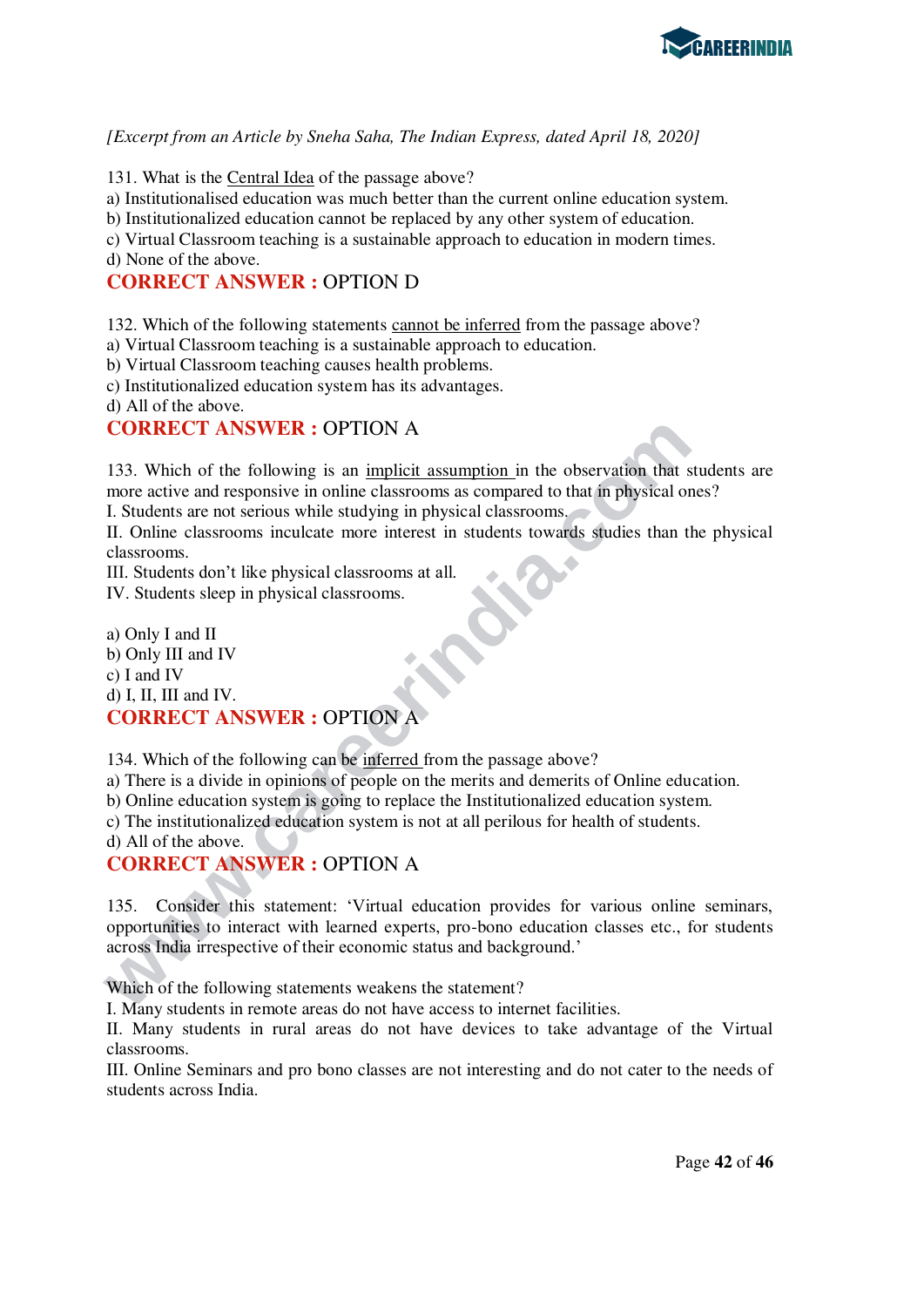

IV. The mobile phone data packages to access such heavy online contents are not enough and participation in such events involves costly data packages which is dependent upon the economic status of those students.

a) Only I, II, III b) Only III and IV c) Only I, II and IV. d) Only I and II. **CORRECT ANSWER :** OPTION C

## **Quantitative Techniques**

**The following data presents the cases of Japanese Encephalitis in five states of India.** 



136. Number of females affected by Japanese encephalitis in West Bengal are what percentage (up to 1 decimal) more or less than that of females affected in Odisha?

a) 28.6 % less

- b) 29.7 % more
- c) 26.8 % less
- d) 25.8 % more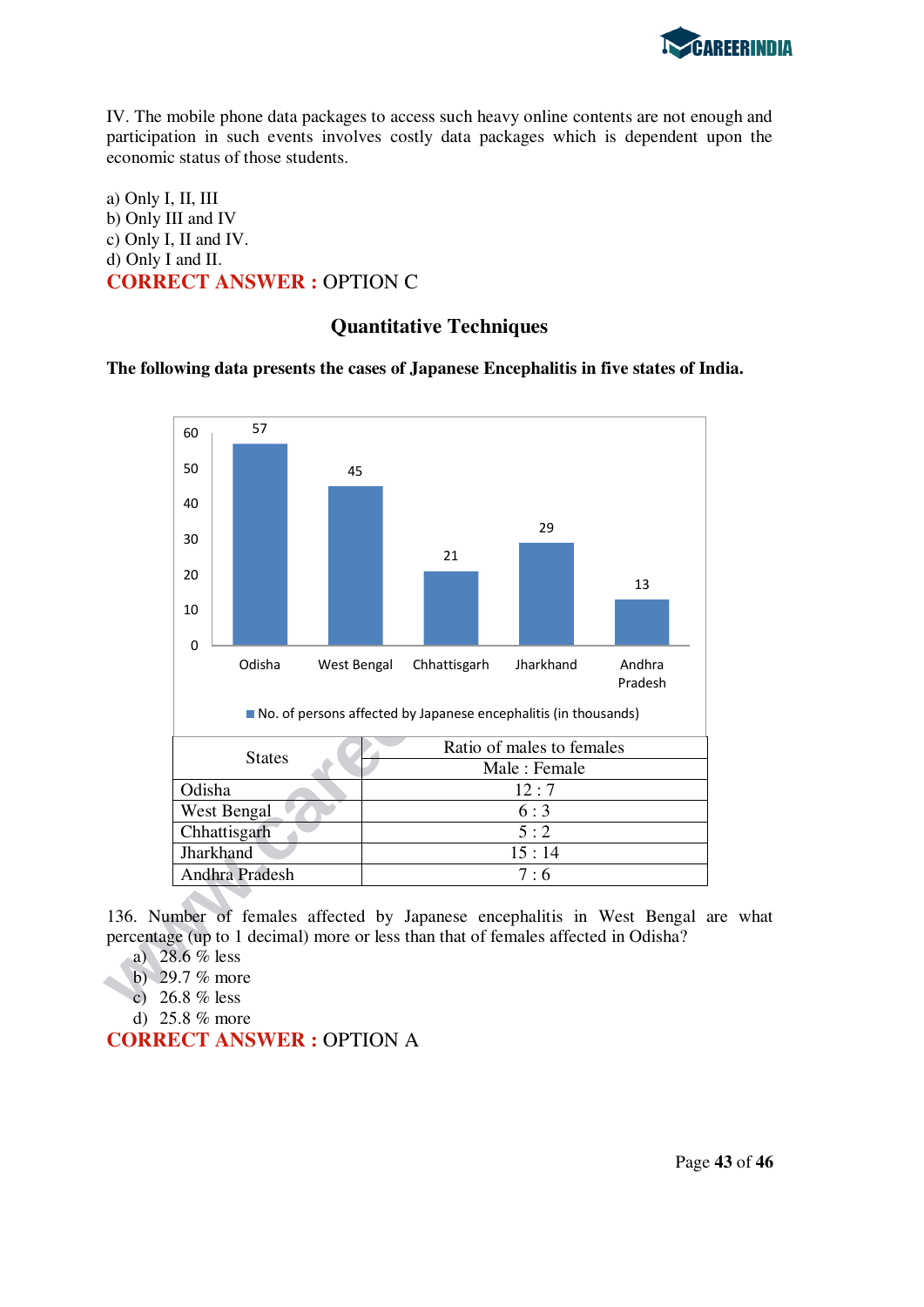

137. What is the average number of males affected by Japanese encephalitis in all the five states?

- a) 9,000
- b) 13,500
- c) 18,400
- d) 20,600

#### **CORRECT ANSWER :** OPTION D

138. If the total number of males affected by Japanese Encephalitis in other states are 87 % more than the average number of males in Odisha, West Bengal, Chhattisgarh and Jharkhand, the total number of males affected in India is:

- a) 44,880
- b) 1,40,880
- c) 1,47,880
- d) 68,880

#### **CORRECT ANSWER :** OPTION B

- a) 22
- b) 24
- c) 26
- d) 28

#### **CORRECT ANSWER :** OPTION C

- a) 25.4
- b) 36.7
- c) 24.5
- d) 37.6

#### **CORRECT ANSWER :** OPTION D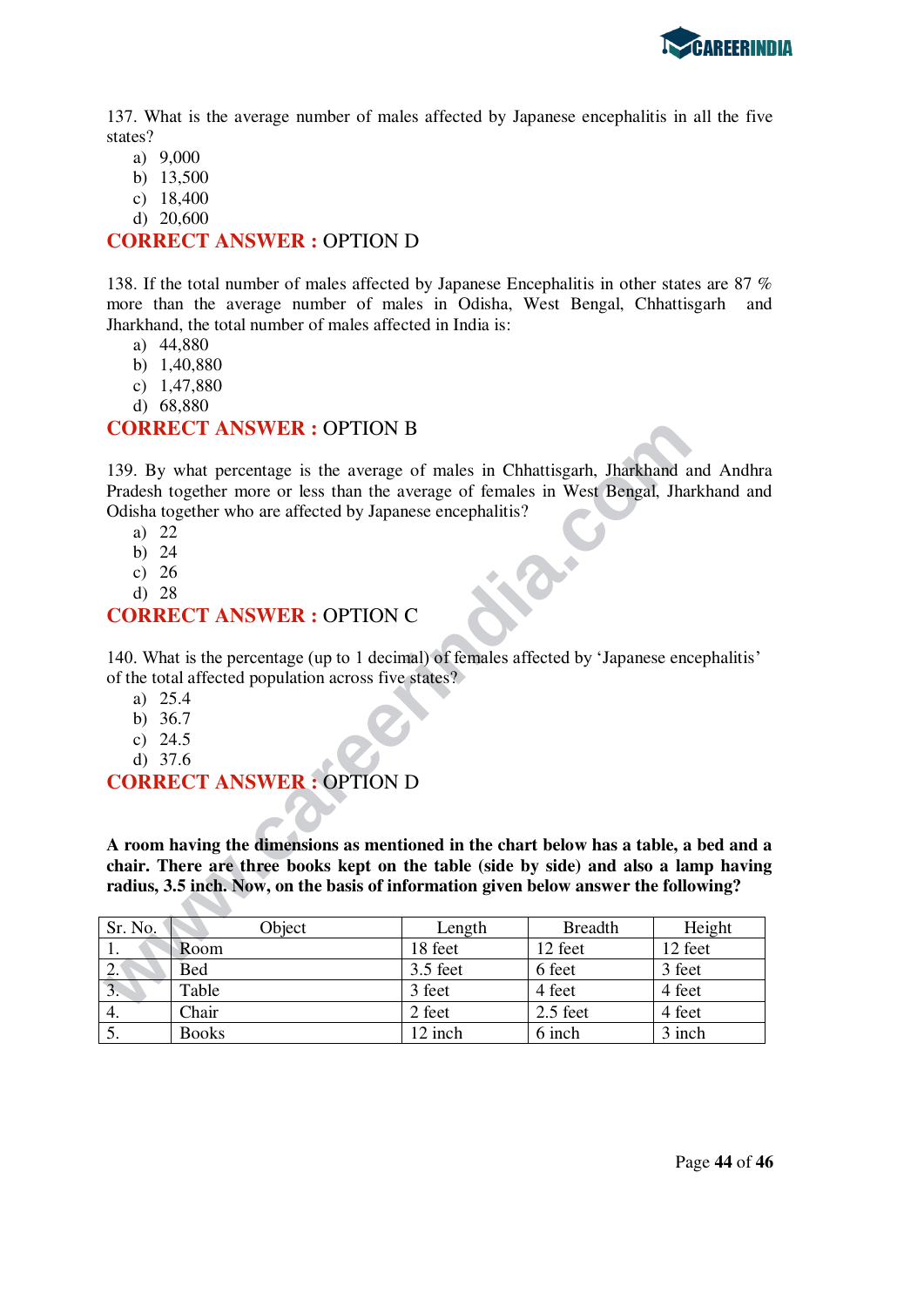

141. What would be the area of the room which is not covered by any object as mentioned above?

(a) 176.5 sq. ft. (b) 178 sq. ft. (c) 367 sq. ft. (d) 245.5 sq. ft.

## **CORRECT ANSWER :** OPTION B

142.What is the area of the table which is uncovered by any of the objects? (a) 1656 sq. inch (b) 1617.52 sq. inch (c) 1473.52 sq. inch (d) 1512 sq. inch

#### **CORRECT ANSWER :** OPTION C

143.How many tables are required to cover the floor surface of the room completely?

(a) 18

(b) 11

(c) 21

(d) Data inadequate.

#### **CORRECT ANSWER :** OPTION A

**EORRECT ANSWER : OPTION C**<br>
(a) 18<br>
(b) 11<br>
(c) 21<br>
(d) Data inadequate.<br> **WERCT ANSWER : OPTION A**<br>
(d) 12<br>
(d) Data inadequate.<br> **WERCT ANSWER : OPTION A**<br>
(e) 2.0,736<br>
(e) 11,736<br>
(d) 17,522<br> **CORRECT ANSWER : OPTION B** 144.If the entire room is to be filled by books having same dimensions as lying on the table then how many books are required.

(a) 2,00,736

(b) 20,736

(c) 11,736

(d) 17,522

## **CORRECT ANSWER :** OPTION B

145.How many chairs can be put inside the room so as to cover the entire floor area of the room?

(a) 40

(b) 21

(c) 43

(d) 18